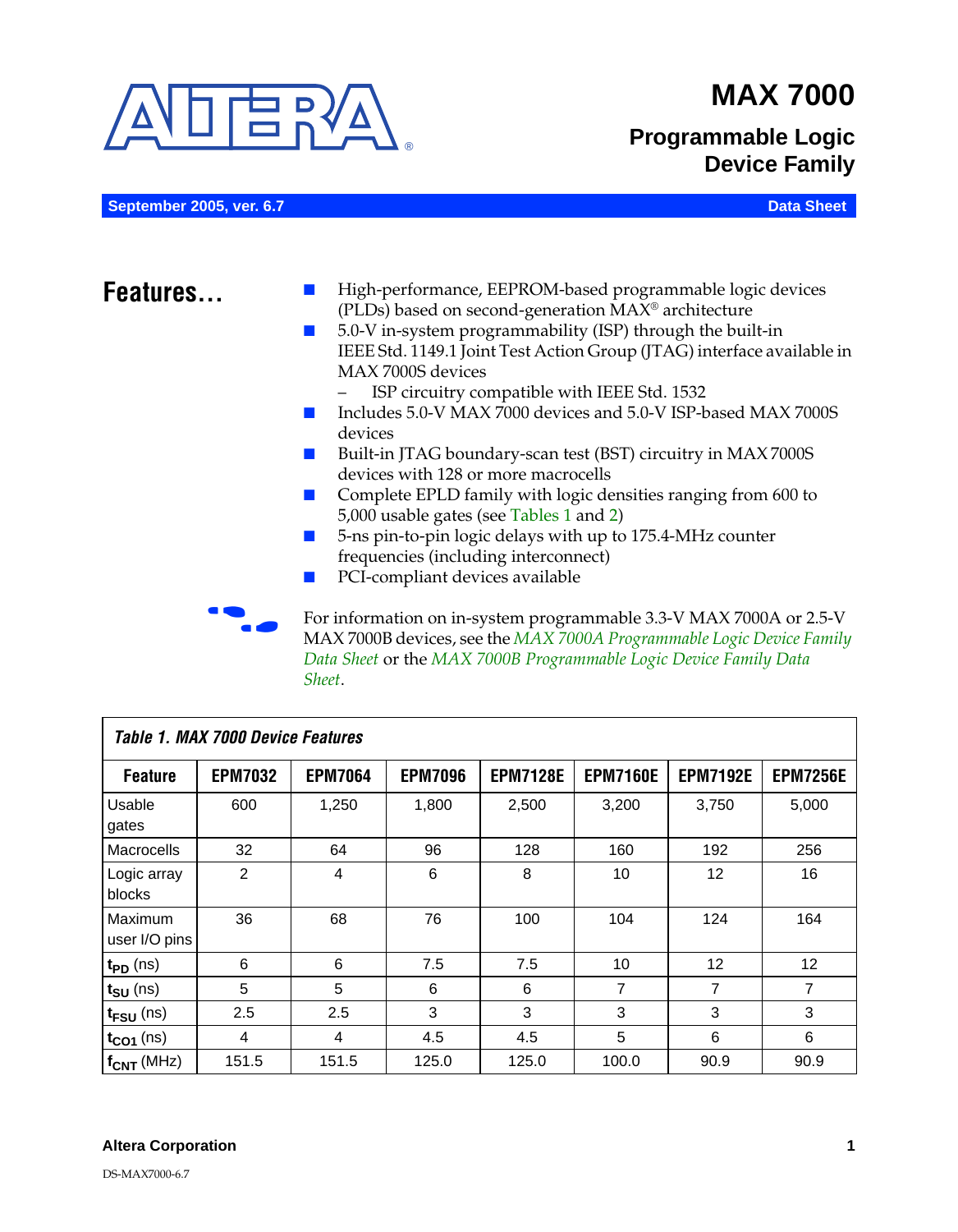<span id="page-1-0"></span>

| Table 2. MAX 7000S Device Features |                 |                 |                 |                 |                 |                 |  |  |
|------------------------------------|-----------------|-----------------|-----------------|-----------------|-----------------|-----------------|--|--|
| <b>Feature</b>                     | <b>EPM7032S</b> | <b>EPM7064S</b> | <b>EPM7128S</b> | <b>EPM7160S</b> | <b>EPM7192S</b> | <b>EPM7256S</b> |  |  |
| Usable gates                       | 600             | 1,250           | 2,500           | 3,200           | 3,750           | 5,000           |  |  |
| Macrocells                         | 32              | 64              | 128             | 160             | 192             | 256             |  |  |
| Logic array<br>blocks              | $\overline{2}$  | $\overline{4}$  | 8               | 10              | 12              | 16              |  |  |
| Maximum<br>user I/O pins           | 36              | 68              | 100             | 104             | 124             | 164             |  |  |
| $t_{PD}$ (ns)                      | 5               | 5               | 6               | 6               | 7.5             | 7.5             |  |  |
| $t_{\text{SU}}$ (ns)               | 2.9             | 2.9             | 3.4             | 3.4             | 4.1             | 3.9             |  |  |
| $t_{\text{FSU}}$ (ns)              | 2.5             | 2.5             | 2.5             | 2.5             | 3               | 3               |  |  |
| $t_{CO1}$ (ns)                     | 3.2             | 3.2             | 4               | 3.9             | 4.7             | 4.7             |  |  |
| $f_{CNT}$ (MHz)                    | 175.4           | 175.4           | 147.1           | 149.3           | 125.0           | 128.2           |  |  |

# **...and More Features**

- Open-drain output option in MAX 7000S devices
- Programmable macrocell flipflops with individual clear, preset, clock, and clock enable controls
- Programmable power-saving mode for a reduction of over 50% in each macrocell
- Configurable expander product-term distribution, allowing up to 32 product terms per macrocell
- 44 to 208 pins available in plastic J-lead chip carrier (PLCC), ceramic pin-grid array (PGA), plastic quad flat pack (PQFP), power quad flat pack (RQFP), and 1.0-mm thin quad flat pack (TQFP) packages
- Programmable security bit for protection of proprietary designs
- 3.3-V or 5.0-V operation
	- MultiVolt<sup>™</sup> I/O interface operation, allowing devices to interface with 3.3-V or 5.0-V devices (MultiVolt I/O operation is not available in 44-pin packages)
	- Pin compatible with low-voltage MAX 7000A and MAX 7000B devices
- Enhanced features available in MAX 7000E and MAX 7000S devices
	- Six pin- or logic-driven output enable signals
	- Two global clock signals with optional inversion
	- Enhanced interconnect resources for improved routability
	- Fast input setup times provided by a dedicated path from I/O pin to macrocell registers
	- Programmable output slew-rate control
- Software design support and automatic place-and-route provided by Altera's development system for Windows-based PCs and Sun SPARCstation, and HP 9000 Series 700/800 workstations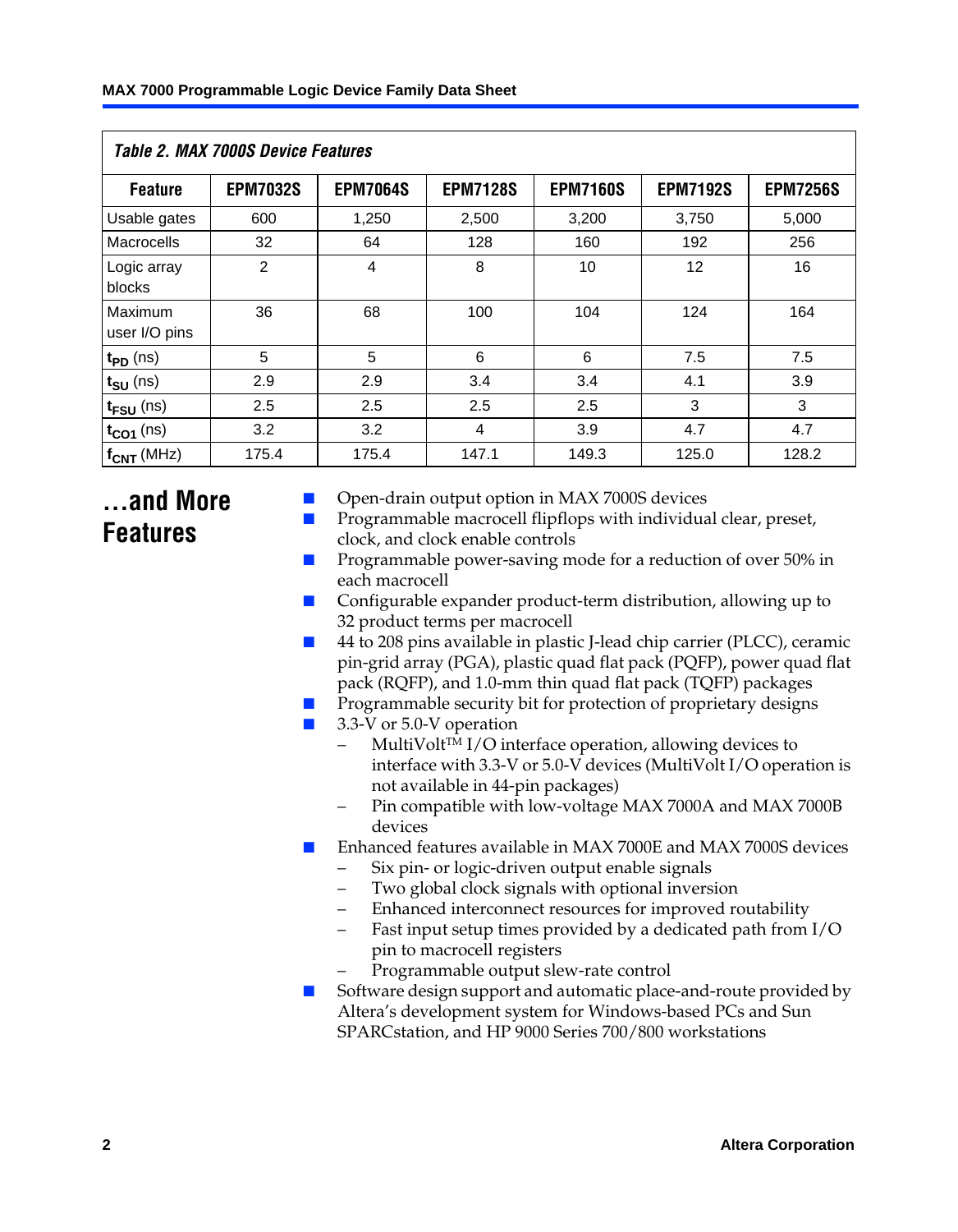■ Additional design entry and simulation support provided by EDIF 2 0 0 and 3 0 0 netlist files, library of parameterized modules (LPM), Verilog HDL, VHDL, and other interfaces to popular EDA tools from manufacturers such as Cadence, Exemplar Logic, Mentor Graphics, OrCAD, Synopsys, and VeriBest Programming support – Altera's Master Programming Unit (MPU) and programming hardware from third-party manufacturers program all MAX 7000 devices The BitBlaster™ serial download cable, ByteBlasterMV™ parallel port download cable, and MasterBlaster<sup>™</sup> serial/universal serial bus (USB) download cable program MAX 7000S devices **General Description** The MAX 7000 family of high-density, high-performance PLDs [is based](#page-2-0) on Altera's second-generation MAX architecture. Fabricated with advanced CMOS technology, the EEPROM-based MAX 7000 family provides 600 to 5,000 usable gates, ISP, pin-to-pin delays as fast as 5 ns,

and counter speeds of up to 175.4 MHz. MAX 7000S devices in the -5, -6, -7, and -10 speed grades as well as MAX 7000 and MAX 7000E devices in -5, -6, -7, -10P, and -12P speed grades comply with the PCI Special Interest Group (PCI SIG) *PCI Local Bus Specification*, *Revision 2.2*. See Table 3 for available speed grades.

<span id="page-2-0"></span>

|                 | Table 3. MAX 7000 Speed Grades |              |              |              |              |                    |              |              |              |              |
|-----------------|--------------------------------|--------------|--------------|--------------|--------------|--------------------|--------------|--------------|--------------|--------------|
| <b>Device</b>   |                                |              |              |              |              | <b>Speed Grade</b> |              |              |              |              |
|                 | -5                             | -6           | $-7$         | $-10P$       | $-10$        | $-12P$             | $-12$        | $-15$        | -15T         | $-20$        |
| EPM7032         |                                | $\checkmark$ | $\checkmark$ |              | $\checkmark$ |                    | $\checkmark$ | $\checkmark$ | $\checkmark$ |              |
| EPM7032S        | $\checkmark$                   | $\checkmark$ | $\checkmark$ |              | $\checkmark$ |                    |              |              |              |              |
| <b>EPM7064</b>  |                                | $\checkmark$ | $\checkmark$ |              | $\checkmark$ |                    | $\checkmark$ | $\checkmark$ |              |              |
| <b>EPM7064S</b> | $\checkmark$                   | $\checkmark$ | $\checkmark$ |              | $\checkmark$ |                    |              |              |              |              |
| <b>EPM7096</b>  |                                |              | $\checkmark$ |              | $\checkmark$ |                    | $\checkmark$ | $\checkmark$ |              |              |
| <b>EPM7128E</b> |                                |              | $\checkmark$ | $\checkmark$ | $\checkmark$ |                    | $\checkmark$ | $\checkmark$ |              | $\checkmark$ |
| <b>EPM7128S</b> |                                | $\checkmark$ | $\checkmark$ |              | $\checkmark$ |                    |              | $\checkmark$ |              |              |
| <b>EPM7160E</b> |                                |              |              | $\checkmark$ | $\checkmark$ |                    | $\checkmark$ | $\checkmark$ |              | $\checkmark$ |
| <b>EPM7160S</b> |                                | $\checkmark$ | $\checkmark$ |              | $\checkmark$ |                    |              | $\checkmark$ |              |              |
| <b>EPM7192E</b> |                                |              |              |              |              | $\checkmark$       | $\checkmark$ | $\checkmark$ |              | $\checkmark$ |
| <b>EPM7192S</b> |                                |              | $\checkmark$ |              | $\checkmark$ |                    |              | $\checkmark$ |              |              |
| <b>EPM7256E</b> |                                |              |              |              |              | $\checkmark$       | $\checkmark$ | $\checkmark$ |              | $\checkmark$ |
| <b>EPM7256S</b> |                                |              | $\checkmark$ |              | $\checkmark$ |                    |              | $\checkmark$ |              |              |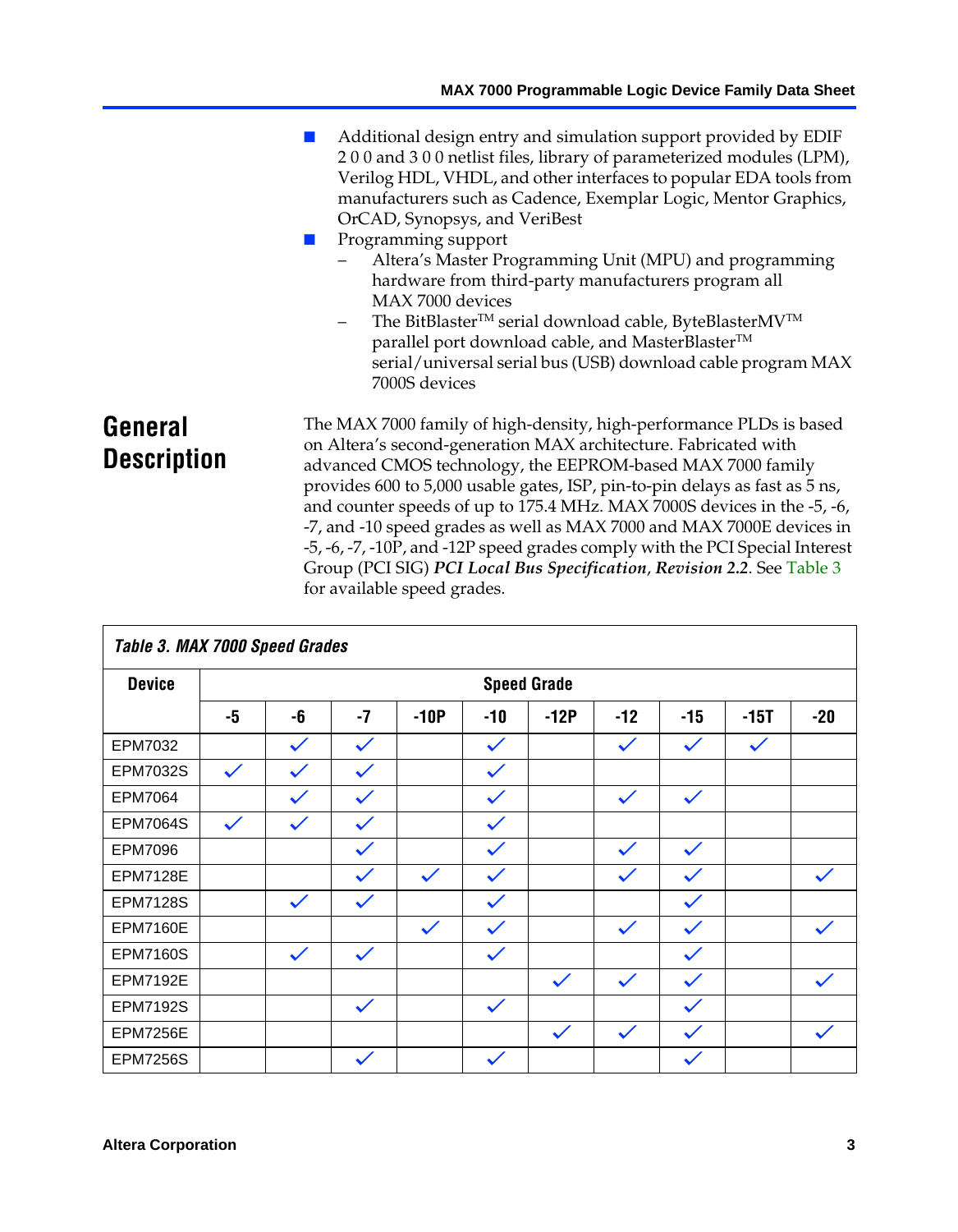The MAX 7000E devices—including the EPM7128E, EPM7160E, EPM7192E, and EPM7256E devices—have several enhanced features: additional global clocking, additional output enable controls, enhanced interconnect resources, fast input registers, and a programmable slew rate.

In-system programmable MAX 7000 devices—called MAX 7000S devices—include the EPM7032S, EPM7064S, EPM7128S, EPM7160S, EPM7192S, and EPM7256S devices. MAX 7000S devices have the enhanced features of MAX 7000E devices as well as JTAG BST circuitry in devices with 128 or more macrocells, ISP, and an open-drain output option. See Table 4.

| Table 4. MAX 7000 Device Features |                                                    |                                           |                                           |  |  |  |  |
|-----------------------------------|----------------------------------------------------|-------------------------------------------|-------------------------------------------|--|--|--|--|
| <b>Feature</b>                    | <b>EPM7032</b><br><b>EPM7064</b><br><b>EPM7096</b> | All<br><b>MAX 7000E</b><br><b>Devices</b> | All<br><b>MAX 7000S</b><br><b>Devices</b> |  |  |  |  |
| ISP via JTAG interface            |                                                    |                                           |                                           |  |  |  |  |
| JTAG BST circuitry                |                                                    |                                           | $\checkmark$ (1)                          |  |  |  |  |
| Open-drain output option          |                                                    |                                           |                                           |  |  |  |  |
| Fast input registers              |                                                    |                                           |                                           |  |  |  |  |
| Six global output enables         |                                                    |                                           |                                           |  |  |  |  |
| Two global clocks                 |                                                    |                                           |                                           |  |  |  |  |
| Slew-rate control                 |                                                    |                                           |                                           |  |  |  |  |
| MultiVolt interface (2)           |                                                    |                                           |                                           |  |  |  |  |
| Programmable register             |                                                    |                                           |                                           |  |  |  |  |
| Parallel expanders                |                                                    |                                           |                                           |  |  |  |  |
| Shared expanders                  |                                                    |                                           |                                           |  |  |  |  |
| Power-saving mode                 |                                                    |                                           |                                           |  |  |  |  |
| Security bit                      |                                                    |                                           |                                           |  |  |  |  |
| PCI-compliant devices available   |                                                    |                                           |                                           |  |  |  |  |

<span id="page-3-0"></span>*Notes:*

(1) Available only in EPM7128S, EPM7160S, EPM7192S, and EPM7256S devices only.

(2) The MultiVolt I/O interface is not available in 44-pin packages.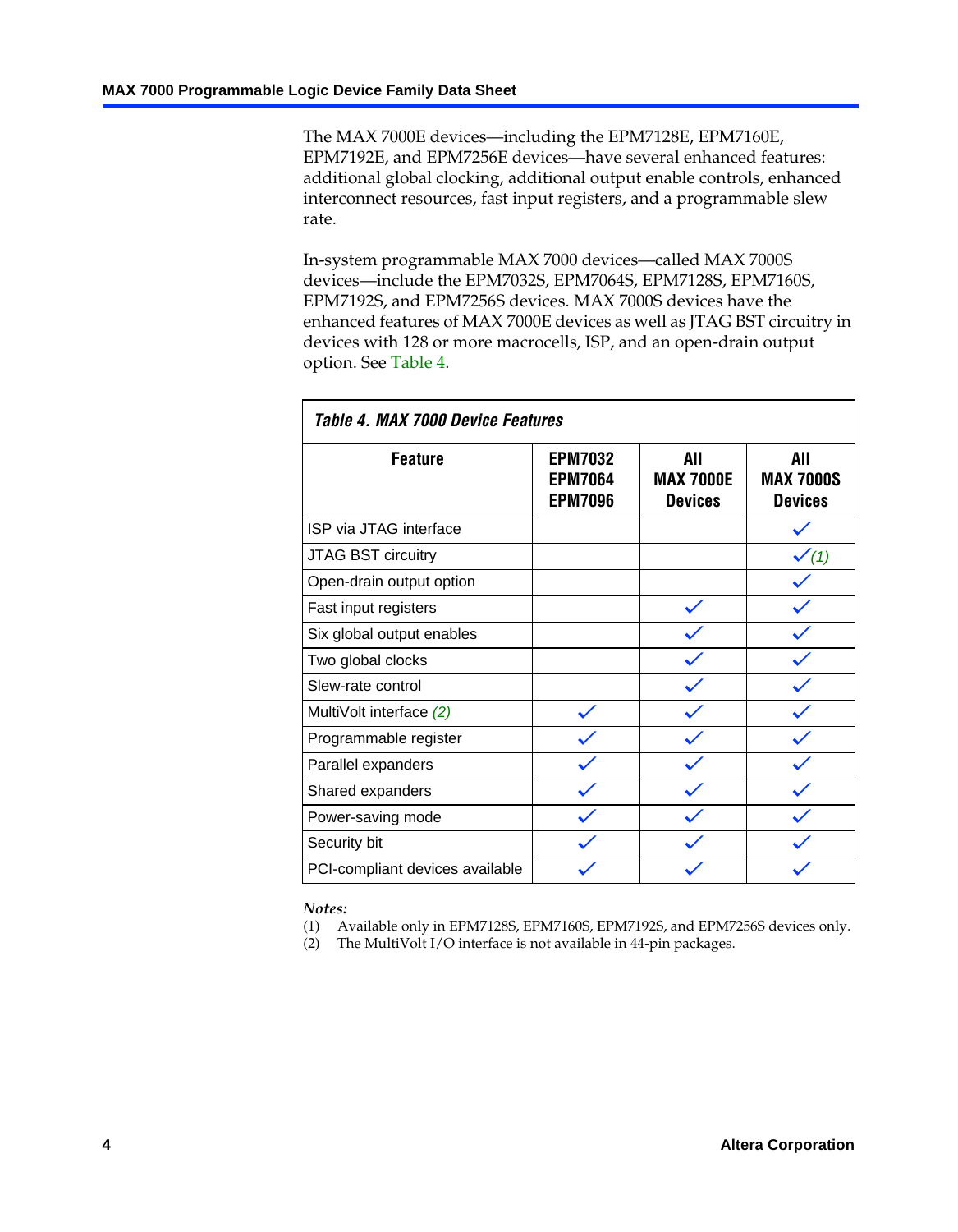The MAX 7000 architecture supports 100% TTL emulation and high-density integ[ration o](#page-4-0)f SSI, MSI, and LSI logic functions. The MAX 7000 architecture easily integrates multiple devices ranging from PALs, GALs, and 22V10s to MACH and pLSI devices. MAX 7000 devices are available in a wide range of packages, including PLCC, PGA, PQFP, RQFP, and TQFP packages. See Table 5.

<span id="page-4-1"></span>

| Table 5. MAX 7000 Maximum User I/O Pins<br><i>Note</i> $(1)$ |                           |                           |                    |                           |                           |                               |                            |                               |                              |                              |                               |                               |
|--------------------------------------------------------------|---------------------------|---------------------------|--------------------|---------------------------|---------------------------|-------------------------------|----------------------------|-------------------------------|------------------------------|------------------------------|-------------------------------|-------------------------------|
| <b>Device</b>                                                | 44-<br>Pin<br><b>PLCC</b> | 44-<br>Pin<br><b>PQFP</b> | 44-<br>Pin<br>TQFP | 68-<br>Pin<br><b>PLCC</b> | 84-<br>Pin<br><b>PLCC</b> | $100 -$<br>Pin<br><b>PQFP</b> | 100-<br>Pin<br><b>TQFP</b> | $160 -$<br>Pin<br><b>PQFP</b> | $160 -$<br>Pin<br><b>PGA</b> | $192 -$<br>Pin<br><b>PGA</b> | $208 -$<br>Pin<br><b>PQFP</b> | $208 -$<br>Pin<br><b>RQFP</b> |
| EPM7032                                                      | 36                        | 36                        | 36                 |                           |                           |                               |                            |                               |                              |                              |                               |                               |
| <b>EPM7032S</b>                                              | 36                        |                           | 36                 |                           |                           |                               |                            |                               |                              |                              |                               |                               |
| EPM7064                                                      | 36                        |                           | 36                 | 52                        | 68                        | 68                            |                            |                               |                              |                              |                               |                               |
| <b>EPM7064S</b>                                              | 36                        |                           | 36                 |                           | 68                        |                               | 68                         |                               |                              |                              |                               |                               |
| EPM7096                                                      |                           |                           |                    | 52                        | 64                        | 76                            |                            |                               |                              |                              |                               |                               |
| <b>EPM7128E</b>                                              |                           |                           |                    |                           | 68                        | 84                            |                            | 100                           |                              |                              |                               |                               |
| <b>EPM7128S</b>                                              |                           |                           |                    |                           | 68                        | 84                            | 84(2)                      | 100                           |                              |                              |                               |                               |
| <b>EPM7160E</b>                                              |                           |                           |                    |                           | 64                        | 84                            |                            | 104                           |                              |                              |                               |                               |
| <b>EPM7160S</b>                                              |                           |                           |                    |                           | 64                        |                               | 84(2)                      | 104                           |                              |                              |                               |                               |
| <b>EPM7192E</b>                                              |                           |                           |                    |                           |                           |                               |                            | 124                           | 124                          |                              |                               |                               |
| <b>EPM7192S</b>                                              |                           |                           |                    |                           |                           |                               |                            | 124                           |                              |                              |                               |                               |
| <b>EPM7256E</b>                                              |                           |                           |                    |                           |                           |                               |                            | 132(2)                        |                              | 164                          |                               | 164                           |
| <b>EPM7256S</b>                                              |                           |                           |                    |                           |                           |                               |                            |                               |                              |                              | 164 $(2)$                     | 164                           |

#### <span id="page-4-0"></span>*Notes:*

(1) When the JTAG interface in MAX 7000S devices is used for either boundary-scan testing or for ISP, four I/O pins become JTAG pins.

(2) Perform a complete thermal analysis before committing a design to this device package. For more information, see the *Operating Requirements for Altera Devices Data Sheet*.

> MAX 7000 devices use CMOS EEPROM cells to implement logic functions. The user-configurable MAX 7000 architecture accommodates a variety of independent combinatorial and sequential logic functions. The devices can be reprogrammed for quick and efficient iterations during design development and debug cycles, and can be programmed and erased up to 100 times.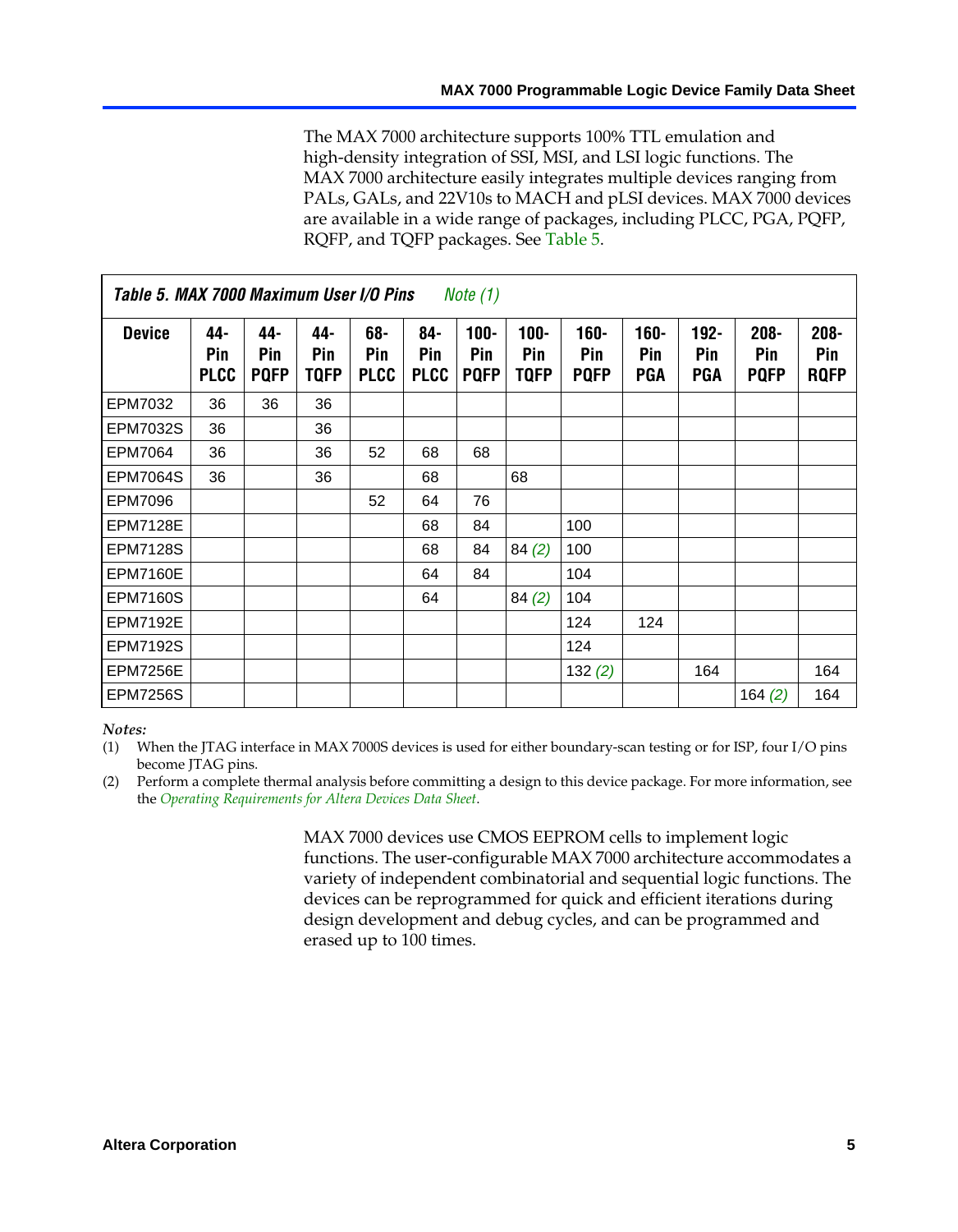MAX 7000 devices contain from 32 to 256 macrocells that are combined into groups of 16 macrocells, called logic array blocks (LABs). Each macrocell has a programmable-AND/fixed-OR array and a configurable register with independently programmable clock, clock enable, clear, and preset functions. To build complex logic functions, each macrocell can be supplemented with both shareable expander product terms and highspeed parallel expander product terms to provide up to 32 product terms per macrocell.

The MAX 7000 family provides programmable speed/power optimization. Speed-critical portions of a design can run at high speed/full power, while the remaining portions run at reduced speed/low power. This speed/power optimization feature enables the designer to configure one or more macrocells to operate at 50% or lower power while adding only a nominal timing delay. MAX 7000E and MAX 7000S devices also provide an option that reduces the slew rate of the output buffers, minimizing noise transients when non-speed-critical signals are switching. The output drivers of all MAX 7000 devices (except 44-pin devices) can be set for either 3.3-V or 5.0-V operation, allowing MAX 7000 devices to be used in mixed-voltage systems.

The MAX 7000 family is supported byAltera development systems, which are integrated packages that offer schematic, text—including VHDL, Verilog HDL, and the Altera Hardware Description Language (AHDL) and waveform design entry, compilation and logic synthesis, simulation and timing analysis, and device programming. The [software provides](http://www.altera.com/literature/ds/dsmii.pdf)  [EDIF 2 0 0 and 3 0 0, LPM, VHDL, Verilog HDL, and other in](http://www.altera.com/literature/ds/dsmii.pdf)terfaces for [additional design entry and simulation support from other industry](http://www.altera.com/literature/ds/quartus.pdf)standard PC- and UNIX-workstation-based EDA tools. The software runs on Windows-based PCs, as well as Sun SPARCstation, and HP 9000 Series 700/800 workstations.

For more information on development tools, see the **MAX+PLUS II** *Programmable Logic Development System & Software Data Sheet* and the *Quartus Programmable Logic Development System & Software Data Sheet*.

The MAX 7000 architecture includes the following elements:

# **Functional Description**

- Logic array blocks
- **Macrocells**
- Expander product terms (shareable and parallel)
- Programmable interconnect array
- I/O control blocks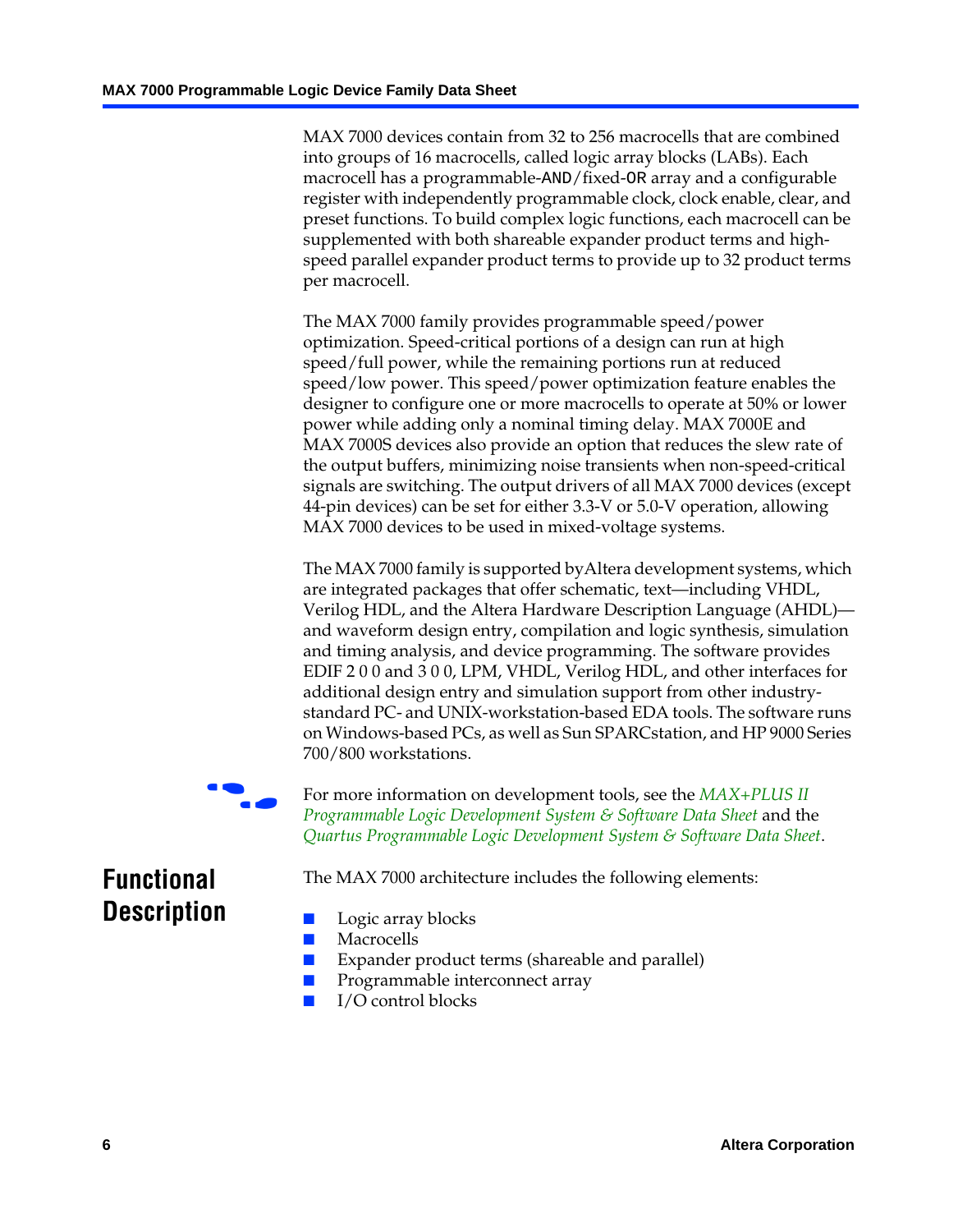The MAX 7000 architecture includes four dedicated inputs that can be used as general-purpose inputs or as high-speed, global control signals (clock, clear, and two output enable signals) for each macrocell and I/O pin. Figure 1 shows the architecture of EPM7032, EPM7064, and EPM7096 devices.



<span id="page-6-0"></span>*Figure 1. EPM7032, EPM7064 & EPM7096 Device Block Diagram*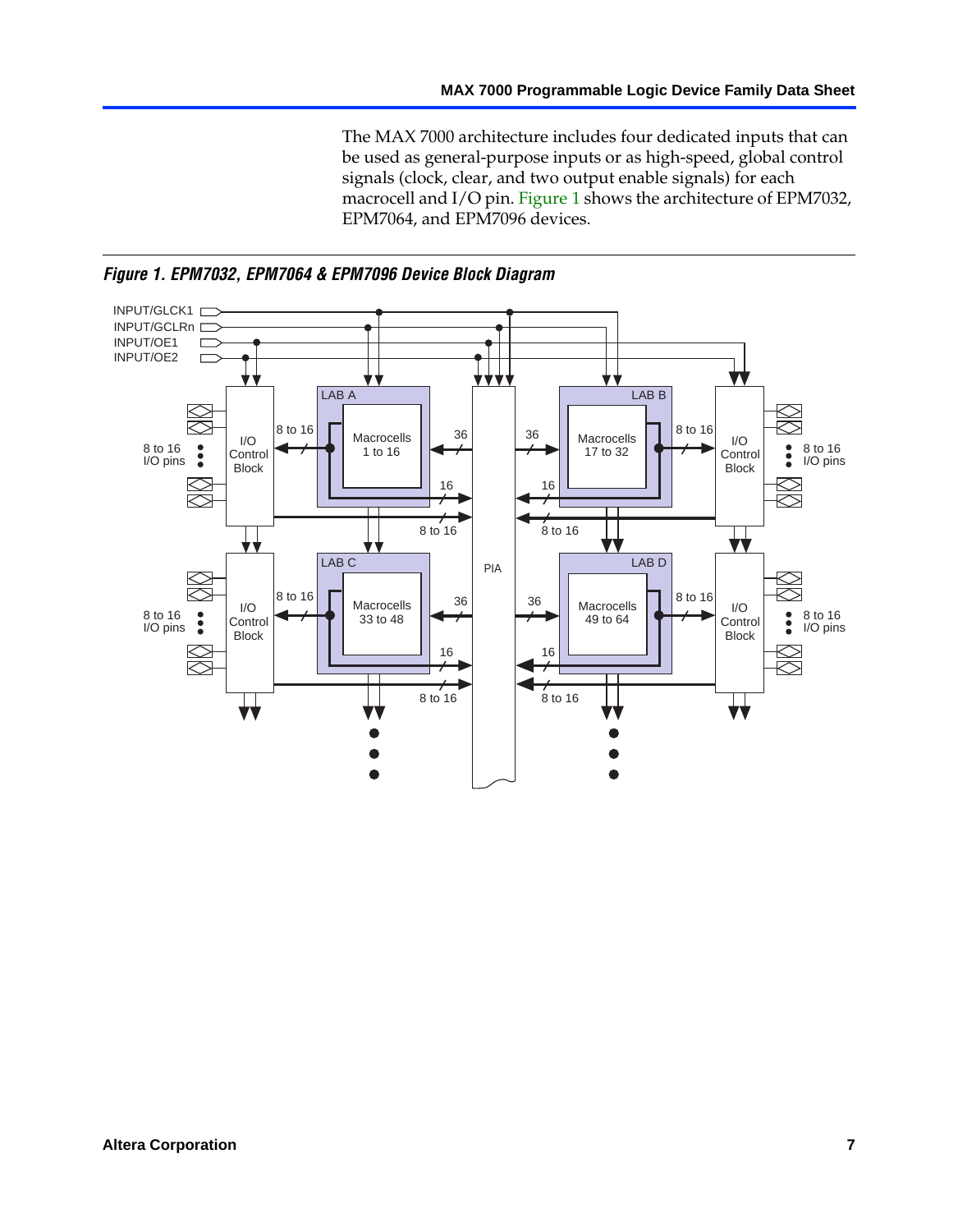

Figure 2 shows the architecture of MAX 7000E and MAX 7000S devices.

<span id="page-7-0"></span>

# **Logic Array Blocks**

The MAX 7000 device architecture is based on the linking of highperformance, flexible, logic array modules called logic array blocks (LABs). LABs consist of 16-macrocell arrays, as shown in Figures 1 and 2. Multiple LABs are linked together via the programmable interconnect array (PIA), a global bus that is fed by all dedicated inputs, I/O pins, and macrocells.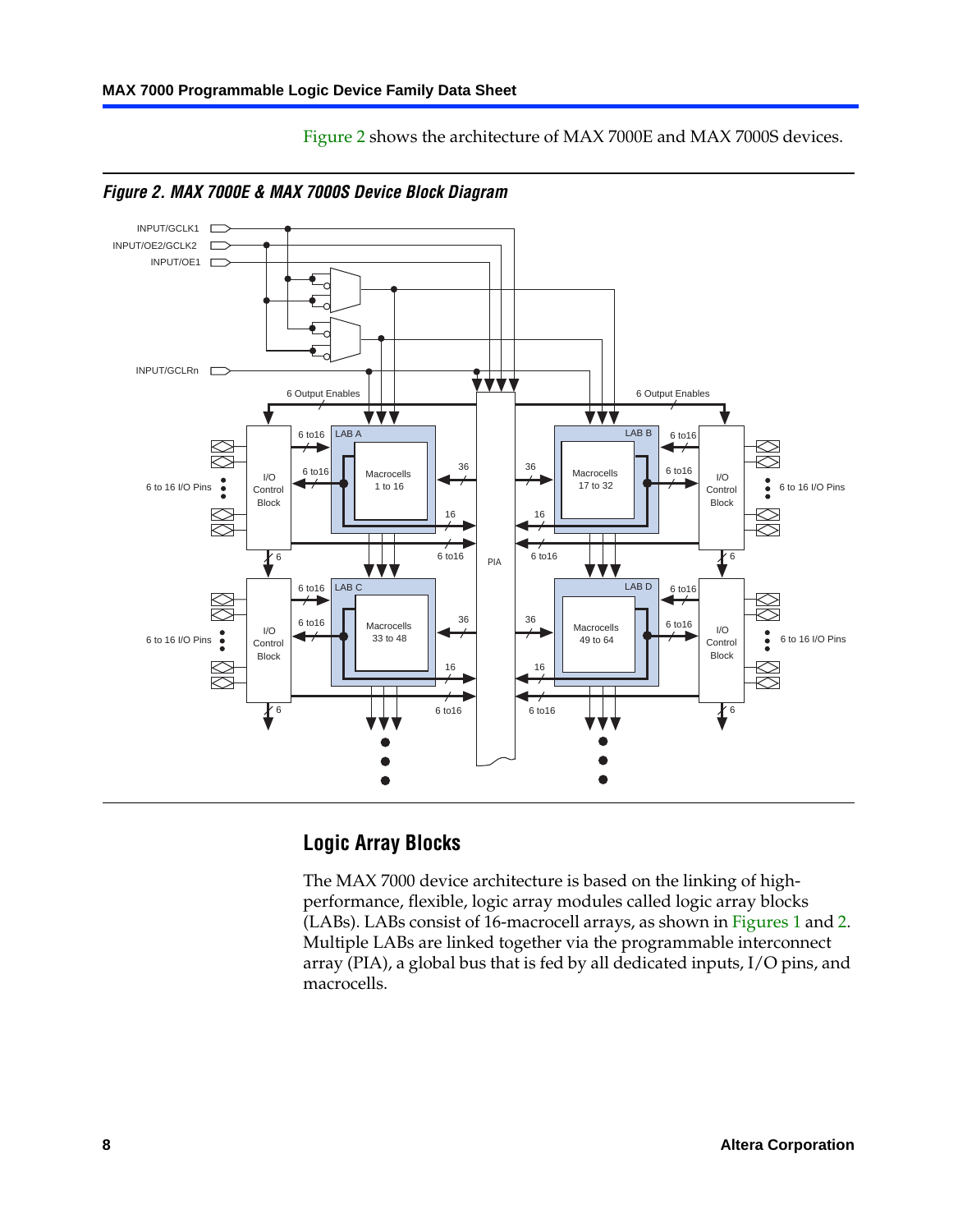Each LAB is fed by the following signals:

- 36 signals from the PIA that are used for general logic inputs
- Global controls that are used for secondary register functions
- Direct input paths from I/O pins to the registers that are used for fast setup times for MAX 7000E and MAX 7000S devices

# **Macrocells**

The MAX 7000 macrocell can be individually configured for either sequential or combinatorial logic operation. The macrocell consists of three functional blocks: the logic array, the product-term select matrix, and the programmable register. The macrocell of EPM7032, EPM7064, and EPM7096 devices is shown in Figure 3.

<span id="page-8-0"></span>*Figure 3. EPM7032, EPM7064 & EPM7096 Device Macrocell*

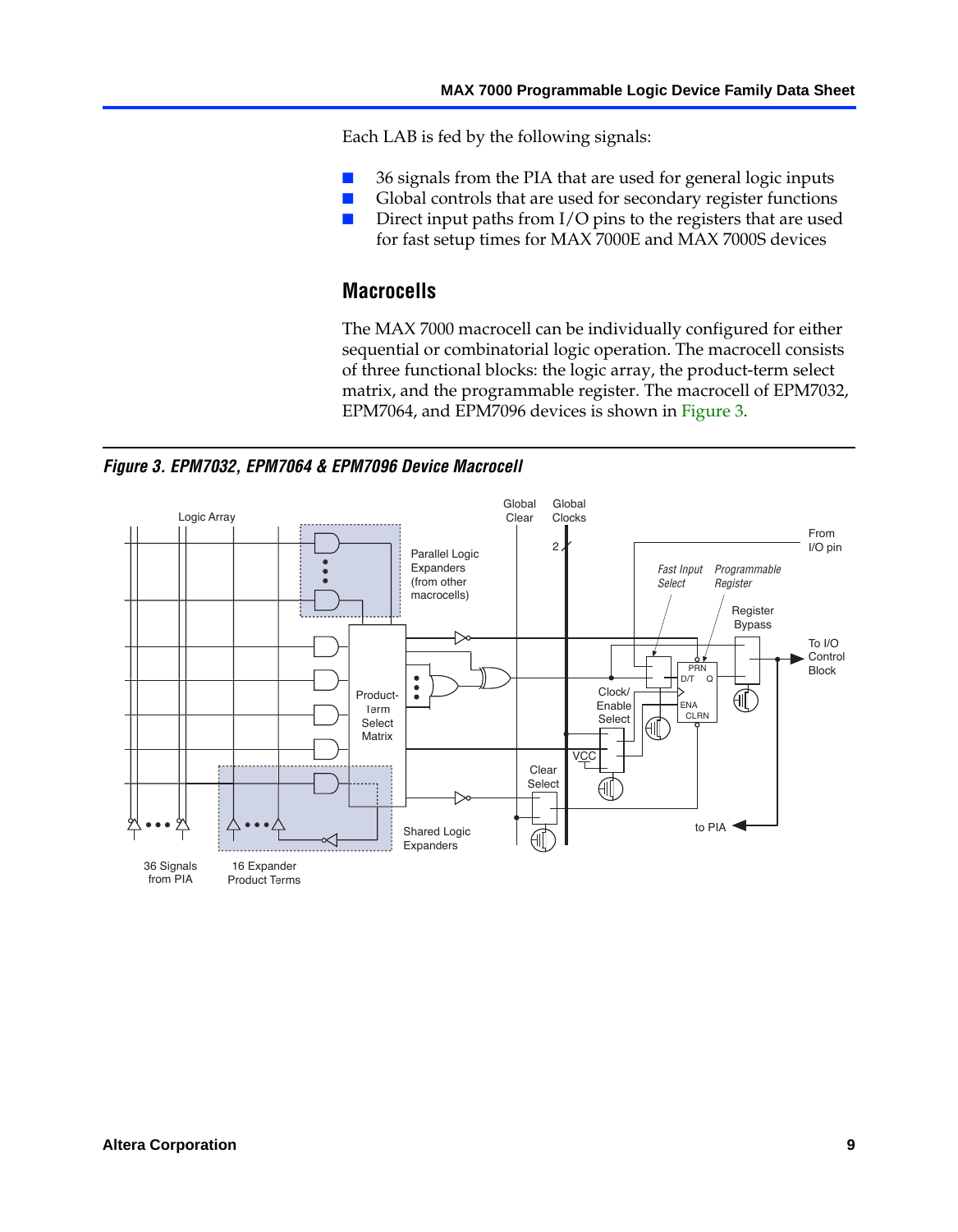<span id="page-9-0"></span>

Figure 4 shows a MAX 7000E and MAX 7000S device macrocell.

Combinatorial logic is implemented in the logic array, which provides five product terms per macrocell. The product-term select matrix allocates these product terms for use as either primary logic inputs (to the OR and XOR gates) to implement combinatorial functions, or as secondary inputs to the macrocell's register clear, preset, clock, and clock enable control functions. Two kinds of expander product terms ("expanders") are available to supplement macrocell logic resources:

- Shareable expanders, which are inverted product terms that are fed back into the logic array
- Parallel expanders, which are product terms borrowed from adjacent macrocells

The Altera development system automatically optimizes product-term allocation according to the logic requirements of the design.

For registered functions, each macrocell flipflop can be individually programmed to implement D, T, JK, or SR operation with programmable clock control. The flipflop can be bypassed for combinatorial operation. During design entry, the designer specifies the desired flipflop type; the Altera development software then selects the most efficient flipflop operation for each registered function to optimize resource utilization.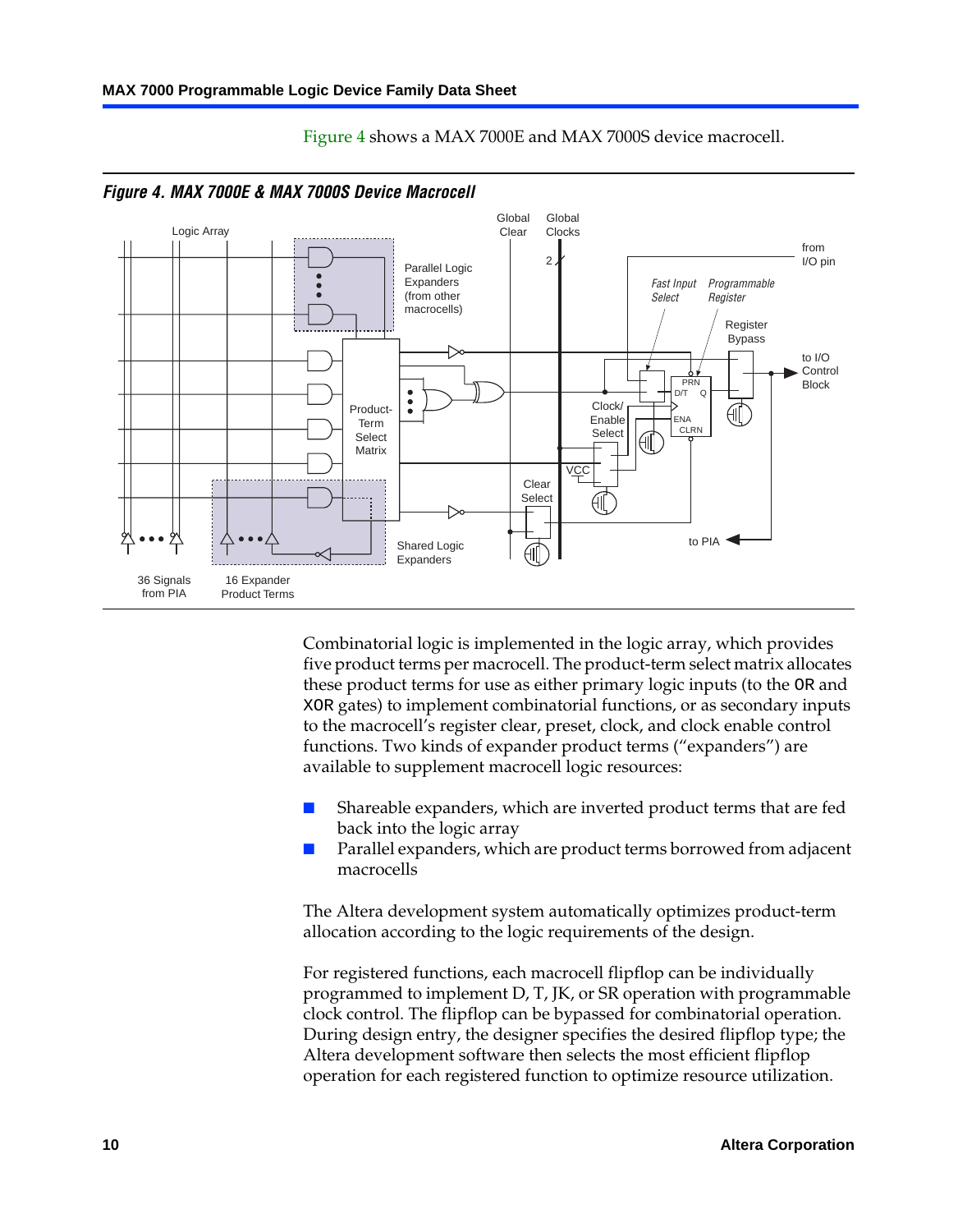Each programmable register can be clocked in three different modes:

- By a global clock signal. This mode achieves the fastest clock-tooutput performance.
- By a global clock signal and enabled by an active-high clock enable. This mode provides an enable on each flipflop while still achieving the fast clock-to-output performance of the [global](#page-6-0)  clock.
- By an array clock [impleme](#page-7-0)nted with a product term. In this mode, the flipflop can be clocked by signals from buried macrocells or I/O pins.

In EPM7032, EPM7064, and EPM7096 devices, the global clock signal is available f[rom a ded](#page-8-0)icat[ed](#page-9-0) clock pin, GCLK1, as shown in Figure 1. In MAX 7000E and MAX 7000S devices, two global clock signals are available. As shown in Figure 2, these global clock signals can be the true or the complement of either of the global clock pins, GCLK1 or GCLK2.

Each register also supports asynchronous preset and clear functions. As shown in Figures 3 and 4, the product-term select matrix allocates product terms to control these operations. Although the product-term-driven preset and clear of the register are active high, active-low control can be obtained by inverting the signal within the logic array. In addition, each register clear function can be individually driven by the active-low dedicated global clear pin (GCLRn). Upon power-up, each register in the device will be set to a low state.

All MAX 7000E and MAX 7000S I/O pins have a fast input path to a macrocell register. This dedicated path allows a signal to bypass the PIA and combinatorial logic and be driven to an input D flipflop with an extremely fast (2.5 ns) input setup time.

### **Expander Product Terms**

Although most logic functions can be implemented with the five product terms available in each macrocell, the more complex logic functions require additional product terms. Another macrocell can be used to supply the required logic resources; however, the MAX 7000 architecture also allows both shareable and parallel expander product terms ("expanders") that provide additional product terms directly to any macrocell in the same LAB. These expanders help ensure that logic is synthesized with the fewest possible logic resources to obtain the fastest possible speed.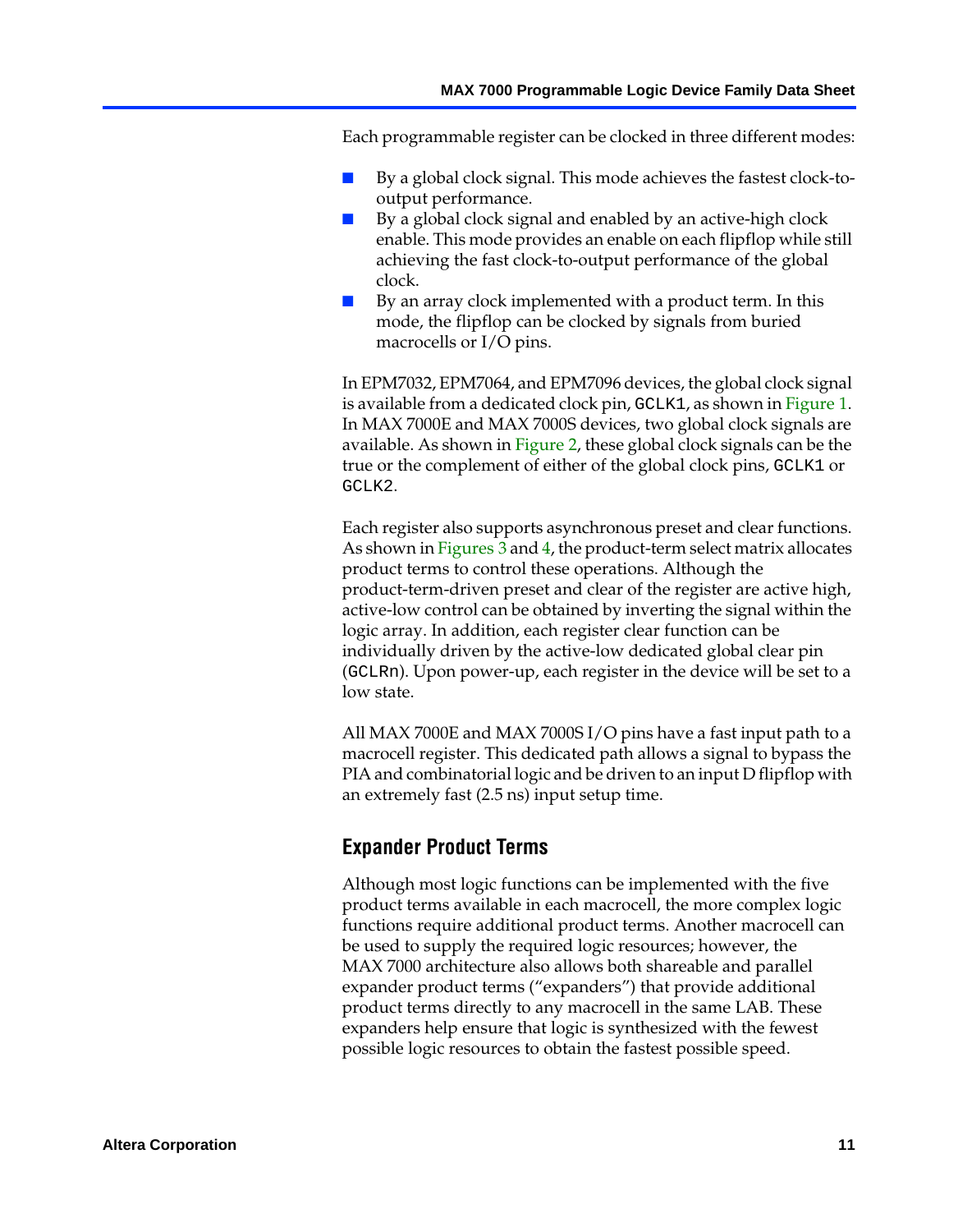## *Shareable Expanders*

Each LAB has 16 shareable expanders that can be viewed as a pool of uncommitted single product terms (one from each macrocell) with inverted outputs that feed back into the logic array. Each shareable expander can be used and shared by any or all macrocells in the LAB to build complex logic functions. A small delay ( $t_{SEXP}$ ) is incurred when shareable expanders are used. Figure 5 shows how shareable expanders can feed multiple macrocells.

#### *Figure 5. Shareable Expanders*



*Shareable expanders can be shared by any or all macrocells in an LAB.*

### *Parallel Expanders*

Parallel expanders are unused product terms that can be allocated to a neighboring macrocell to implement fast, complex logic functions. Parallel expanders allow up to 20 product terms to directly feed the macrocell OR logic, with five product terms provided by the macrocell and 15 parallel expanders provided by neighboring macrocells in the LAB.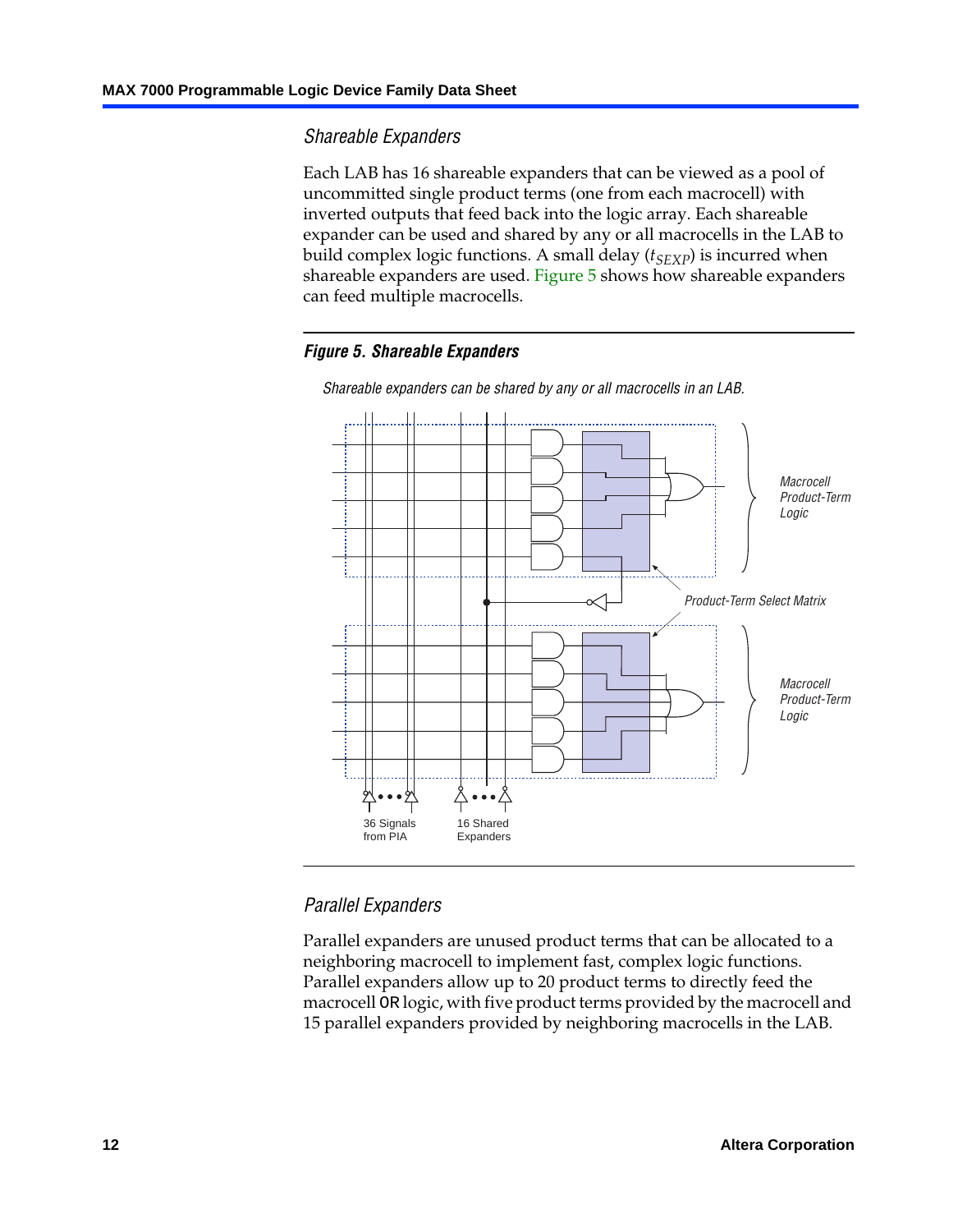The compiler can allocate up to three sets of up to five parallel expanders automatically to the macrocells that require additional product terms. Each set of five parallel expanders incurs a small, incremental timing delay (*t<sub>PEXP</sub>*). For example, if a macrocell requires 14 product terms, the Compiler uses the five dedicated product terms within the macrocell and allocates two sets of parallel expanders; the first set includes five product terms and the second set includes four product terms, increasing the total delay by  $2 \times t_{PFXP}$ .

Two groups of 8 m[acrocells](#page-12-0) within each LAB (e.g., macrocells 1 through 8 and 9 through 16) form two chains to lend or borrow parallel expanders. A macrocell borrows parallel expanders from lowernumbered macrocells. For example, macrocell 8 can borrow parallel expanders from macrocell 7, from macrocells 7 and 6, or from macrocells 7, 6, and 5. Within each group of 8, the lowest-numbered macrocell can only lend parallel expanders and the highest-numbered macrocell can only borrow them. Figure 6 shows how parallel expanders can be borrowed from a neighboring macrocell.

#### <span id="page-12-0"></span>*Figure 6. Parallel Expanders*

*Unused product terms in a macrocell can be allocated to a neighboring macrocell.*

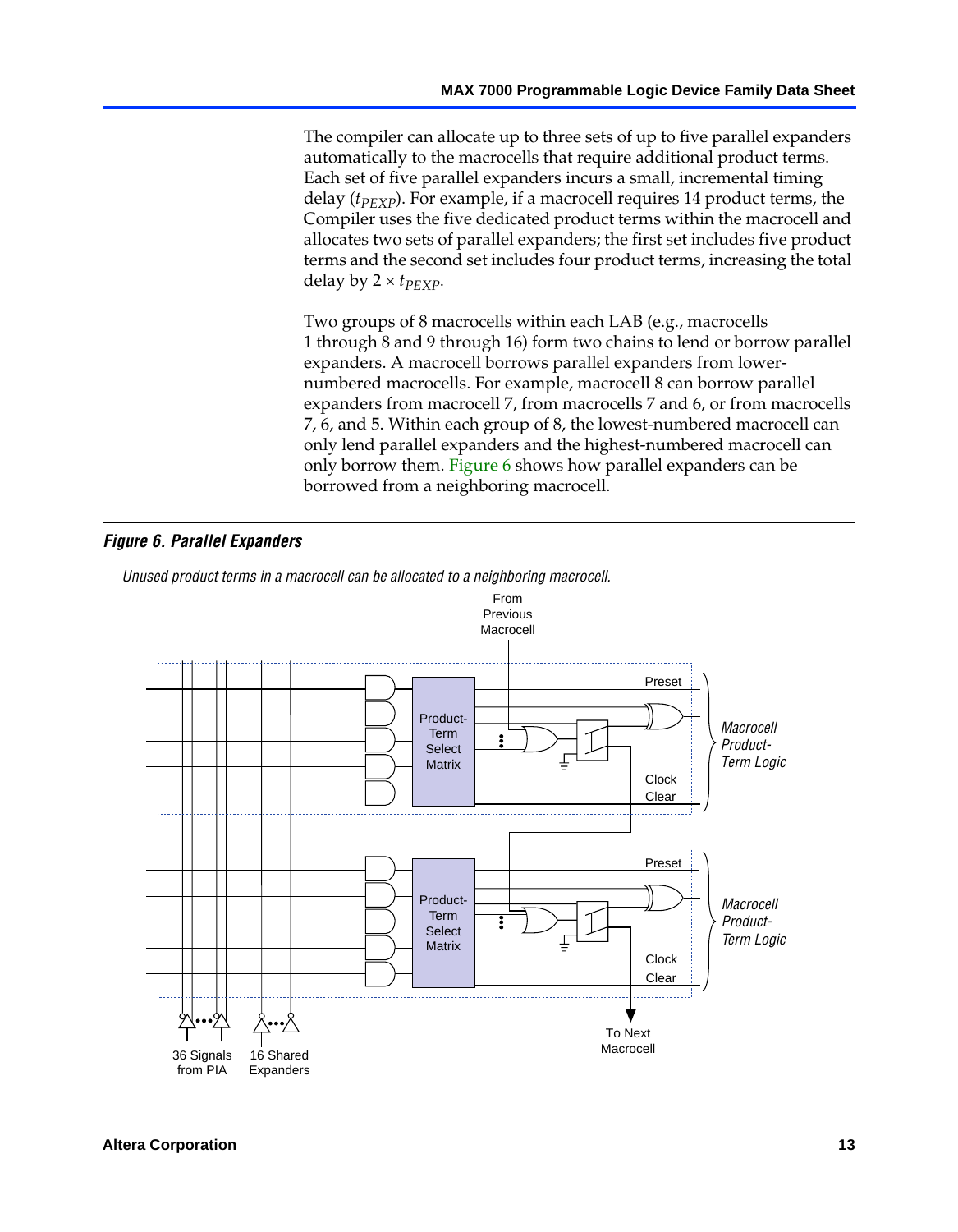### **Programmable Interconnect Array**

Logic is routed between LABs via the programmable interconnect array (PIA). This global bus is a programmable path that connects any signal source to any destination on the device. All MAX 7000 dedicated inputs, I/O pins, and macrocell outputs feed the PIA, which makes the signals available throughout the entire device. Only the signals required by each LAB are actually routed from the PIA into the LAB. Figure 7 shows how the PIA signals are routed into the LAB. An EEPROM cell controls one input to a 2-input AND gate, which selects a PIA signal to drive into the LAB.





While the routing delays of channel-based routing schemes in masked or FPGAs are cumulative, variable, and path-dependent, the MAX 7000 PIA has a fixed delay. The PIA thus eliminates skew between signals and makes timing performance easy to predict.

### **I/O Control Blocks**

The I/O control block allows each I/O pin to be individually configured for input, output, or bidirectional operation. All I/O pins have a tri-state buffer that is individually controlled by one of the global output enable signals or directly connected to ground or  $V_{CC}$ . Figure 8 shows the I/O control block for the MAX 7000 family. The I/O control block of EPM7032, EPM7064, and EPM7096 devices has two global output enable signals that are driven by two dedicated active-low output enable pins (OE1 and OE2). The I/O control block of MAX 7000E and MAX 7000S devices has six global output enable signals that are driven by the true or complement of two output enable signals, a subset of the I/O pins, or a subset of the I/O macrocells.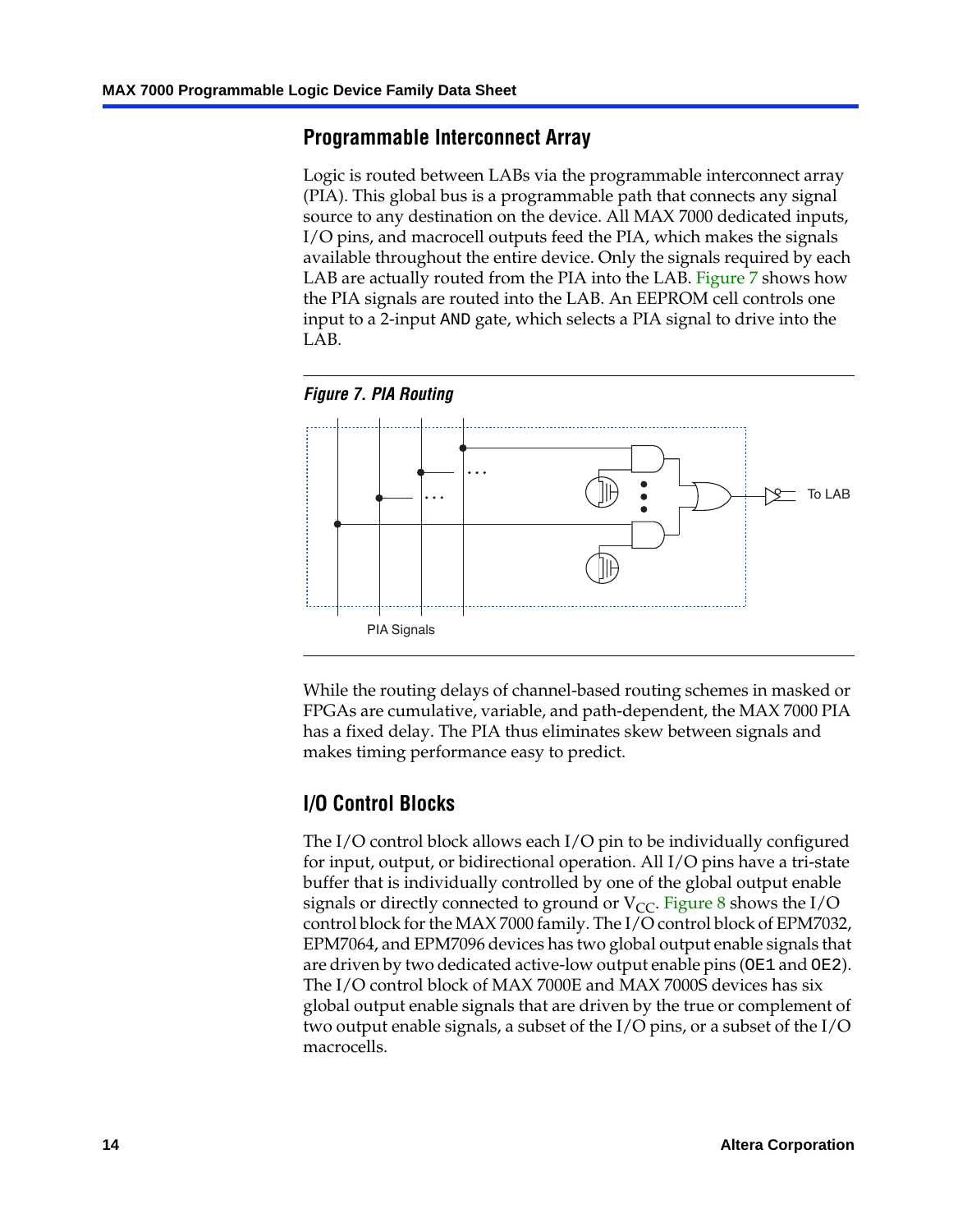#### *Figure 8. I/O Control Block of MAX 7000 Devices*

#### **EPM7032, EPM7064 & EPM7096 Devices**



**MAX 7000E & MAX 7000S Devices**



#### *Note:*

(1) The open-drain output option is available only in MAX 7000S devices.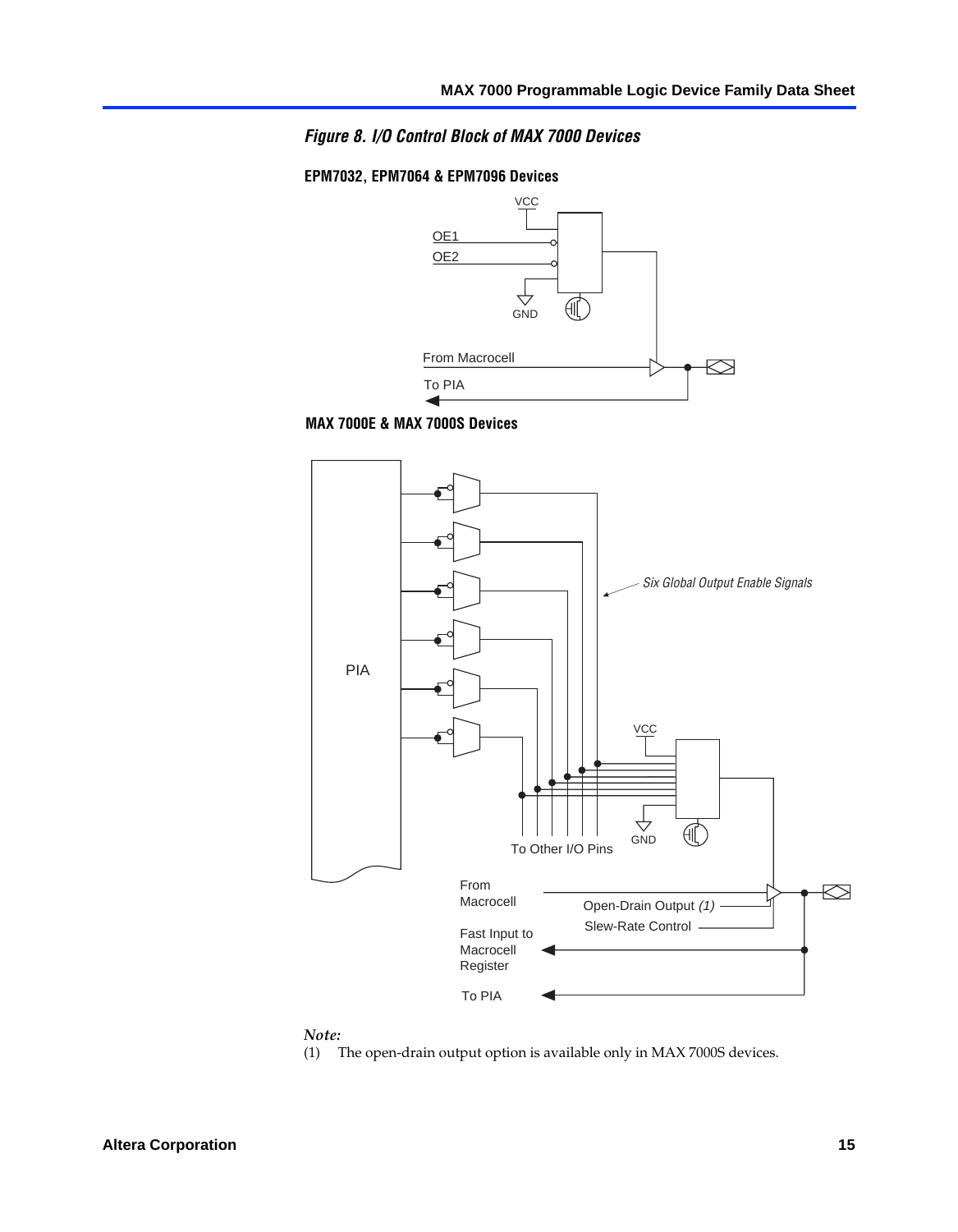When the tri-state buffer control is connected to ground, the output is tri-stated (high impedance) and the I/O pin can be used as a dedicated input. When the tri-state buffer control is connected to  $V_{CC}$ , the output is enabled.

The MAX 7000 architecture provides dual I/O feedback, in which macrocell and pin feedbacks are independent. When an I/O pin is configured as an input, the associated macrocell can be used for buried logic.

# <span id="page-15-0"></span>**In-System Programmability (ISP)**

MAX 7000S devices are in-system programmable via an industry-standard 4-pin Joint Test Action Group (JTAG) interface (IEEE Std. 1149.1-1990). ISP allows quick, efficient iterations during design development and debugging cycles. The MAX 7000S architecture internally generates the high programming voltage required to program EEPROM cells, allowing in-system programming with only a single 5.0 V power supply. During in-system programming, the I/O pins are tri-stated and pulled-up to eliminate board conflicts. The pull-up value is nominally 50 k¾.

ISP simplifies the manufacturing flow by allowing devices to be mounted on a printed circuit board with standard in-circuit test equipment before they are programmed. MAX 7000S devices can be programmed by downloading the information via in-circuit testers (ICT), embedded processors, or the Altera MasterBlaster, ByteBlasterMV, ByteBlaster, BitBlaster download cables. (The ByteBlaster cable is obsolete and is replaced by the ByteBlasterMV cable, which can program and configure 2.5-V, 3.3-V, and 5.0-V devices.) Programming the devices after they are placed on the board eliminates lead damage on high-pin-count packages (e.g., QFP packages) due to device handling and allows devices to be reprogrammed after a system has already shipped to the field. For example, product upgrades can be performed in the field via software or modem.

In-system programming can be accomplished with either an adaptive or constant algorithm. An adaptive algorithm reads information from the unit and adapts subsequent programming steps to achieve the fastest possible programming time for that unit. Because some in-circuit testers cannot support an adaptive algorithm, Altera offers devices tested with a constant algorithm. Devices tested to the constant algorithm have an "F" suffix in the ordering code.

The Jam™ Standard Test and Programming Language (STAPL) can be used to program MAX 7000S devices with in-circuit testers, PCs, or embedded processor.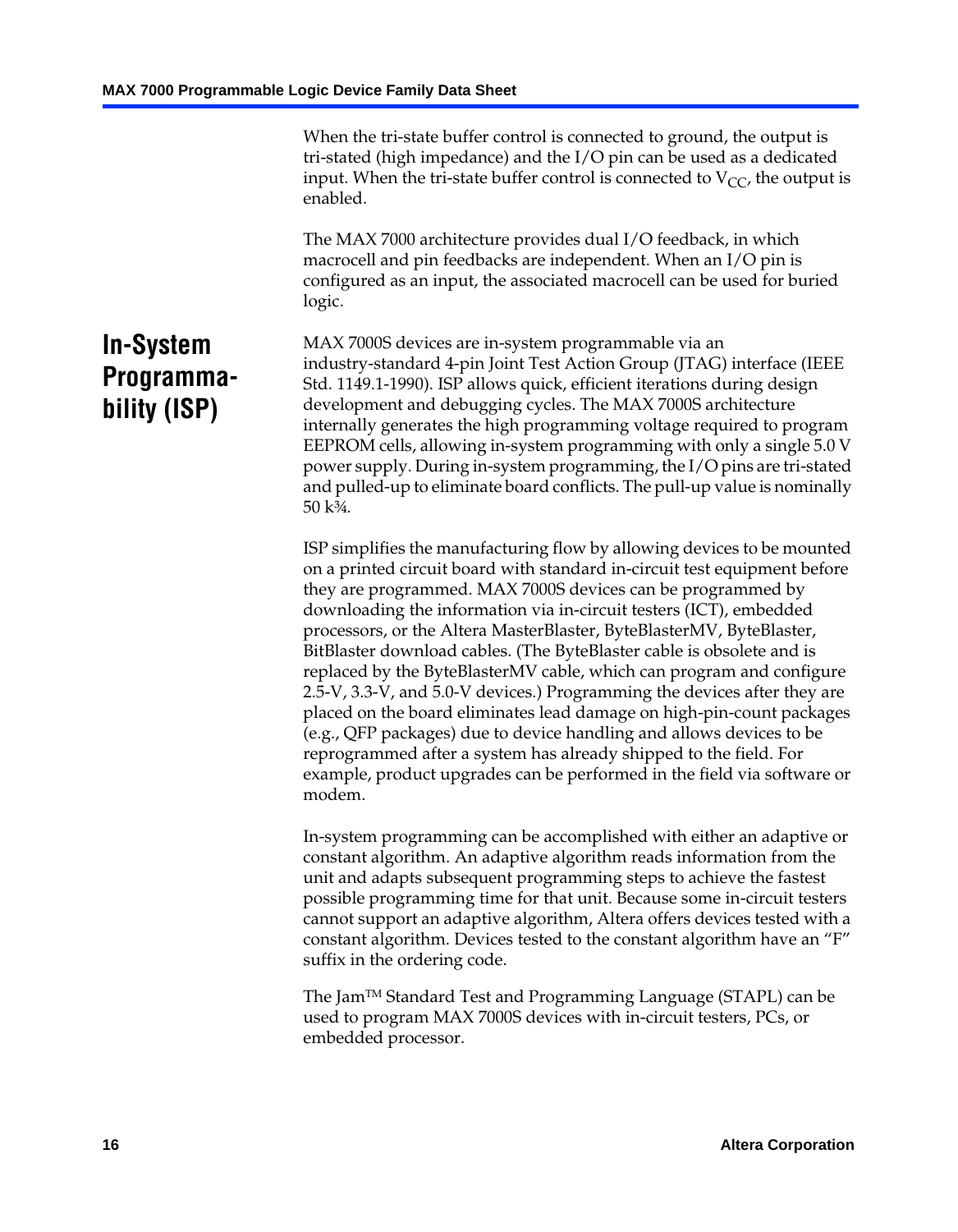

For more information on using the Jam language, refer to AN 122: Using *Jam STAPL for ISP & ICR via an Embedded Processor*.

The ISP circuitry in MAX 7000S devices is compatible with IEEE Std. 1532 specification. The IEEE Std. 1532 is a standard developed to allow concurrent ISP between multiple PLD vendors.

# <span id="page-16-0"></span>**Programming Sequence**

During in-system programming, instructions, addresses, and data are shifted into the MAX 7000S device through the TDI input pin. Data is shifted out through the TDO output pin and compared against the expected data.

Programming a pattern into the device requires the following six ISP stages. A stand-alone verification of a programmed pattern involves only stages 1, 2, 5, and 6.

- 1. *Enter ISP*. The enter ISP stage ensures that the I/O pins transition smoothly from user mode to ISP mode. The enter ISP stage requires 1 ms.
- 2. *Check ID*. Before any program or verify process, the silicon ID is checked. The time required to read this silicon ID is relatively small compared to the overall programming time.
- 3. *Bulk Erase*. Erasing the device in-system involves shifting in the instructions to erase the device and applying one erase pulse of 100 ms.
- 4. *Program*. Programming the device in-system involves shifting in the address and data and then applying the programming pulse to program the EEPROM cells. This process is repeated for each EEPROM address.
- 5. *Verify*. Verifying an Altera device in-system involves shifting in addresses, applying the read pulse to verify the EEPROM cells, and shifting out the data for comparison. This process is repeated for each EEPROM address.
- 6. *Exit ISP*. An exit ISP stage ensures that the I/O pins transition smoothly from ISP mode to user mode. The exit ISP stage requires 1 ms.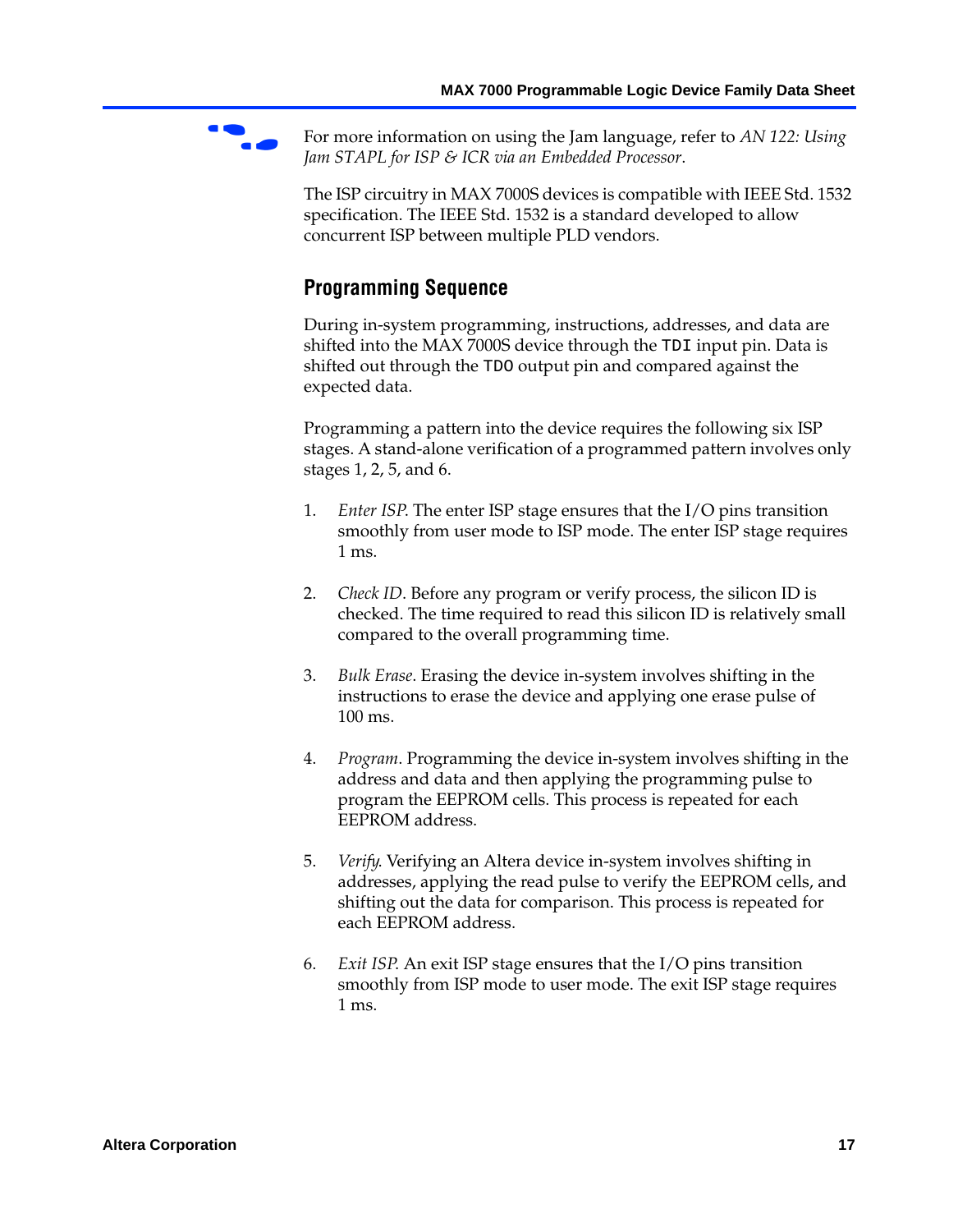# <span id="page-17-0"></span>**Programming Times**

The time required to implement each of the six programming stages can be broken into the following two elements:

- A pulse time to erase, program, or read the EEPROM cells.
- A shifting time based on the test clock (TCK) frequency and the number of TCK cycles to shift instructions, address, and data into the device.

By combining the pulse and shift times for each of the programming stages, the program or verify time can be derived as a function of the TCK frequency, the number of devices, and specific target device(s). Because different ISP-capable devices have a different number of EEPROM cells, both the total fixed and total variable times are unique for a single device.

## *Programming a Single MAX 7000S Device*

The time required to program a single MAX 7000S device in-system can be calculated from the following formula:

$$
t_{PROG} = t_{PPULSE} + \frac{C_{ycle_{PTCK}}}{f_{TCK}}
$$
  
where:  $t_{PROG}$  = Programming time  
 $t_{PPULSE}$  = Sum of the fixed times to erase, program, and  
verify the EEPROM cells  
 $C_{ycle_{PTCK}}$  = Number of TCK cycles to program a device  
 $f_{TCK}$  = TCK frequency

The ISP times for a stand-alone verification of a single MAX 7000S device can be calculated from the following formula:

|                  | $t_{VER} = t_{VPULSE} + \frac{Cycle_{VTCK}}{f_{TCK}}$ |                                                                                                                                    |
|------------------|-------------------------------------------------------|------------------------------------------------------------------------------------------------------------------------------------|
| where: $t_{VFR}$ | $t_{VPULSE}$                                          | $=$ Verify time<br>= Sum of the fixed times to verify the EEPROM cells<br>$Cycle_{VTCK}$ = Number of TCK cycles to verify a device |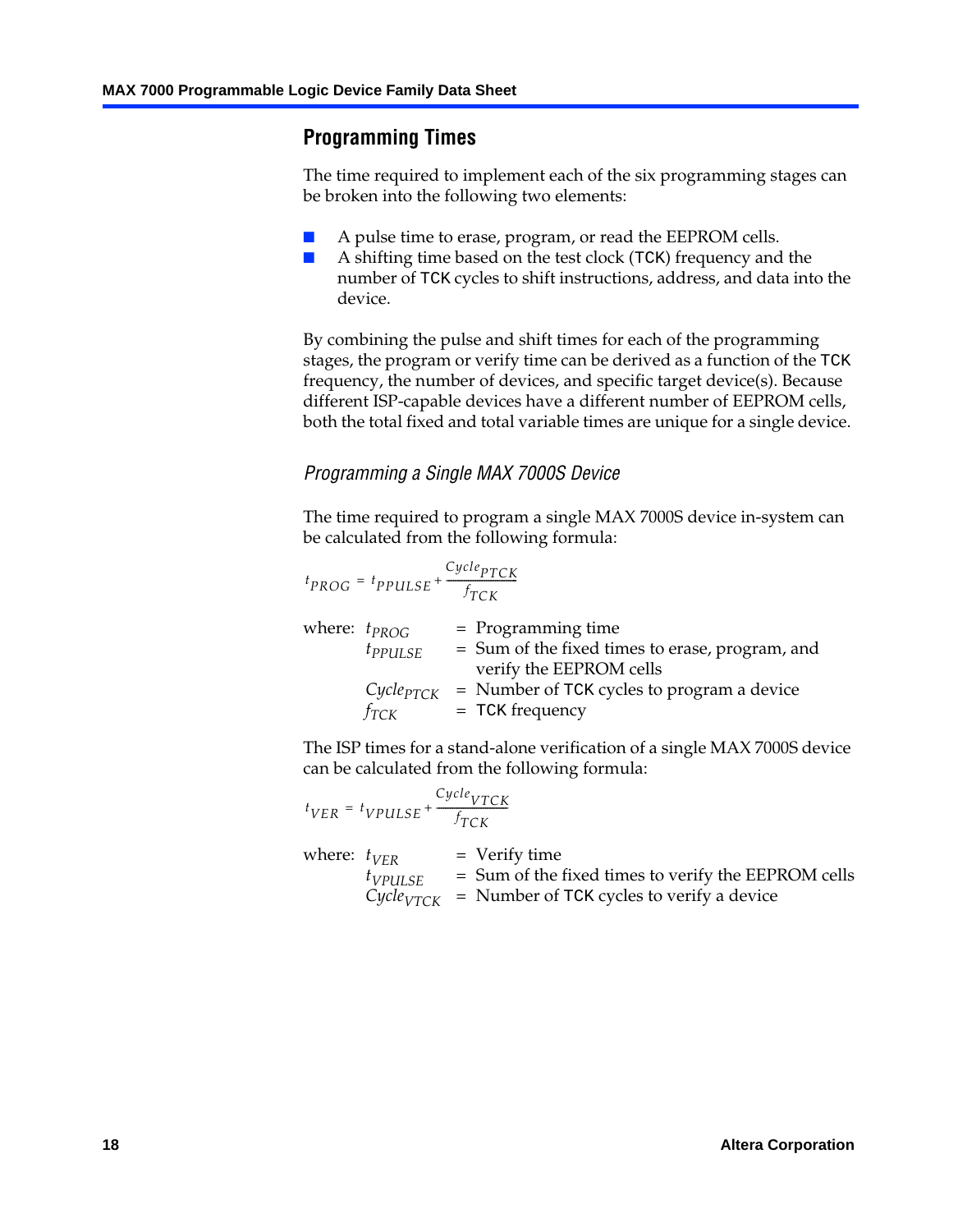The programming times described in Tables 6 through 8 are associated with the worst-case method using the enhanced ISP algorithm.

<span id="page-18-2"></span>

|                 | Table 6. MAX 7000S t <sub>PULSE</sub> & Cycle <sub>TCK</sub> Values |                       |                                 |                             |  |  |  |  |  |
|-----------------|---------------------------------------------------------------------|-----------------------|---------------------------------|-----------------------------|--|--|--|--|--|
| <b>Device</b>   |                                                                     | <b>Programming</b>    | <b>Stand-Alone Verification</b> |                             |  |  |  |  |  |
|                 | t <sub>PPULSE</sub> (S)                                             | Cycle <sub>PTCK</sub> | $t_{VPULSE}(s)$                 | $\mathcal C$ ycle $_{VTCK}$ |  |  |  |  |  |
| EPM7032S        | 4.02                                                                | 342,000               | 0.03                            | 200,000                     |  |  |  |  |  |
| <b>EPM7064S</b> | 4.50                                                                | 504,000               | 0.03                            | 308,000                     |  |  |  |  |  |
| <b>EPM7128S</b> | 5.11                                                                | 832,000               | 0.03                            | 528,000                     |  |  |  |  |  |
| <b>EPM7160S</b> | 5.35                                                                | 1,001,000             | 0.03                            | 640,000                     |  |  |  |  |  |
| <b>EPM7192S</b> | 5.71                                                                | 1,192,000             | 0.03                            | 764,000                     |  |  |  |  |  |
| <b>EPM7256S</b> | 6.43                                                                | 1,603,000             | 0.03                            | 1,024,000                   |  |  |  |  |  |

Tables 7 and 8 show the in-system programming and stand alone verification times for several common test clock frequencies.

<span id="page-18-0"></span>

| Table 7. MAX 7000S In-System Programming Times for Different Test Clock Frequencies |                  |       |       |       |                |                |                |               |              |
|-------------------------------------------------------------------------------------|------------------|-------|-------|-------|----------------|----------------|----------------|---------------|--------------|
| <b>Device</b>                                                                       | 1 <sub>ТСК</sub> |       |       |       |                |                |                |               | <b>Units</b> |
|                                                                                     | <b>10 MHz</b>    | 5 MHz | 2 MHz | 1 MHz | <b>500 kHz</b> | <b>200 kHz</b> | <b>100 kHz</b> | <b>50 kHz</b> |              |
| <b>EPM7032S</b>                                                                     | 4.06             | 4.09  | 4.19  | 4.36  | 4.71           | 5.73           | 7.44           | 10.86         | s            |
| <b>EPM7064S</b>                                                                     | 4.55             | 4.60  | 4.76  | 5.01  | 5.51           | 7.02           | 9.54           | 14.58         | s            |
| <b>EPM7128S</b>                                                                     | 5.19             | 5.27  | 5.52  | 5.94  | 6.77           | 9.27           | 13.43          | 21.75         | s            |
| <b>EPM7160S</b>                                                                     | 5.45             | 5.55  | 5.85  | 6.35  | 7.35           | 10.35          | 15.36          | 25.37         | s            |
| <b>EPM7192S</b>                                                                     | 5.83             | 5.95  | 6.30  | 6.90  | 8.09           | 11.67          | 17.63          | 29.55         | s            |
| <b>EPM7256S</b>                                                                     | 6.59             | 6.75  | 7.23  | 8.03  | 9.64           | 14.45          | 22.46          | 38.49         | s            |

<span id="page-18-1"></span>

| Table 8. MAX 7000S Stand-Alone Verification Times for Different Test Clock Frequencies |               |                  |       |       |                |                |                |               |              |
|----------------------------------------------------------------------------------------|---------------|------------------|-------|-------|----------------|----------------|----------------|---------------|--------------|
| <b>Device</b>                                                                          |               | † <sub>TCK</sub> |       |       |                |                |                |               | <b>Units</b> |
|                                                                                        | <b>10 MHz</b> | 5 MHz            | 2 MHz | 1 MHz | <b>500 kHz</b> | <b>200 kHz</b> | <b>100 kHz</b> | <b>50 kHz</b> |              |
| <b>EPM7032S</b>                                                                        | 0.05          | 0.07             | 0.13  | 0.23  | 0.43           | 1.03           | 2.03           | 4.03          | s            |
| <b>EPM7064S</b>                                                                        | 0.06          | 0.09             | 0.18  | 0.34  | 0.64           | 1.57           | 3.11           | 6.19          | s            |
| <b>EPM7128S</b>                                                                        | 0.08          | 0.14             | 0.29  | 0.56  | 1.09           | 2.67           | 5.31           | 10.59         | s            |
| <b>EPM7160S</b>                                                                        | 0.09          | 0.16             | 0.35  | 0.67  | 1.31           | 3.23           | 6.43           | 12.83         | s            |
| <b>EPM7192S</b>                                                                        | 0.11          | 0.18             | 0.41  | 0.79  | 1.56           | 3.85           | 7.67           | 15.31         | s            |
| <b>EPM7256S</b>                                                                        | 0.13          | 0.24             | 0.54  | 1.06  | 2.08           | 5.15           | 10.27          | 20.51         | s            |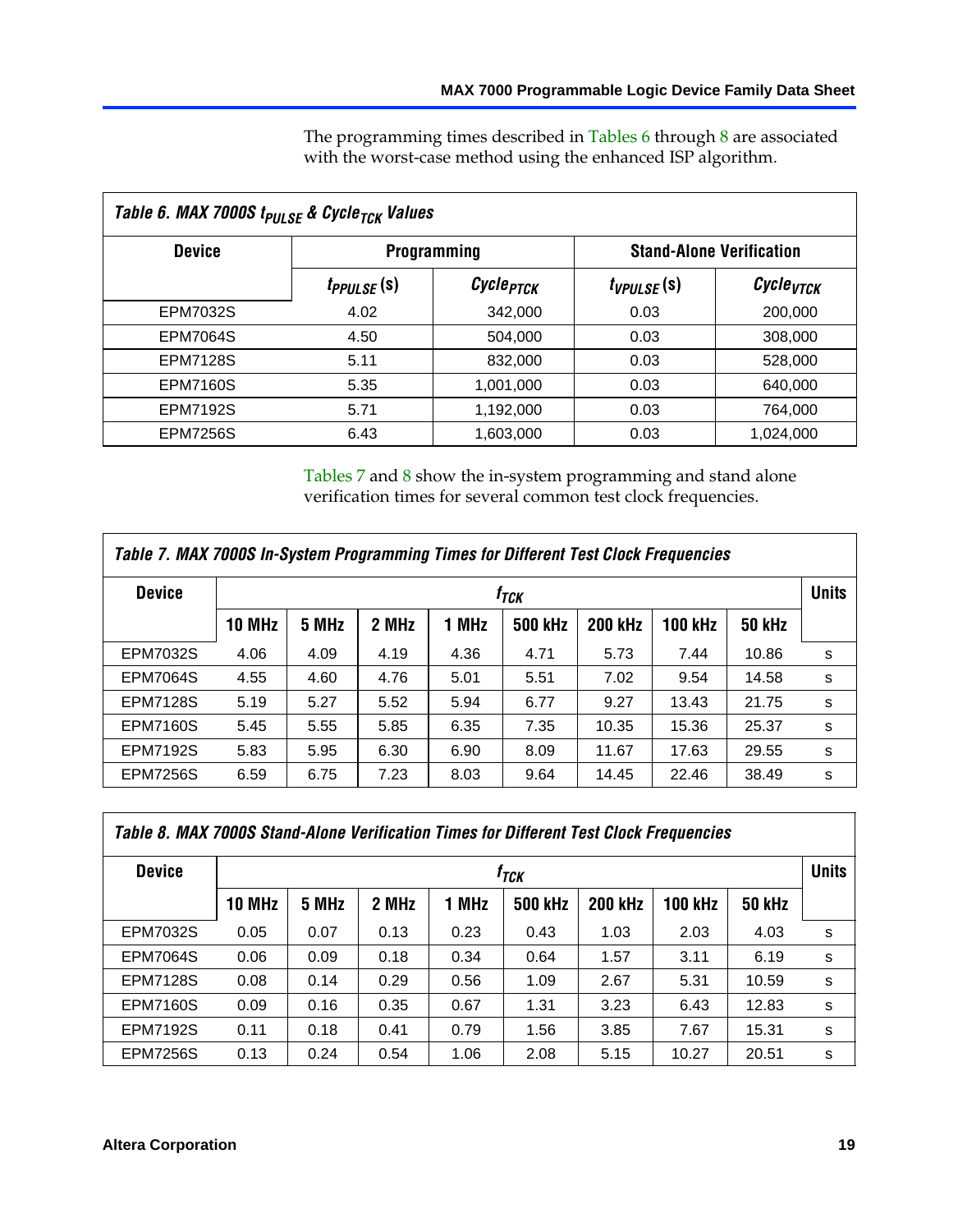# **Programmable Speed/Power Control**

MAX 7000 devices offer a power-saving mode that supports low-power operation across user-defined signal paths or the entire device. This feature allows total power dissipation to be reduced by 50% or more, because most logic applications require only a small fraction of all gates to operate at maximum frequency.

The designer can program each individual macrocell in a MAX 7000 device for either high-speed (i.e., with the Turbo  $Bit^{TM}$  option turned on) or low-power (i.e., with the Turbo Bit option turned off) operation. As a result, speed-critical paths in the design can run at high speed, while the remaining paths can operate at reduced power. Macrocells that run at low power incur a nominal timing delay adder  $(t_{LPA})$  for the  $t_{LAD}$ ,  $t_{LAC}$ ,  $t_{IC}$ ,  $t_{EN}$ , and  $t_{SEXP}$ ,  $t_{ACL}$ , and  $t_{CPPW}$  parameters.

# **Output Configuration**

MAX 7000 device outputs can be programmed to meet a variety of system-level requirements.

# **MultiVolt I/O Interface**

MAX 7000 devices—except 44-pin devices—support the MultiVolt I/O interface feature, which allows MAX 7000 devices to interface with systems that have differing supply voltages. The 5.0-V devices in all packages can be set for 3.3-V or 5.0-V I/O pin operation. These devices have one set of VCC pins for internal operation and input buffers (VCCINT), and another set for I/O output drivers (VCCIO).

The VCCINT pins must always be connected to a 5.0-V power supply. With a 5.0-V  $V_{\text{CCINT}}$  level, input voltage thresholds are at TTL levels, and are therefore compatible with both 3.3-V and 5.0-V inputs.

The VCCIO pins can be connected to either a 3.3-V or a 5.0-V power supply, depending on the output requirements. When the VCCIO pins are connected to a 5.0-V supply, the output levels are compatible with 5.0-V systems. When  $V_{\text{CGO}}$  is connected to a 3.3-V supply, the output high is 3.3 V and is therefore compatible with 3.3-V or 5.0-V systems. Devices operating with  $V_{\text{CGO}}$  levels lower than 4.75 V incur a nominally greater timing delay of  $t_{OD2}$  instead of  $t_{OD1}$ .

# <span id="page-19-0"></span>**Open-Drain Output Option (MAX 7000S Devices Only)**

MAX 7000S devices provide an optional open-drain (functionally equivalent to open-collector) output for each I/O pin. This open-drain output enables the device to provide system-level control signals (e.g., interrupt and write enable signals) that can be asserted by any of several devices. It can also provide an additional wired-OR plane.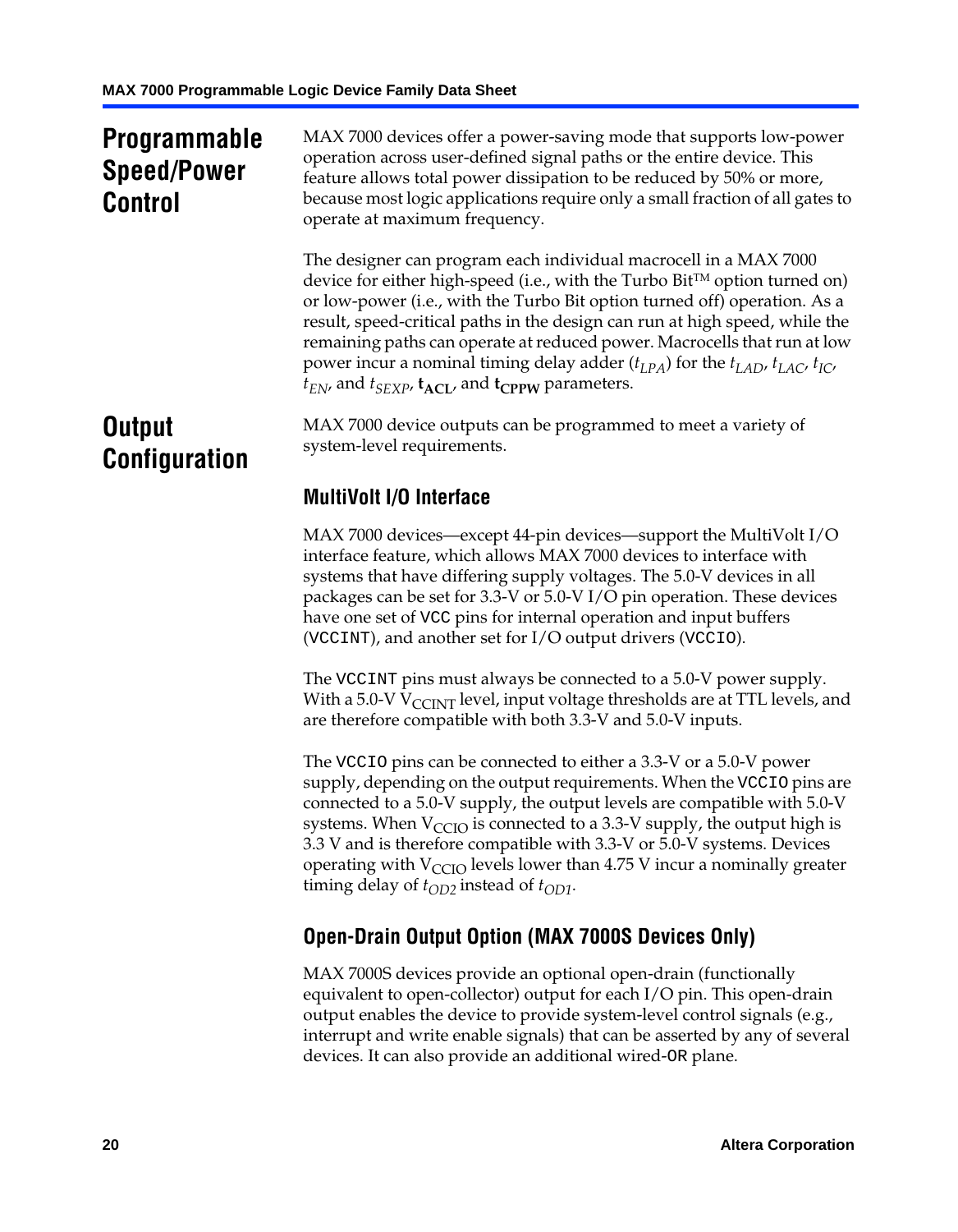By using an external 5.0-V pull-up resistor, output pins on MAX 7000S devices can be set to meet 5.0-V CMOS input voltages. When  $V_{\text{CCIO}}$  is 3.3 V, setting the open drain option will turn off the output pull-up transistor, allowing the external pull-up resistor to pull the output high enough to meet 5.0-V CMOS input voltages. When  $V_{\text{CCIO}}$  is 5.0 V, setting the output drain option is not necessary because the pull-up transistor will already turn off when the pin exceeds approximately 3.8 V, allowing the external pull-up resistor to pull the output high enough to meet 5.0-V CMOS input voltages.

# **Slew-Rate Control**

The output buffer for each MAX 7000E and MAX 7000S I/O pin has an adjustable output slew rate that can be configured for low-noise or high-speed performance. A faster slew rate provides high-speed transitions for high-performance systems. However, these fast transitions may introduce noise transients into the system. A slow slew rate reduces system noise, but adds a nominal delay of 4 to 5 ns. In MAX 7000E devices, when the Turbo Bit is turned off, the slew rate is set for low noise performance. For MAX 7000S devices, each I/O pin has an individual EEPROM bit that controls the slew rate, allowing designers to specify the slew rate on a pin-by-pin basis.

# **Programming with External Hardware**

[MAX](http://www.altera.com/literature/ds/dspghd.pdf) 7000 devices can be prog[rammed on Windows-based PCs with](http://www.altera.com/literature/ds/dspghd.pdf)  the Altera Logic Programmer card, the Master Programming Unit (MPU), and the appropriate device adapter. The MPU performs a continuity check to ensure adequate electrical contact between the adapter and the device.



For more information, see the *Altera Programming Hardware Data Sheet*.

The Altera development system can use text- or waveform-format test vectors created with the Text Editor or Waveform Editor to test the programmed device. For added design verification, designers can perform functional testing to compare the functional behavior of a MAX 7000 device with the results of simulation. Moreover, Data I/O, BP Microsystems, and other programming hardware manufacturers also provide programming support for Altera devices.



For more information, see the *Programming Hardware Manufacturers*.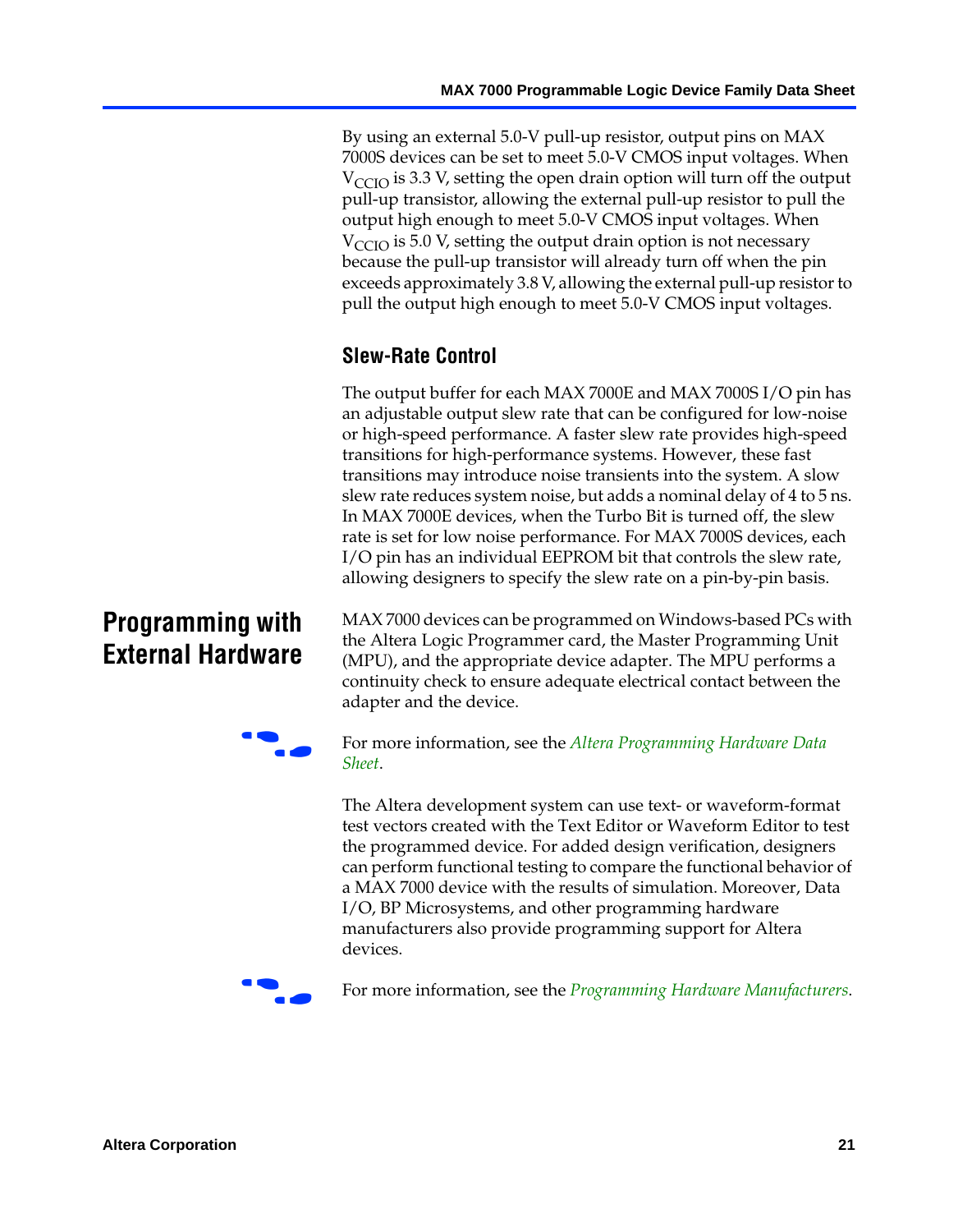# **IEEE Std. 1149.1 (JTAG) Boundary-Scan Support**

 $\mathsf{r}$ 

MAX 7000 devices support JTAG BST circuitry as specified by IEEE Std. 1149.1-1990. Table 9 describes the JTAG instructions supported by the MAX 7000 family. The pin-out tables (see the Altera web site (**http://www.altera.com**) or the *Altera Digital Library* for pin-out information) show the location of the JTAG control pins for each device. If the JTAG interface is not required, the JTAG pins are available as user I/O pins.

| <b>Table 9. MAX 7000 JTAG Instructions</b> |                 |                                                                        |
|--------------------------------------------|-----------------|------------------------------------------------------------------------|
| <b>JTAG Instruction</b>                    | <b>Devices</b>  | <b>Description</b>                                                     |
| SAMPLE/PRELOAD                             | <b>EPM7128S</b> | Allows a snapshot of signals at the device pins to be captured and     |
|                                            | <b>EPM7160S</b> | examined during normal device operation, and permits an initial data   |
|                                            | <b>EPM7192S</b> | pattern output at the device pins.                                     |
|                                            | <b>EPM7256S</b> |                                                                        |
| <b>EXTEST</b>                              | <b>EPM7128S</b> | Allows the external circuitry and board-level interconnections to be   |
|                                            | <b>EPM7160S</b> | tested by forcing a test pattern at the output pins and capturing test |
|                                            | <b>EPM7192S</b> | results at the input pins.                                             |
|                                            | <b>EPM7256S</b> |                                                                        |
| <b>BYPASS</b>                              | EPM7032S        | Places the 1-bit bypass register between the TDI and TDO pins, which   |
|                                            | <b>EPM7064S</b> | allows the BST data to pass synchronously through a selected device    |
|                                            | <b>EPM7128S</b> | to adjacent devices during normal device operation.                    |
|                                            | <b>EPM7160S</b> |                                                                        |
|                                            | <b>EPM7192S</b> |                                                                        |
|                                            | <b>EPM7256S</b> |                                                                        |
| <b>IDCODE</b>                              | <b>EPM7032S</b> | Selects the IDCODE register and places it between TDI and TDO,         |
|                                            | <b>EPM7064S</b> | allowing the IDCODE to be serially shifted out of TDO.                 |
|                                            | <b>EPM7128S</b> |                                                                        |
|                                            | <b>EPM7160S</b> |                                                                        |
|                                            | <b>EPM7192S</b> |                                                                        |
|                                            | <b>EPM7256S</b> |                                                                        |
| <b>ISP Instructions</b>                    | <b>EPM7032S</b> | These instructions are used when programming MAX 7000S devices         |
|                                            | <b>EPM7064S</b> | via the JTAG ports with the MasterBlaster, ByteBlasterMV, BitBlaster   |
|                                            | <b>EPM7128S</b> | download cable, or using a Jam File (.jam), Jam Byte-Code file (.jbc), |
|                                            | <b>EPM7160S</b> | or Serial Vector Format file (.svf) via an embedded processor or test  |
|                                            | <b>EPM7192S</b> | equipment.                                                             |
|                                            | <b>EPM7256S</b> |                                                                        |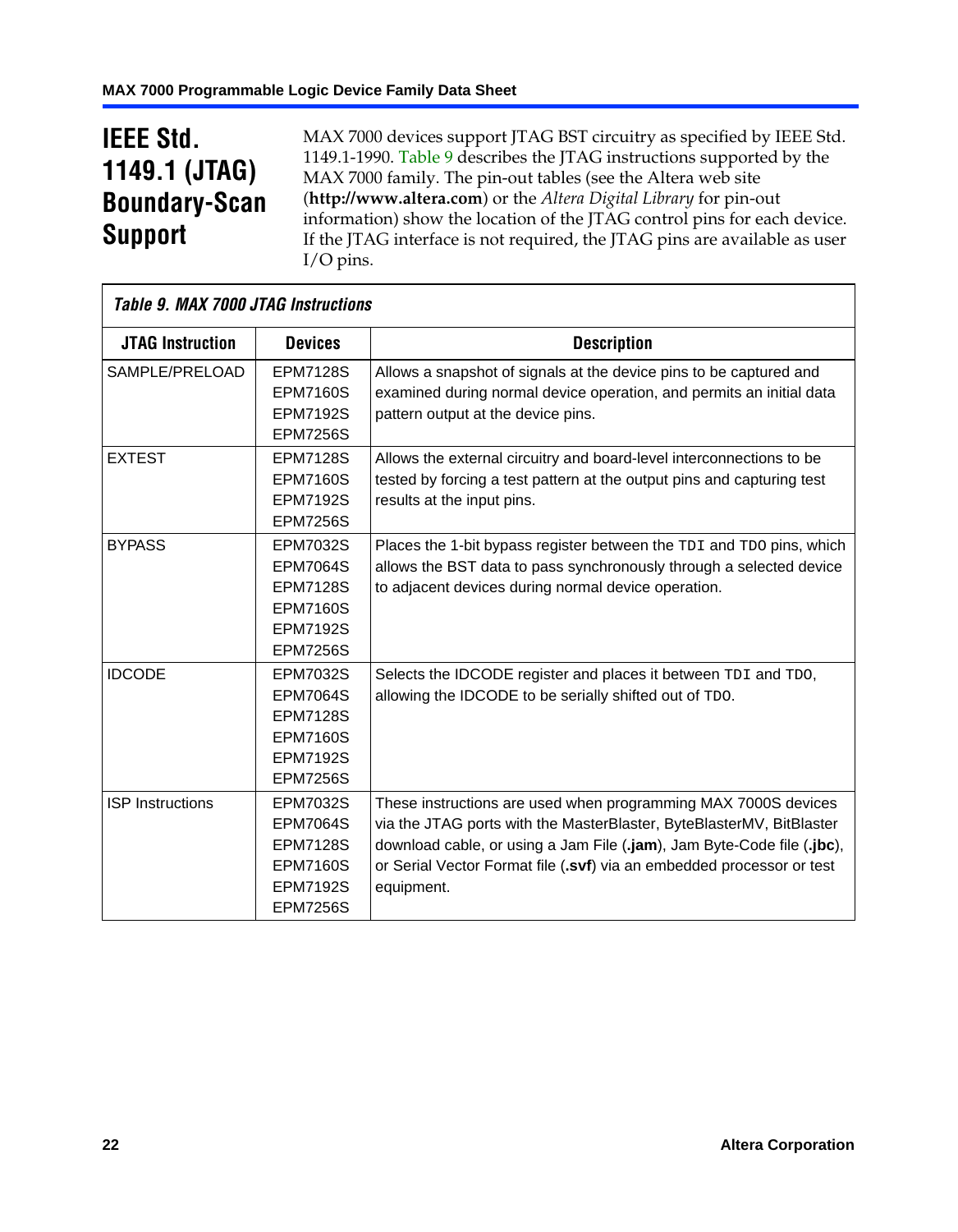The instruction register length of MAX 7000S devices is 10 bits. Tables 10 and 11 show the boundary-scan register length and devi[ce](#page-22-1) IDCODE information for MAX 7000S devices.

<span id="page-22-1"></span>

| Table 10. MAX 7000S Boundary-Scan Register Length |                                      |  |  |  |  |  |
|---------------------------------------------------|--------------------------------------|--|--|--|--|--|
| <b>Device</b>                                     | <b>Boundary-Scan Register Length</b> |  |  |  |  |  |
| EPM7032S                                          | 1 (1)                                |  |  |  |  |  |
| <b>EPM7064S</b>                                   | 1 $(1)$                              |  |  |  |  |  |
| <b>EPM7128S</b>                                   | 288                                  |  |  |  |  |  |
| <b>EPM7160S</b>                                   | 312                                  |  |  |  |  |  |
| <b>EPM7192S</b>                                   | 360                                  |  |  |  |  |  |
| <b>EPM7256S</b>                                   | 480                                  |  |  |  |  |  |

#### *Note:*

(1) This device does not support JTAG boundary-scan testing. Selecting either the EXTEST or SAMPLE/PRELOAD instruction will select the one-bit bypa[ss regis](#page-22-2)ter.

|                 | Table 11. 32-Bit MAX 7000 Device IDCODE<br>Note $(1)$ |                              |                                                    |                  |  |  |  |  |
|-----------------|-------------------------------------------------------|------------------------------|----------------------------------------------------|------------------|--|--|--|--|
| <b>Device</b>   | <b>IDCODE (32 Bits)</b>                               |                              |                                                    |                  |  |  |  |  |
|                 | Version<br>(4 Bits)                                   | Part Number (16 Bits)        | <b>Manufacturer's</b><br><b>Identity (11 Bits)</b> | 1 (1 Bit)<br>(2) |  |  |  |  |
| EPM7032S        | 0000                                                  | 0000<br>0011<br>0010<br>0111 | 00001101110                                        | 1                |  |  |  |  |
| <b>EPM7064S</b> | 0000                                                  | 0000<br>0110<br>0100<br>0111 | 00001101110                                        | 1                |  |  |  |  |
| <b>EPM7128S</b> | 0000                                                  | 0010<br>0001<br>1000<br>0111 | 00001101110                                        | 1                |  |  |  |  |
| <b>EPM7160S</b> | 0000                                                  | 0110<br>0001<br>0000<br>0111 | 00001101110                                        | 1                |  |  |  |  |
| <b>EPM7192S</b> | 0000                                                  | 1001<br>0001<br>0010<br>0111 | 00001101110                                        | 1                |  |  |  |  |
| <b>EPM7256S</b> | 0000                                                  | 0101<br>0111<br>0010<br>0110 | 00001101110                                        | 1                |  |  |  |  |

<span id="page-22-2"></span><span id="page-22-0"></span>*Notes:*

(1) The most significant bit (MSB) is on the left.

(2) The least significant bit (LSB) for all JTAG IDCODEs is 1.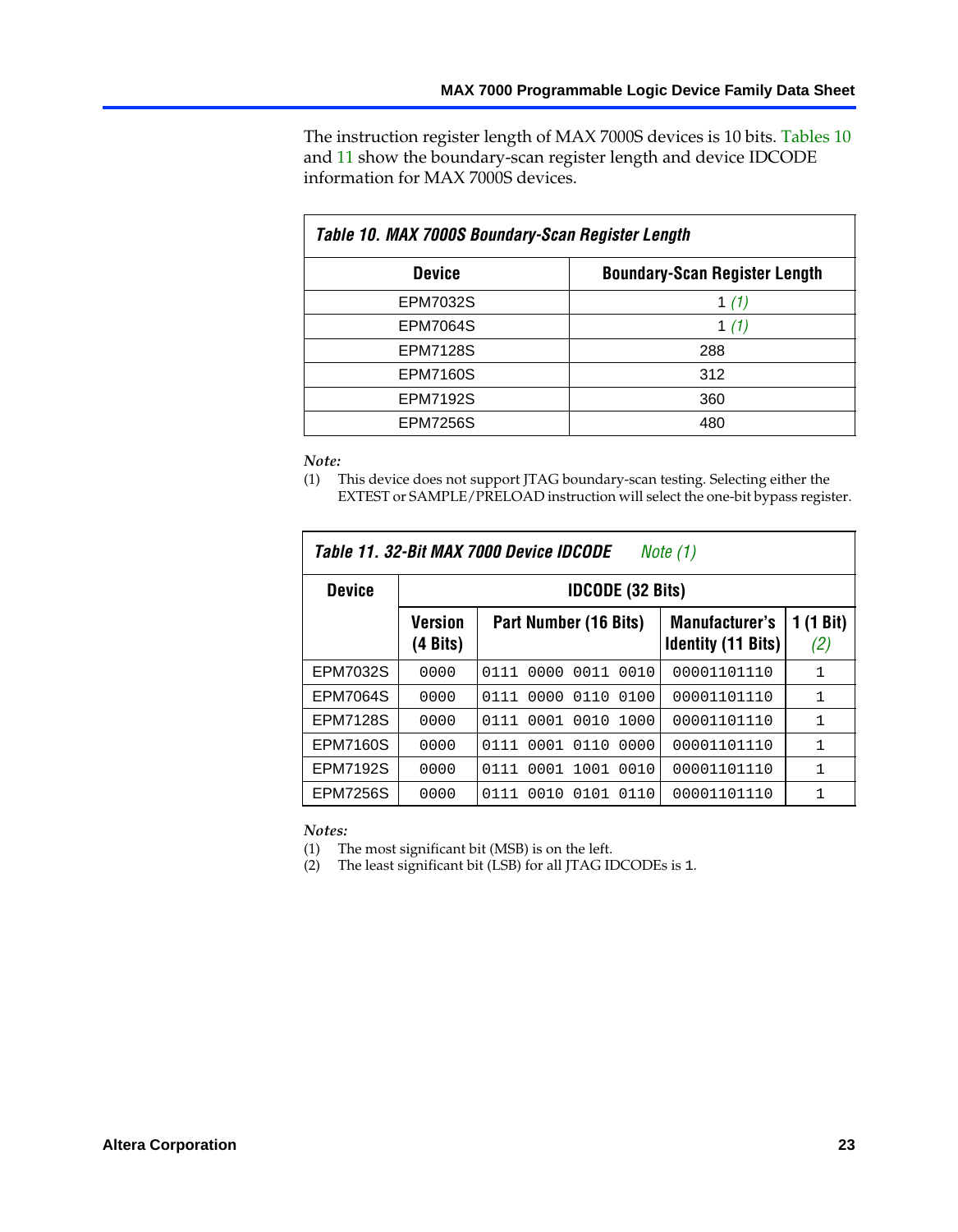Figure 9 shows the timing requirements for the JTAG signals.



<span id="page-23-0"></span>Table 12 shows the JTAG timing parameters and values for MAX 7000S devices.

|                   | Table 12. JTAG Timing Parameters & Values for MAX 7000S Devices |     |     |      |  |  |  |  |
|-------------------|-----------------------------------------------------------------|-----|-----|------|--|--|--|--|
| <b>Symbol</b>     | Parameter                                                       | Min | Max | Unit |  |  |  |  |
| t <sub>JCP</sub>  | TCK clock period                                                | 100 |     | ns   |  |  |  |  |
| $t_{JCH}$         | TCK clock high time                                             | 50  |     | ns   |  |  |  |  |
| tjcl              | TCK clock low time                                              | 50  |     | ns   |  |  |  |  |
| t <sub>JPSU</sub> | JTAG port setup time                                            | 20  |     | ns   |  |  |  |  |
| t <sub>JPH</sub>  | JTAG port hold time                                             | 45  |     | ns   |  |  |  |  |
| t <sub>JPCO</sub> | JTAG port clock to output                                       |     | 25  | ns   |  |  |  |  |
| t <sub>JPZX</sub> | JTAG port high impedance to valid output                        |     | 25  | ns   |  |  |  |  |
| t <sub>JPXZ</sub> | JTAG port valid output to high impedance                        |     | 25  | ns   |  |  |  |  |
| tjssu             | Capture register setup time                                     | 20  |     | ns   |  |  |  |  |
| t <sub>JSH</sub>  | Capture register hold time                                      | 45  |     | ns   |  |  |  |  |
| t <sub>JSCO</sub> | Update register clock to output                                 |     | 25  | ns   |  |  |  |  |
| t <sub>JSZX</sub> | Update register high impedance to valid output                  |     | 25  | ns   |  |  |  |  |
| t <sub>JSXZ</sub> | Update register valid output to high impedance                  |     | 25  | ns   |  |  |  |  |



For more information, see *Application Note 39 (IEEE 1149.1 (JTAG) Boundary-Scan Testing in Altera Devices)*.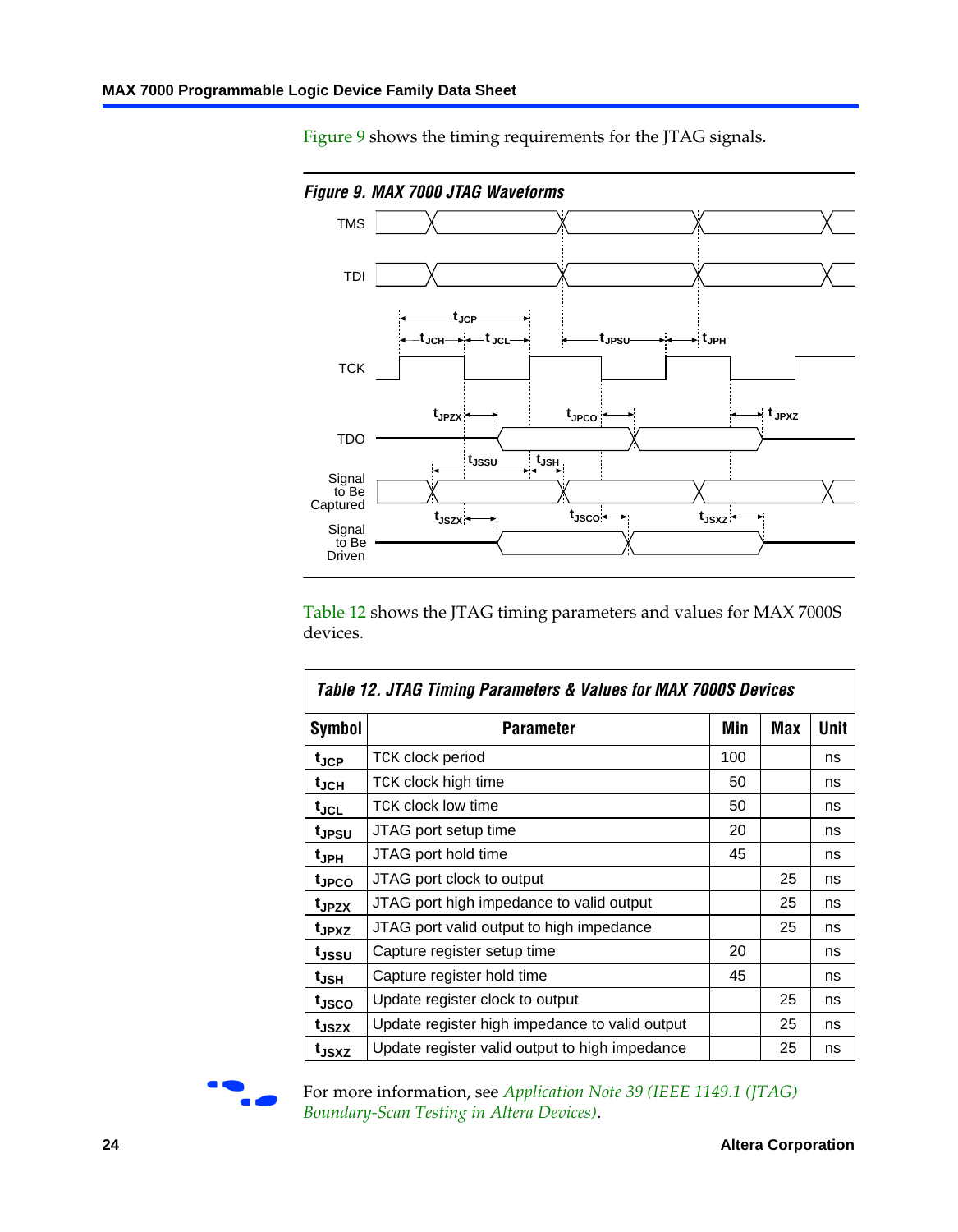**Design Security** All MAX 7000 devices contain a programmable security bit that controls access to the data programmed into the device. When this bit is programmed, a proprietary design implemented in the device cannot be copied or retrieved. This feature provides a high level of design security because programmed data [within EEP](#page-24-0)ROM cells is invisible. The security bit that controls this function, as well as all other programmed data, is reset only when the device is reprogrammed.

### **Generic Testing** Each MAX 7000 device is functionally tested. Complete testing of each programmable EEPROM bit and all internal logic elements ensures 100% programming yield. AC test measurements are taken under conditions equivalent to those shown in Figure 10. Test patterns can be used and then erased during early stages of the production flow.

#### <span id="page-24-0"></span>*Figure 10. MAX 7000 AC Test Conditions*

*Power supply transients can affect AC measurements. Simultaneous transitions of multiple outputs should be avoided for accurate measurement. Threshold tests must not be performed under AC conditions. Large-amplitude, fast ground-current transients normally occur as the device outputs discharge the load capacitances. When these transients flow through the parasitic inductance between the device ground pin and the test system ground, significant reductions in observable noise immunity can result. Numbers in brackets are for 2.5-V devices and outputs. Numbers without brackets are for 3.3-V devices and outputs.*



# **QFP Carrier & Development Socket**

MAX 7000 and MAX 7000E devices in QFP packages with 10[0 or more](http://www.altera.com/literature/ds/dsqfp.pdf)  [pins are shipped in special plas](http://www.altera.com/literature/ds/dsqfp.pdf)tic carriers to protect the QFP leads. The carrier is used with a prototype development socket and special programming hardware available from Altera. This carrier technology makes it possible to program, test, erase, and reprogram a device without exposing the leads to mechanical stress.

For detailed information and carrier dimensions, refer to the *QFP Carrier & Development Socket Data Sheet*.

MAX 7000S devices are not shipped in carriers.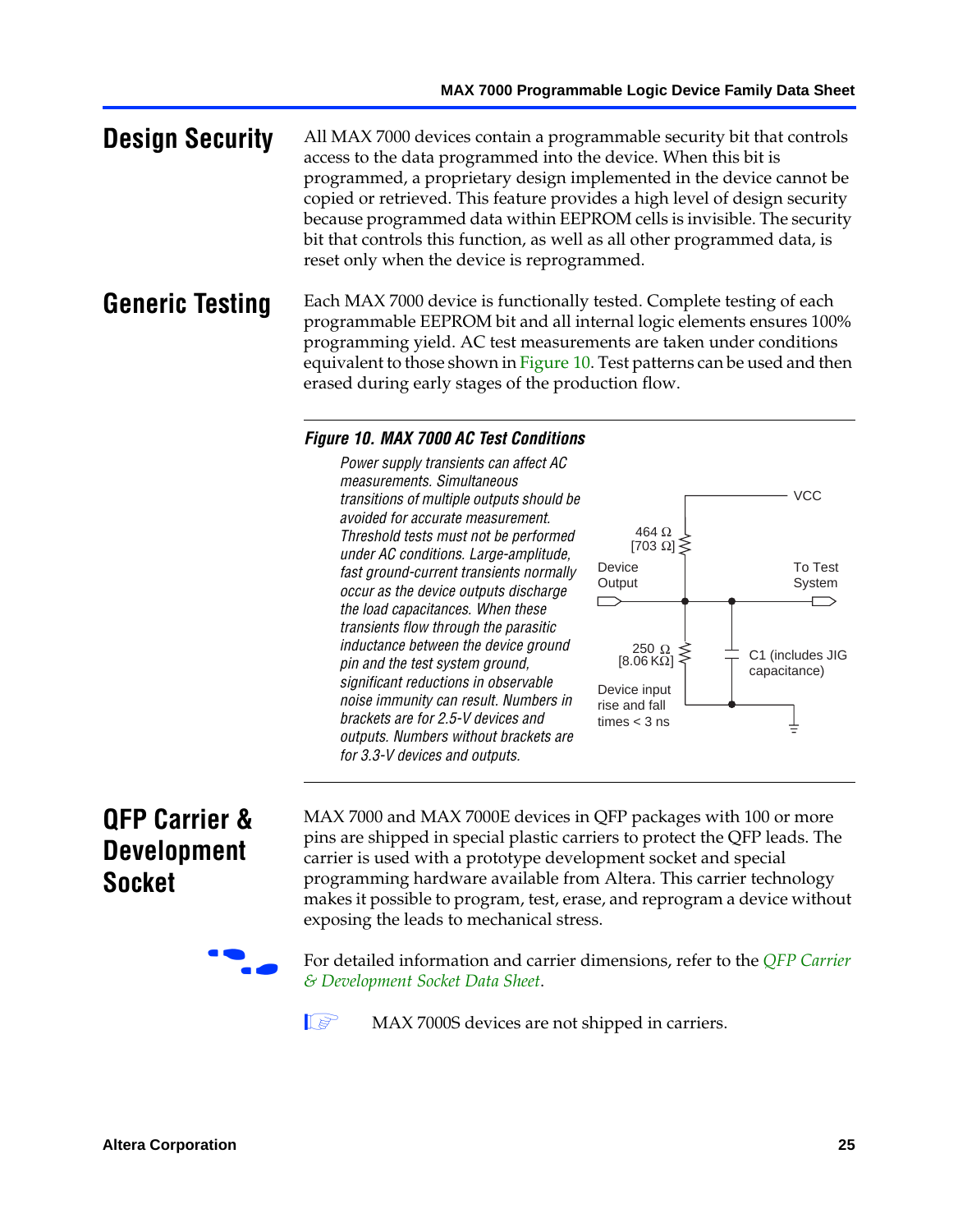# **Operating Conditions**

Tables 13 through 18 provide information about absolute maximum ratings, recommended operat[ing](#page-27-1) conditions, operating conditions, and capacitance for 5.0-V MAX 7000 devices.

|                           | Table 13. MAX 7000 5.0-V Device Absolute Maximum Ratings<br>Note (1) |                                    |        |     |              |  |  |  |  |
|---------------------------|----------------------------------------------------------------------|------------------------------------|--------|-----|--------------|--|--|--|--|
| Symbol                    | <b>Parameter</b>                                                     | <b>Conditions</b>                  | Min    | Max | Unit         |  |  |  |  |
| $V_{\rm CC}$              | Supply voltage                                                       | With respect to ground (2)         | $-2.0$ | 7.0 | V            |  |  |  |  |
| $V_{1}$                   | DC input voltage                                                     |                                    | $-2.0$ | 7.0 | V            |  |  |  |  |
| $I_{\text{OUT}}$          | DC output current, per pin                                           |                                    | $-25$  | 25  | mA           |  |  |  |  |
| $\mathsf{T}_{\text{STG}}$ | Storage temperature                                                  | No bias                            | $-65$  | 150 | $^{\circ}$ C |  |  |  |  |
| $T_{\sf AMB}$             | Ambient temperature                                                  | Under bias                         | $-65$  | 135 | $^{\circ}$ C |  |  |  |  |
| $T_{\rm J}$               | Junction temperature                                                 | Ceramic packages, under bias       |        | 150 | $^{\circ}$ C |  |  |  |  |
|                           |                                                                      | PQFP and RQFP packages, under bias |        | 135 | $^{\circ}$ C |  |  |  |  |

<span id="page-25-0"></span>

|                          | Table 14. MAX 7000 5.0-V Device Recommended Operating Conditions |                    |                |                          |              |  |  |  |  |
|--------------------------|------------------------------------------------------------------|--------------------|----------------|--------------------------|--------------|--|--|--|--|
| Symbol                   | <b>Parameter</b>                                                 | <b>Conditions</b>  | Min            | Max                      | Unit         |  |  |  |  |
| <b>V<sub>CCINT</sub></b> | Supply voltage for internal logic and<br>input buffers           | (3), (4), (5)      | 4.75<br>(4.50) | 5.25<br>(5.50)           | $\vee$       |  |  |  |  |
| V <sub>CCIO</sub>        | Supply voltage for output drivers,<br>5.0-V operation            | (3), (4)           | 4.75<br>(4.50) | 5.25<br>(5.50)           | $\vee$       |  |  |  |  |
|                          | Supply voltage for output drivers,<br>3.3-V operation            | (3), (4), (6)      | 3.00<br>(3.00) | 3.60<br>(3.60)           | $\vee$       |  |  |  |  |
| V <sub>CCISP</sub>       | Supply voltage during ISP                                        | (7)                | 4.75           | 5.25                     | V            |  |  |  |  |
| $V_{1}$                  | Input voltage                                                    |                    | $-0.5(8)$      | $V_{\text{CCINT}} + 0.5$ | $\vee$       |  |  |  |  |
| $V_{\rm O}$              | Output voltage                                                   |                    | 0              | V <sub>CCIO</sub>        | V            |  |  |  |  |
| T <sub>A</sub>           | Ambient temperature                                              | For commercial use | $\Omega$       | 70                       | $^{\circ}$ C |  |  |  |  |
|                          |                                                                  | For industrial use | $-40$          | 85                       | °C           |  |  |  |  |
| $T_{\rm d}$              | Junction temperature                                             | For commercial use | $\Omega$       | 90                       | ° C          |  |  |  |  |
|                          |                                                                  | For industrial use | $-40$          | 105                      | $^{\circ}$ C |  |  |  |  |
| $t_{R}$                  | Input rise time                                                  |                    |                | 40                       | ns           |  |  |  |  |
| $t_F$                    | Input fall time                                                  |                    |                | 40                       | ns           |  |  |  |  |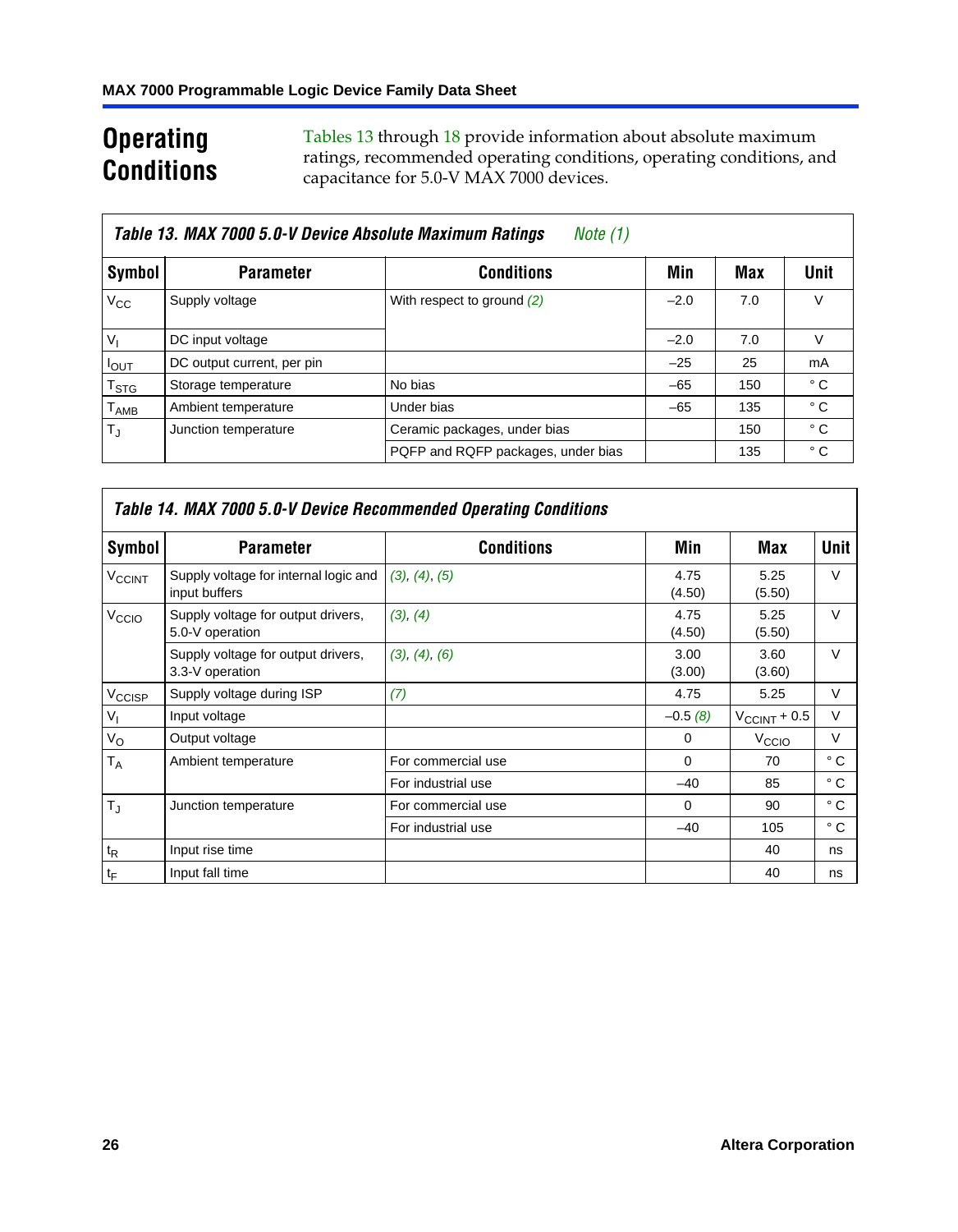|                 | Table 15. MAX 7000 5.0-V Device DC Operating Conditions | Note (9)                                                                                                                                                                                                                                                                                                                                                                                                                                                                                                  |       |        |        |
|-----------------|---------------------------------------------------------|-----------------------------------------------------------------------------------------------------------------------------------------------------------------------------------------------------------------------------------------------------------------------------------------------------------------------------------------------------------------------------------------------------------------------------------------------------------------------------------------------------------|-------|--------|--------|
| Symbol          | <b>Parameter</b>                                        | <b>Conditions</b>                                                                                                                                                                                                                                                                                                                                                                                                                                                                                         | Min   | Max    | Unit   |
| V <sub>IH</sub> | High-level input voltage                                | 2.0<br>$V_{\text{CCINT}} + 0.5$<br>$-0.5(8)$<br>0.8<br>$I_{OH} = -4$ mA DC, $V_{CClO} = 4.75$ V (10)<br>2.4<br>2.4<br>$I_{OH} = -4$ mA DC, $V_{CClO} = 3.00$ V (10)<br>$I_{OH} = -0.1$ mA DC, $V_{CClO} = 3.0$ V (10)<br>$V_{CCD}$ – 0.2<br>$I_{\text{OI}}$ = 12 mA DC, $V_{\text{CCIO}}$ = 4.75 V (11)<br>0.45<br>$I_{OL}$ = 12 mA DC, $V_{CCIO}$ = 3.00 V (11)<br>0.45<br>$I_{\text{OI}} = 0.1 \text{ mA DC}, V_{\text{CCIO}} = 3.0 \text{ V} (11)$<br>0.2<br>$V_1 = -0.5$ to 5.5 V (11)<br>10<br>$-10$ |       | $\vee$ |        |
| $V_{IL}$        | Low-level input voltage                                 |                                                                                                                                                                                                                                                                                                                                                                                                                                                                                                           |       |        | V      |
| $V_{OH}$        | 5.0-V high-level TTL output voltage                     |                                                                                                                                                                                                                                                                                                                                                                                                                                                                                                           |       |        | $\vee$ |
| $V_{OL}$        | 3.3-V high-level TTL output voltage                     |                                                                                                                                                                                                                                                                                                                                                                                                                                                                                                           |       |        | $\vee$ |
|                 | 3.3-V high-level CMOS output<br>voltage                 |                                                                                                                                                                                                                                                                                                                                                                                                                                                                                                           |       |        | $\vee$ |
|                 | 5.0-V low-level TTL output voltage                      |                                                                                                                                                                                                                                                                                                                                                                                                                                                                                                           |       |        | $\vee$ |
|                 | 3.3-V low-level TTL output voltage                      |                                                                                                                                                                                                                                                                                                                                                                                                                                                                                                           |       |        | $\vee$ |
|                 | 3.3-V low-level CMOS output<br>voltage                  |                                                                                                                                                                                                                                                                                                                                                                                                                                                                                                           |       |        | $\vee$ |
| h,              | Leakage current of dedicated input<br>pins              |                                                                                                                                                                                                                                                                                                                                                                                                                                                                                                           |       |        | μA     |
| $I_{OZ}$        | I/O pin tri-state output off-state<br>current           | $V_1 = -0.5$ to 5.5 V (11), (12)                                                                                                                                                                                                                                                                                                                                                                                                                                                                          | $-40$ | 40     | μA     |

| Table 16. MAX 7000 5.0-V Device Capacitance: EPM7032, EPM7064 & EPM7096 Devices |                                              |                               |  |    | <i>Note (13)</i> |
|---------------------------------------------------------------------------------|----------------------------------------------|-------------------------------|--|----|------------------|
| Symbol                                                                          | Min<br><b>Conditions</b><br><b>Parameter</b> |                               |  |    |                  |
| $C_{IN}$                                                                        | Input pin capacitance                        | $V_{IN} = 0 V$ , f = 1.0 MHz  |  | 12 | pF               |
| C <sub>I/O</sub>                                                                | I/O pin capacitance                          | $V_{OUT} = 0 V$ , f = 1.0 MHz |  | 12 | pF               |

|                  | Table 17. MAX 7000 5.0-V Device Capacitance: MAX 7000E Devices | <i>Note (13)</i>               |     |     |      |
|------------------|----------------------------------------------------------------|--------------------------------|-----|-----|------|
| <b>Symbol</b>    | <b>Parameter</b>                                               | <b>Conditions</b>              | Min | Max | Unit |
| $C_{IN}$         | Input pin capacitance                                          | $V_{IN} = 0 V$ , f = 1.0 MHz   |     | 15  | pF   |
| C <sub>I/O</sub> | I/O pin capacitance                                            | $V_{OIII} = 0 V$ , f = 1.0 MHz |     | 15  | pF   |

|                  | Table 18. MAX 7000 5.0-V Device Capacitance: MAX 7000S Devices | <i>Note (13)</i>                                    |     |     |      |
|------------------|----------------------------------------------------------------|-----------------------------------------------------|-----|-----|------|
| Symbol           | <b>Parameter</b>                                               | <b>Conditions</b>                                   | Min | Max | Unit |
| $C_{IN}$         | Dedicated input pin capacitance                                | $V_{IN} = 0 V$ , f = 1.0 MHz                        |     | 10  | pF   |
| C <sub>I/O</sub> | I/O pin capacitance                                            | $V_{\text{OUT}} = 0 \text{ V}, f = 1.0 \text{ MHz}$ |     | 10  | pF   |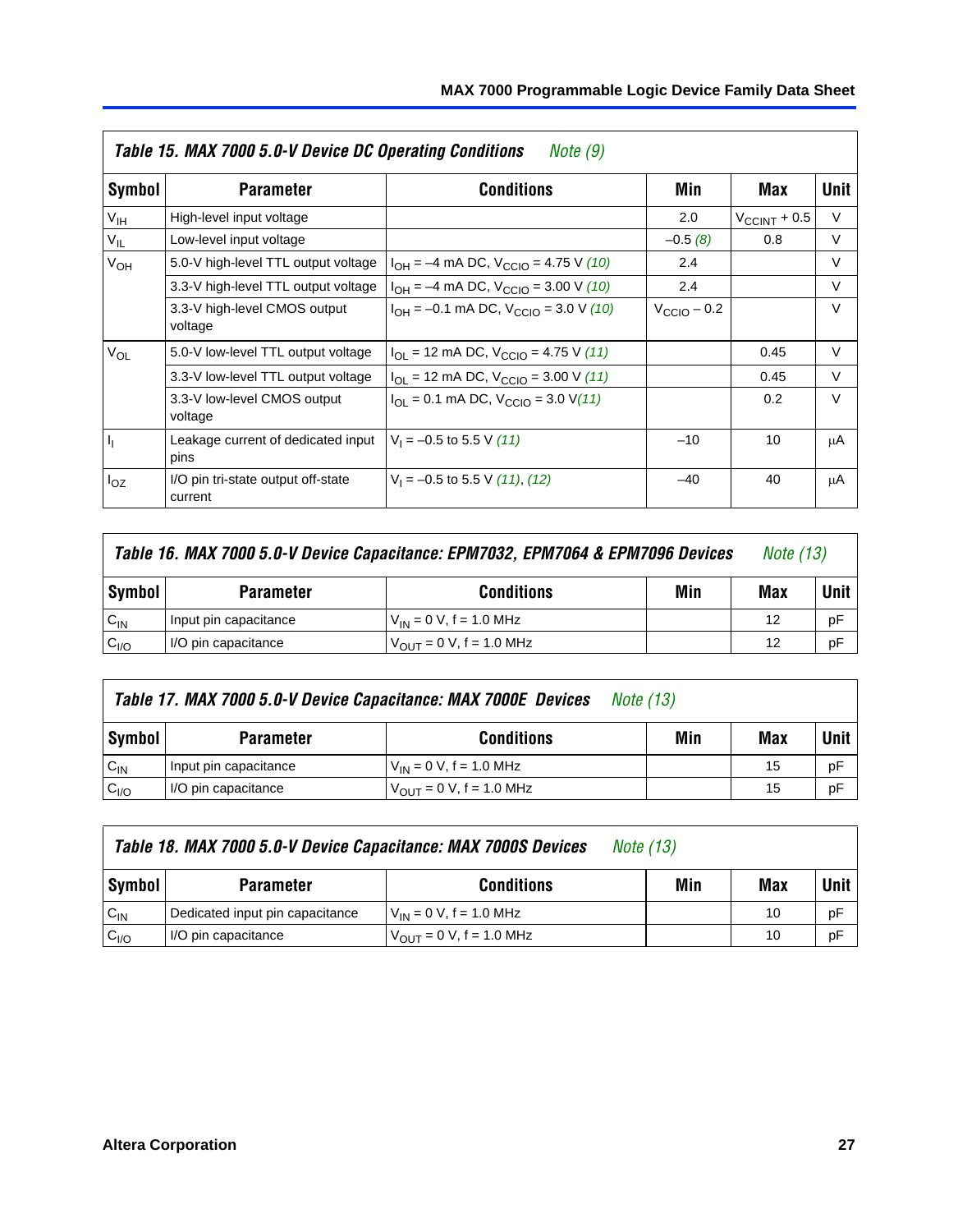<span id="page-27-6"></span><span id="page-27-3"></span><span id="page-27-2"></span><span id="page-27-1"></span>*Notes to tables:*

- <span id="page-27-4"></span>(1) See the *Operating Requirements for Altera Devices Data Sheet*.
- <span id="page-27-5"></span><span id="page-27-0"></span>(2) Minimum DC input voltage on I/O pins is –0.5 V and on 4 dedicated input pins is –0.3 V. During transitions, the inputs may undershoot to –2.0 V or overshoot to 7.0 V for input currents less than 100 mA and periods shorter than  $20$  ns.
- <span id="page-27-7"></span>(3) Numbers in parentheses are for industrial-temperature-range devices.<br>(4)  $V_{CC}$  must rise monotonically.
- $V_{CC}$  must rise monotonically.
- <span id="page-27-8"></span>(5) The POR time for all 7000S devices does not exceed 300 µs. The sufficient V<sub>CCINT</sub> voltage level for POR is 4.5 V. The device is fully initialized within the POR time after  $V_{\text{CCINT}}$  reaches the sufficient POR voltage level.
- <span id="page-27-9"></span>(6) 3.3-V I/O operation is not available for 44-pin packages.
- (7) The  $V_{\text{CCISP}}$  parameter applies only to MAX 7000S devices.
- <span id="page-27-10"></span>(8) During in-system programming, the minimum DC input voltage is –0.3 V.
- (9) These values are specified under the MAX 7000 recommended operating conditions in Table 14 on page 26.
- (10) The parameter is measure[d with 50](#page-27-11)% of the outputs each sourcing the specified current. The  $I_{OH}$  parameter refers to high-level TTL or CMOS output current.
- (11) The parameter is measured with 50% of the outputs each sinking the specified current. The  $I_{OL}$  parameter refers to low-level TTL, PCI, or CMOS output current.
- <span id="page-27-11"></span>(12) When the JTAG interface is enabled in MAX 7000S devices, the input leakage current on the JTAG pins is typically –60 μA.
- (13) Capacitance is measured at 25° C and is sample-tested only. The OE1 pin has a maximum capacitance of 20 pF.

Figure 11 shows the typical output drive characteristics of MAX 7000 devices.

#### *Figure 11. Output Drive Characteristics of 5.0-V MAX 7000 Devices*



**Timing Model** MAX 7000 device timing can be analyzed with the Altera software, with a variety of popular industry-standard EDA simulators and timing analyzers, or with the timing model shown in Figure 12. MAX 7000 devices have fixed internal delays that enable the designer to determine the worst-case timing of any design. The Altera software provides timing simulation, point-to-point delay prediction, and detailed timing analysis for a device-wide performance evaluation.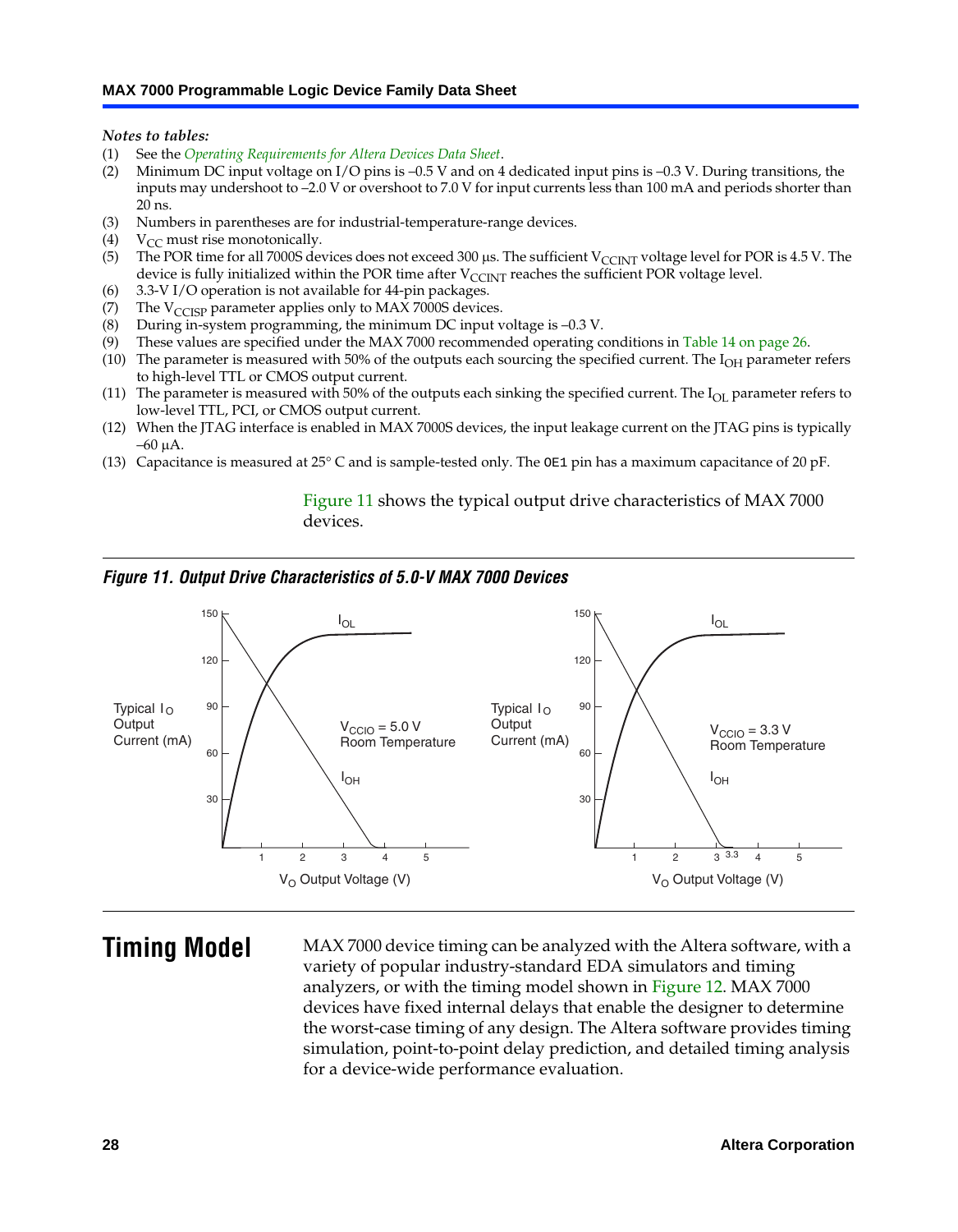

<span id="page-28-0"></span>*Figure 12. MAX 7000 Timing Model*

#### *Notes:*

- (1) Only available in MAX 7000E and MAX 7000S devices.
- (2) Not available in 44-pin devices.

[The tim](http://www.altera.com/literature/an/an094.pdf)ing characteristics [of any signal path can be derived from the](http://www.altera.com/literature/an/an094.pdf)  timing model and parameters of a particular device. External timing parameters, which represent pin-to-pin timing delays, can be calculated as the sum of internal parameters. Figure 13 shows the internal timing relationship of internal and external delay parameters.



For more infomration, see *Application Note 94 (Understanding MAX 7000 Timing)*.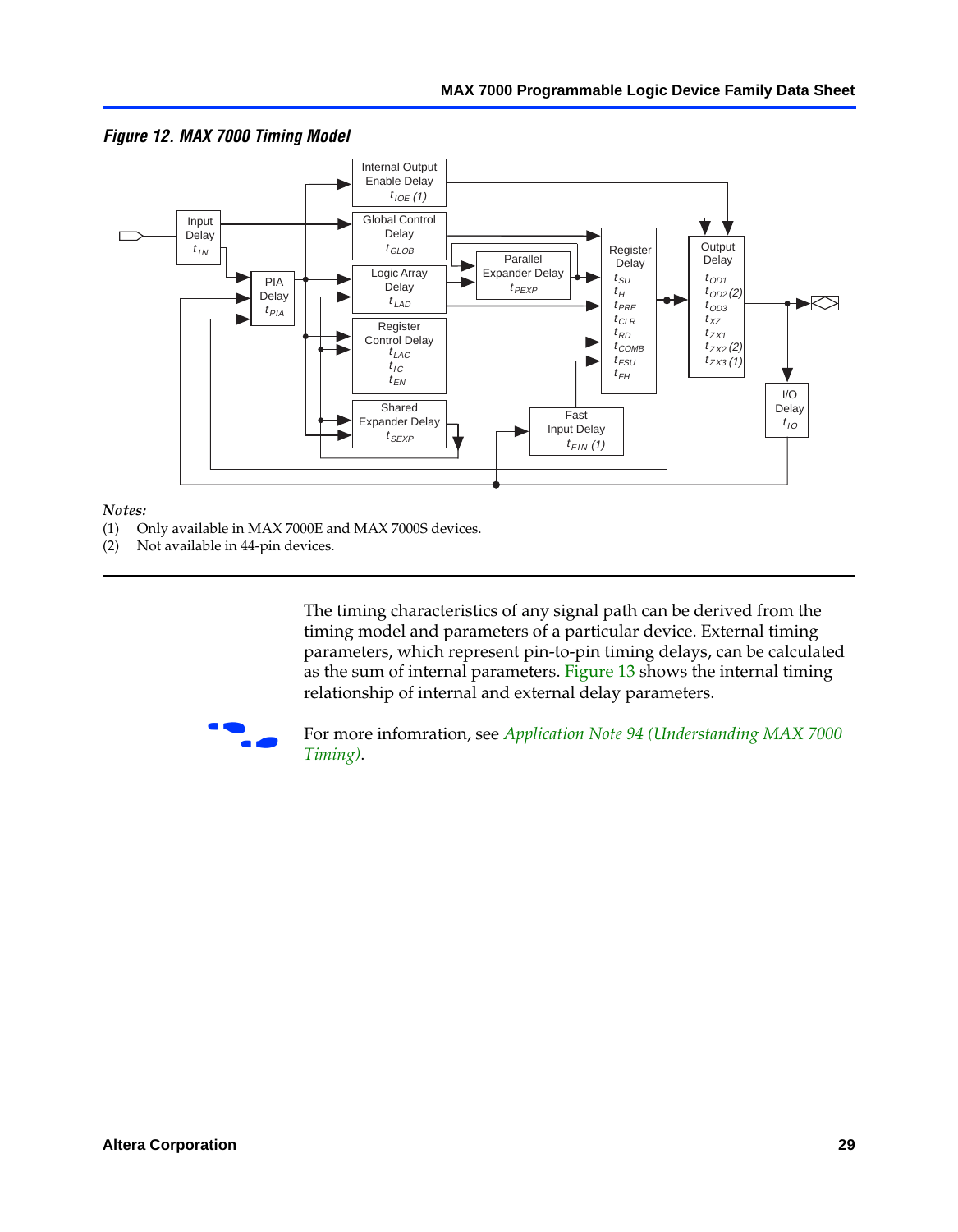#### <span id="page-29-0"></span>*Figure 13. Switching Waveforms*



**30 Altera Corporation**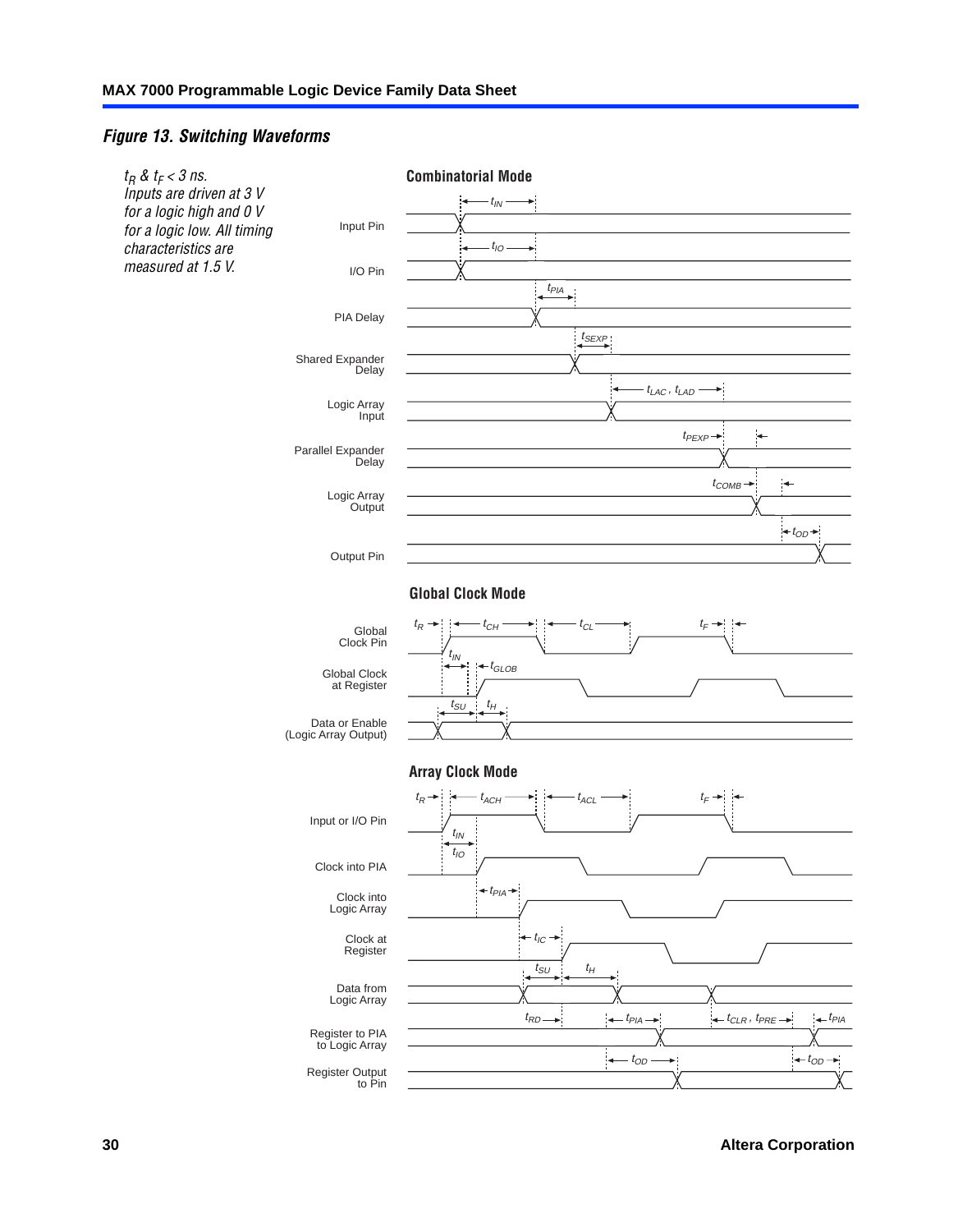|                             | Table 19. MAX 7000 & MAX 7000E External Timing Parameters<br>Note (1) |                    |       |                |       |                |             |  |  |
|-----------------------------|-----------------------------------------------------------------------|--------------------|-------|----------------|-------|----------------|-------------|--|--|
| Symbol                      | <b>Parameter</b>                                                      | <b>Conditions</b>  |       | -6 Speed Grade |       | -7 Speed Grade | <b>Unit</b> |  |  |
|                             |                                                                       |                    | Min   | Max            | Min   | Max            |             |  |  |
| t <sub>PD1</sub>            | Input to non-registered output                                        | $C1 = 35 pF$       |       | 6.0            |       | 7.5            | ns          |  |  |
| t <sub>PD2</sub>            | I/O input to non-registered output                                    | $C1 = 35 pF$       |       | 6.0            |       | 7.5            | ns          |  |  |
| $t_{\scriptstyle\text{SU}}$ | Global clock setup time                                               |                    | 5.0   |                | 6.0   |                | ns          |  |  |
| tμ                          | Global clock hold time                                                |                    | 0.0   |                | 0.0   |                | ns          |  |  |
| t <sub>FSU</sub>            | Global clock setup time of fast input                                 | (2)                | 2.5   |                | 3.0   |                | ns          |  |  |
| $t_{FH}$                    | Global clock hold time of fast input                                  | (2)                | 0.5   |                | 0.5   |                | ns          |  |  |
| $t_{CO1}$                   | Global clock to output delay                                          | $C1 = 35 pF$       |       | 4.0            |       | 4.5            | ns          |  |  |
| $t_{\mathsf{CH}}$           | Global clock high time                                                |                    | 2.5   |                | 3.0   |                | ns          |  |  |
| $t_{CL}$                    | Global clock low time                                                 |                    | 2.5   |                | 3.0   |                | ns          |  |  |
| t <sub>ASU</sub>            | Array clock setup time                                                |                    | 2.5   |                | 3.0   |                | ns          |  |  |
| $t_{AH}$                    | Array clock hold time                                                 |                    | 2.0   |                | 2.0   |                | ns          |  |  |
| t <sub>ACO1</sub>           | Array clock to output delay                                           | $C1 = 35 pF$       |       | 6.5            |       | 7.5            | ns          |  |  |
| t <sub>ACH</sub>            | Array clock high time                                                 |                    | 3.0   |                | 3.0   |                | ns          |  |  |
| $t_{\text{ACL}}$            | Array clock low time                                                  |                    | 3.0   |                | 3.0   |                | ns          |  |  |
| t <sub>CPPW</sub>           | Minimum pulse width for clear and<br>preset                           | (3)                | 3.0   |                | 3.0   |                | ns          |  |  |
| t <sub>ODH</sub>            | Output data hold time after clock                                     | $C1 = 35$ pF $(4)$ | 1.0   |                | 1.0   |                | ns          |  |  |
| $t_{\text{CNT}}$            | Minimum global clock period                                           |                    |       | 6.6            |       | 8.0            | ns          |  |  |
| $f_{\mathsf{CNT}}$          | Maximum internal global clock<br>frequency                            | (5)                | 151.5 |                | 125.0 |                | <b>MHz</b>  |  |  |
| <b>t<sub>ACNT</sub></b>     | Minimum array clock period                                            |                    |       | 6.6            |       | 8.0            | ns          |  |  |
| f <sub>ACNT</sub>           | Maximum internal array clock<br>frequency                             | (5)                | 151.5 |                | 125.0 |                | <b>MHz</b>  |  |  |
| f <sub>MAX</sub>            | Maximum clock frequency                                               | (6)                | 200   |                | 166.7 |                | <b>MHz</b>  |  |  |

Tables 19 through 26 show the MAX 7000 and MAX 7000E AC operating conditions.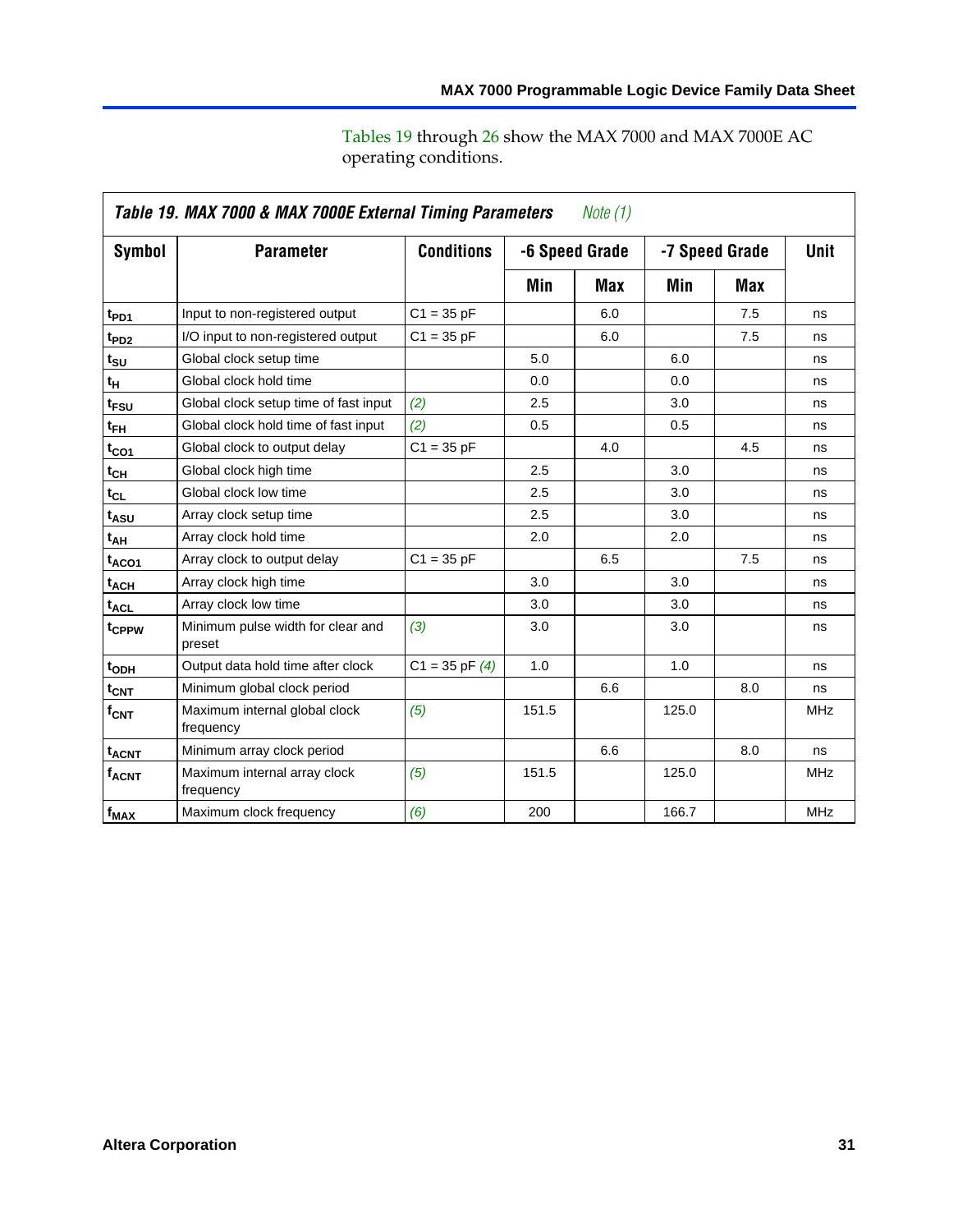|                               | Table 20. MAX 7000 & MAX 7000E Internal Timing Parameters                                   |                    |                | Note $(1)$ |     |      |    |                |      |
|-------------------------------|---------------------------------------------------------------------------------------------|--------------------|----------------|------------|-----|------|----|----------------|------|
| Symbol                        | <b>Parameter</b>                                                                            | <b>Conditions</b>  | Speed Grade -6 |            |     |      |    | Speed Grade -7 | Unit |
|                               |                                                                                             |                    | Min            | Max        | Min | Max  |    |                |      |
| $t_{IN}$                      | Input pad and buffer delay                                                                  |                    |                | 0.4        |     | 0.5  | ns |                |      |
| $t_{IO}$                      | I/O input pad and buffer delay                                                              |                    |                | 0.4        |     | 0.5  | ns |                |      |
| $t_{\sf FIN}$                 | Fast input delay                                                                            | (2)                |                | 0.8        |     | 1.0  | ns |                |      |
| t <sub>SEXP</sub>             | Shared expander delay                                                                       |                    |                | 3.5        |     | 4.0  | ns |                |      |
| t <sub>PEXP</sub>             | Parallel expander delay                                                                     |                    |                | 0.8        |     | 0.8  | ns |                |      |
| t <sub>LAD</sub>              | Logic array delay                                                                           |                    |                | 2.0        |     | 3.0  | ns |                |      |
| $t_{LAC}$                     | Logic control array delay                                                                   |                    |                | 2.0        |     | 3.0  | ns |                |      |
| $t_{IOE}$                     | Internal output enable delay                                                                | (2)                |                |            |     | 2.0  | ns |                |      |
| $t_{OD1}$                     | Output buffer and pad delay<br>Slow slew rate = off, $V_{\text{CCIO}} = 5.0 V$              | $C1 = 35 pF$       |                | 2.0        |     | 2.0  | ns |                |      |
| $t_{OD2}$                     | Output buffer and pad delay<br>Slow slew rate = off, $V_{\text{CCIO}} = 3.3$ V              | $C1 = 35$ pF $(7)$ |                | 2.5        |     | 2.5  | ns |                |      |
| $t_{OD3}$                     | Output buffer and pad delay<br>Slow slew rate $=$ on,<br>V <sub>CCIO</sub> = 5.0 V or 3.3 V | $C1 = 35$ pF $(2)$ |                | 7.0        |     | 7.0  | ns |                |      |
| $t_{ZX1}$                     | Output buffer enable delay<br>Slow slew rate = off, $V_{\text{CCIO}} = 5.0 V$               | $C1 = 35 pF$       |                | 4.0        |     | 4.0  | ns |                |      |
| t <sub>ZX2</sub>              | Output buffer enable delay<br>Slow slew rate = off, $V_{\text{CCIO}} = 3.3 \text{ V}$       | $C1 = 35$ pF $(7)$ |                | 4.5        |     | 4.5  | ns |                |      |
| tzx3                          | Output buffer enable delay<br>Slow slew rate $=$ on<br>V <sub>CCIO</sub> = 5.0 V or 3.3 V   | $C1 = 35$ pF $(2)$ |                | 9.0        |     | 9.0  | ns |                |      |
| $t_{\mathsf{XZ}}$             | Output buffer disable delay                                                                 | $C1 = 5 pF$        |                | 4.0        |     | 4.0  | ns |                |      |
| $t_{\scriptstyle\text{SU}}$   | Register setup time                                                                         |                    | 3.0            |            | 3.0 |      | ns |                |      |
| t <sub>Η</sub>                | Register hold time                                                                          |                    | 1.5            |            | 2.0 |      | ns |                |      |
| t <sub>FSU</sub>              | Register setup time of fast input                                                           | (2)                | 2.5            |            | 3.0 |      | ns |                |      |
| t <sub>FH</sub>               | Register hold time of fast input                                                            | (2)                | 0.5            |            | 0.5 |      | ns |                |      |
| t <sub>RD</sub>               | Register delay                                                                              |                    |                | 0.8        |     | 1.0  | ns |                |      |
| $t_{\mathsf{COMB}}$           | Combinatorial delay                                                                         |                    |                | 0.8        |     | 1.0  | ns |                |      |
| $t_{\mathit{IC}}$             | Array clock delay                                                                           |                    |                | 2.5        |     | 3.0  | ns |                |      |
| $t_{EN}$                      | Register enable time                                                                        |                    |                | 2.0        |     | 3.0  | ns |                |      |
| $t_{\scriptstyle\text{GLOB}}$ | Global control delay                                                                        |                    |                | 0.8        |     | 1.0  | ns |                |      |
| $t_{PRE}$                     | Register preset time                                                                        |                    |                | 2.0        |     | 2.0  | ns |                |      |
| $t_{\sf CLR}$                 | Register clear time                                                                         |                    |                | 2.0        |     | 2.0  | ns |                |      |
| $t_{PIA}$                     | PIA delay                                                                                   |                    |                | 0.8        |     | 1.0  | ns |                |      |
| $t_{LPA}$                     | Low-power adder                                                                             | (8)                |                | 10.0       |     | 10.0 | ns |                |      |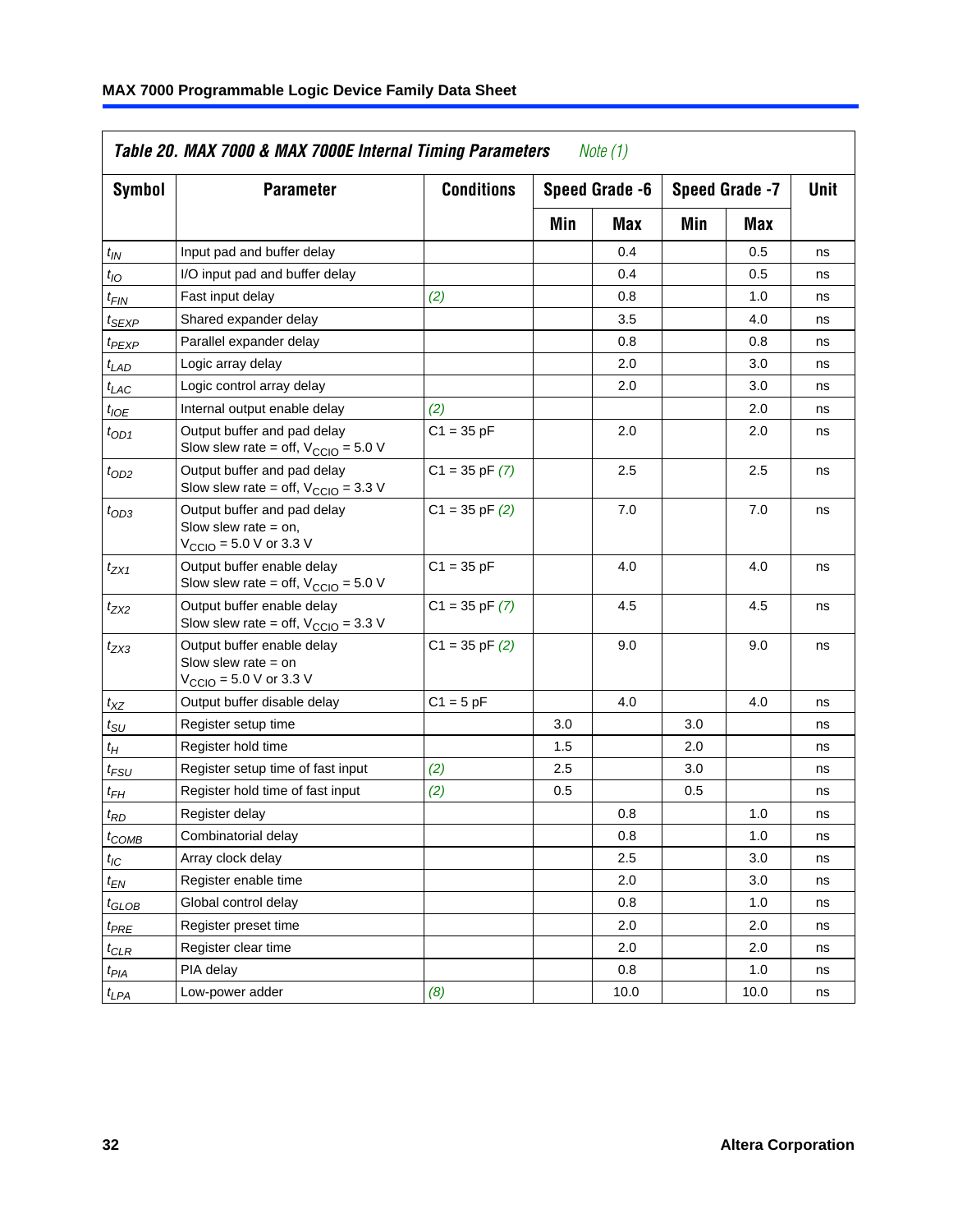|                         | Table 21. MAX 7000 & MAX 7000E External Timing Parameters |                    | Note $(1)$ |                         |       |                                   |             |
|-------------------------|-----------------------------------------------------------|--------------------|------------|-------------------------|-------|-----------------------------------|-------------|
| Symbol                  | <b>Parameter</b>                                          | <b>Conditions</b>  |            | <b>Speed Grade</b>      |       |                                   | <b>Unit</b> |
|                         |                                                           |                    |            | <b>MAX 7000E (-10P)</b> |       | MAX 7000 (-10)<br>MAX 7000E (-10) |             |
|                         |                                                           |                    | Min        | Max                     | Min   | <b>Max</b>                        |             |
| t <sub>PD1</sub>        | Input to non-registered output                            | $C1 = 35 pF$       |            | 10.0                    |       | 10.0                              | ns          |
| t <sub>PD2</sub>        | I/O input to non-registered output                        | $C1 = 35 pF$       |            | 10.0                    |       | 10.0                              | ns          |
| t <sub>su</sub>         | Global clock setup time                                   |                    | 7.0        |                         | 8.0   |                                   | ns          |
| t <sub>H</sub>          | Global clock hold time                                    |                    | 0.0        |                         | 0.0   |                                   | ns          |
| t <sub>FSU</sub>        | Global clock setup time of fast input (2)                 |                    | 3.0        |                         | 3.0   |                                   | ns          |
| $t_{FH}$                | Global clock hold time of fast input                      | (2)                | 0.5        |                         | 0.5   |                                   | ns          |
| $t_{CO1}$               | Global clock to output delay                              | $C1 = 35 pF$       |            | 5.0                     |       | 5                                 | ns          |
| $t_{CH}$                | Global clock high time                                    |                    | 4.0        |                         | 4.0   |                                   | ns          |
| $t_{CL}$                | Global clock low time                                     |                    | 4.0        |                         | 4.0   |                                   | ns          |
| t <sub>ASU</sub>        | Array clock setup time                                    |                    | 2.0        |                         | 3.0   |                                   | ns          |
| t <sub>АН</sub>         | Array clock hold time                                     |                    | 3.0        |                         | 3.0   |                                   | ns          |
| t <sub>ACO1</sub>       | Array clock to output delay                               | $C1 = 35 pF$       |            | 10.0                    |       | 10.0                              | ns          |
| <b>t<sub>ACH</sub></b>  | Array clock high time                                     |                    | 4.0        |                         | 4.0   |                                   | ns          |
| <sup>t</sup> ACL        | Array clock low time                                      |                    | 4.0        |                         | 4.0   |                                   | ns          |
| t <sub>CPPW</sub>       | Minimum pulse width for clear and<br>preset               | (3)                | 4.0        |                         | 4.0   |                                   | ns          |
| t <sub>ODH</sub>        | Output data hold time after clock                         | $C1 = 35$ pF $(4)$ | 1.0        |                         | 1.0   |                                   | ns          |
| $t_{\text{CNT}}$        | Minimum global clock period                               |                    |            | 10.0                    |       | 10.0                              | ns          |
| $f_{\mathsf{CNT}}$      | Maximum internal global clock<br>frequency                | (5)                | 100.0      |                         | 100.0 |                                   | <b>MHz</b>  |
| <b>t<sub>ACNT</sub></b> | Minimum array clock period                                |                    |            | 10.0                    |       | 10.0                              | ns          |
| f <sub>ACNT</sub>       | Maximum internal array clock<br>frequency                 | (5)                | 100.0      |                         | 100.0 |                                   | <b>MHz</b>  |
| f <sub>MAX</sub>        | Maximum clock frequency                                   | (6)                | 125.0      |                         | 125.0 |                                   | <b>MHz</b>  |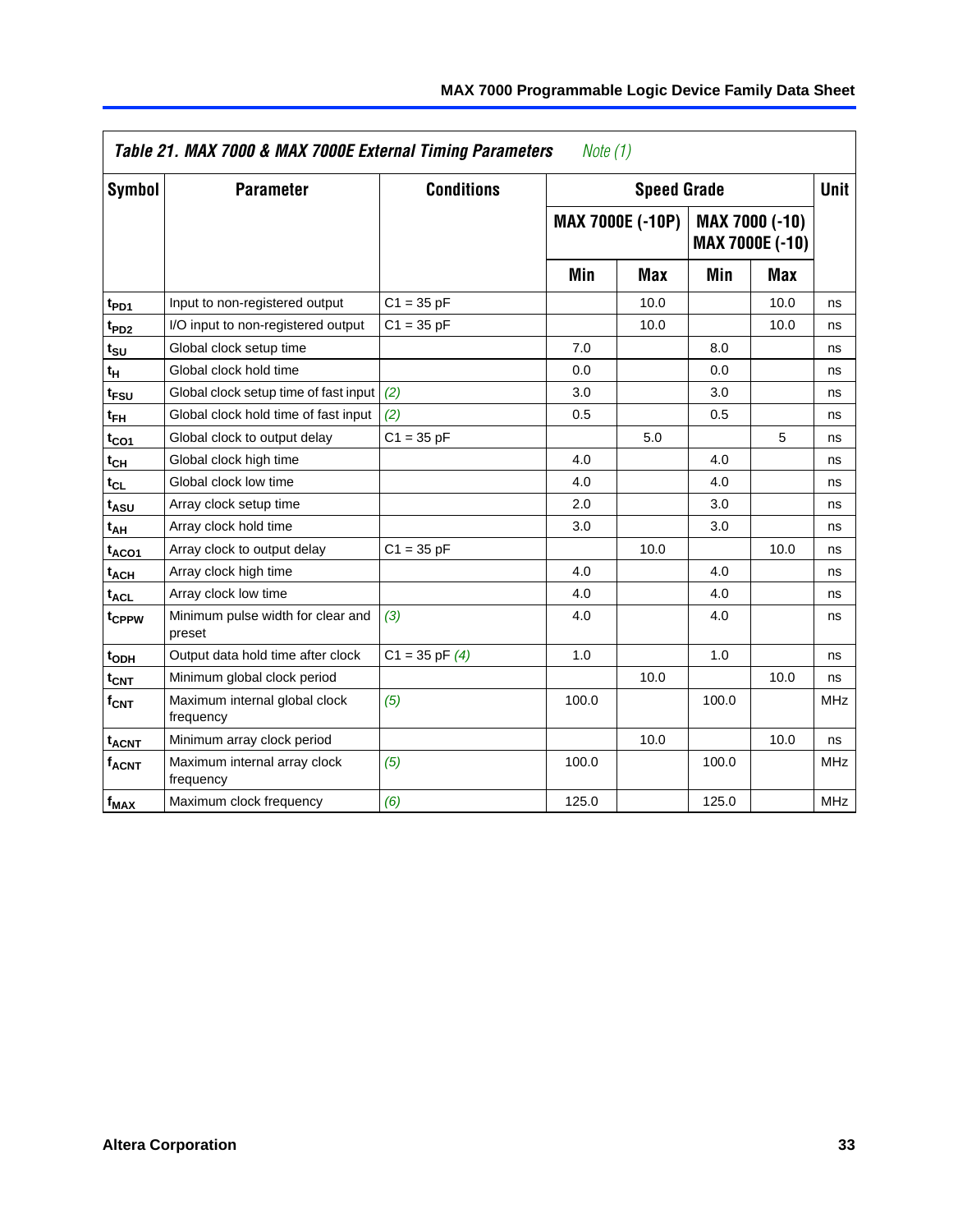| Symbol            | <b>Parameter</b>                                                                                           | <b>Conditions</b>  |     |                         | <b>Speed Grade</b> |                                   | Unit |
|-------------------|------------------------------------------------------------------------------------------------------------|--------------------|-----|-------------------------|--------------------|-----------------------------------|------|
|                   |                                                                                                            |                    |     | <b>MAX 7000E (-10P)</b> |                    | MAX 7000 (-10)<br>MAX 7000E (-10) |      |
|                   |                                                                                                            |                    | Min | Max                     | Min                | Max                               |      |
| $t_{IN}$          | Input pad and buffer delay                                                                                 |                    |     | 0.5                     |                    | 1.0                               | ns   |
| $t_{IO}$          | I/O input pad and buffer delay                                                                             |                    |     | 0.5                     |                    | 1.0                               | ns   |
| t <sub>FIN</sub>  | Fast input delay                                                                                           | (2)                |     | 1.0                     |                    | 1.0                               | ns   |
| $t_{SEXP}$        | Shared expander delay                                                                                      |                    |     | 5.0                     |                    | 5.0                               | ns   |
| t <sub>PEXP</sub> | Parallel expander delay                                                                                    |                    |     | 0.8                     |                    | 0.8                               | ns   |
| $t_{LAD}$         | Logic array delay                                                                                          |                    |     | 5.0                     |                    | 5.0                               | ns   |
| $t_{LAC}$         | Logic control array delay                                                                                  |                    |     | 5.0                     |                    | 5.0                               | ns   |
| $t_{IOE}$         | Internal output enable delay                                                                               | (2)                |     | 2.0                     |                    | 2.0                               | ns   |
| $t_{OD1}$         | Output buffer and pad delay<br>Slow slew rate $=$ off<br>$V_{\rm CClO}$ = 5.0 V                            | $C1 = 35 pF$       |     | 1.5                     |                    | 2.0                               | ns   |
| $t_{OD2}$         | Output buffer and pad delay<br>Slow slew rate $=$ off<br>$V_{\text{CCIO}} = 3.3 \text{ V}$                 | $C1 = 35$ pF $(7)$ |     | 2.0                     |                    | 2.5                               | ns   |
| $t_{OD3}$         | Output buffer and pad delay<br>Slow slew rate $=$ on<br>$V_{\text{CCIO}}$ = 5.0 V or 3.3 V                 | $C1 = 35$ pF $(2)$ |     | 5.5                     |                    | 6.0                               | ns   |
| $t_{ZX1}$         | Output buffer enable delay<br>Slow slew rate $=$ off<br>$V_{\text{CCIO}} = 5.0 V$                          | $C1 = 35 pF$       |     | 5.0                     |                    | 5.0                               | ns   |
| $t_{ZX2}$         | Output buffer enable delay<br>Slow slew rate $=$ off<br>$V_{\text{CCIO}} = 3.3 \text{ V}$                  | $C1 = 35$ pF $(7)$ |     | 5.5                     |                    | 5.5                               | ns   |
| $t_{ZX3}$         | Output buffer enable delay<br>Slow slew rate $=$ on<br>$V_{\text{CCIO}} = 5.0 \text{ V or } 3.3 \text{ V}$ | $C1 = 35$ pF $(2)$ |     | 9.0                     |                    | 9.0                               | ns   |
| $t_{XZ}$          | Output buffer disable delay                                                                                | $C1 = 5 pF$        |     | 5.0                     |                    | 5.0                               | ns   |
| $t_{\text{SU}}$   | Register setup time                                                                                        |                    | 2.0 |                         | 3.0                |                                   | ns   |
| $t_H$             | Register hold time                                                                                         |                    | 3.0 |                         | 3.0                |                                   | ns   |
| $t_{FSU}$         | Register setup time of fast input                                                                          | (2)                | 3.0 |                         | 3.0                |                                   | ns   |
| $t_{FH}$          | Register hold time of fast input                                                                           | (2)                | 0.5 |                         | 0.5                |                                   | ns   |
| $t_{RD}$          | Register delay                                                                                             |                    |     | 2.0                     |                    | 1.0                               | ns   |
| $t_{COMB}$        | Combinatorial delay                                                                                        |                    |     | 2.0                     |                    | 1.0                               | ns   |
| $t_{IC}$          | Array clock delay                                                                                          |                    |     | 5.0                     |                    | 5.0                               | ns   |
| $t_{EN}$          | Register enable time                                                                                       |                    |     | 5.0                     |                    | 5.0                               | ns   |
| $t_{GLOB}$        | Global control delay                                                                                       |                    |     | 1.0                     |                    | 1.0                               | ns   |
| $t_{PRE}$         | Register preset time                                                                                       |                    |     | 3.0                     |                    | 3.0                               | ns   |
| $t_{CLR}$         | Register clear time                                                                                        |                    |     | 3.0                     |                    | 3.0                               | ns   |
| $t_{PIA}$         | PIA delay                                                                                                  |                    |     | 1.0                     |                    | 1.0                               | ns   |
| $t_{LPA}$         | Low-power adder                                                                                            | (8)                |     | 11.0                    |                    | 11.0                              | ns   |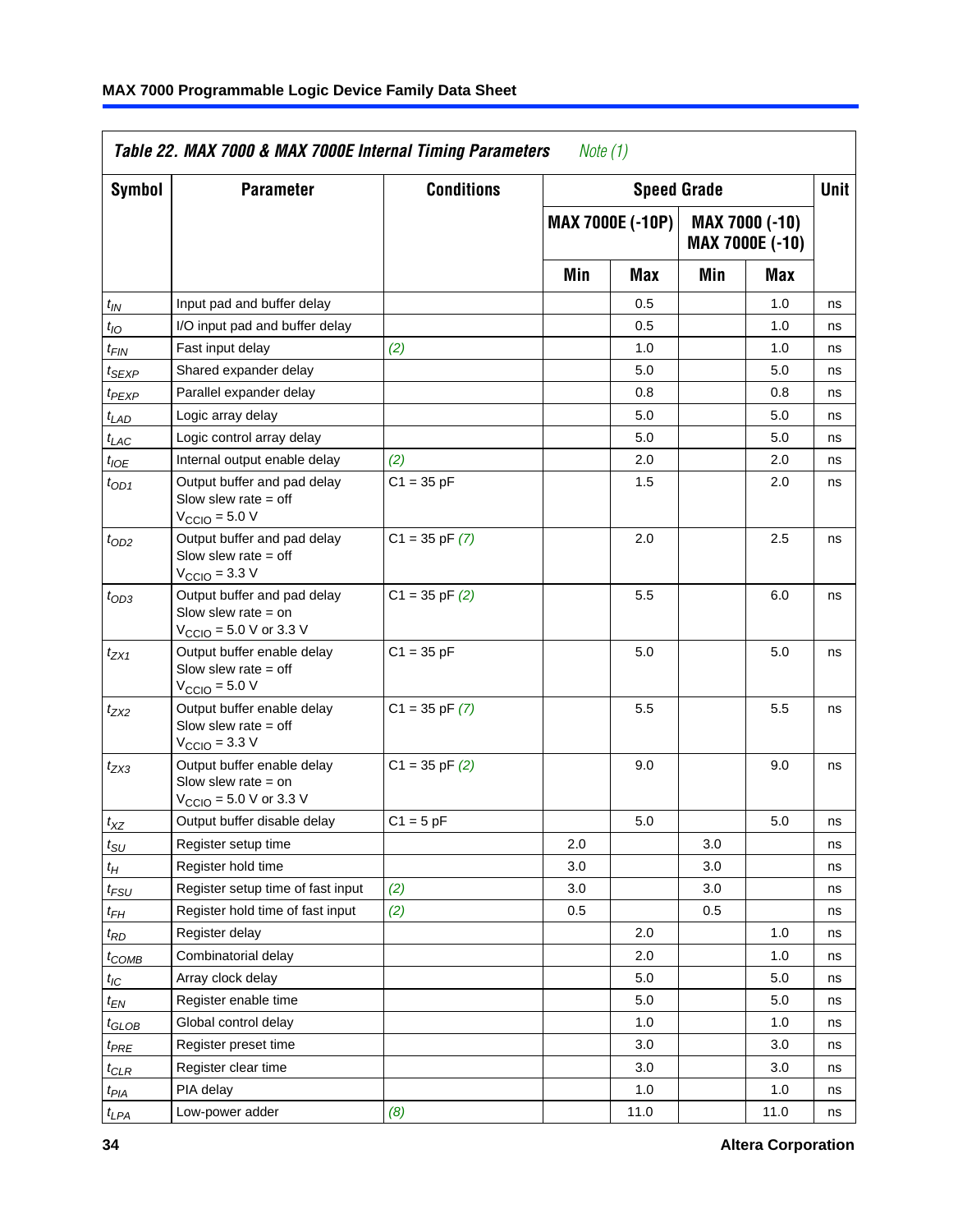|                         | Table 23. MAX 7000 & MAX 7000E External Timing Parameters<br>Note $(1)$ |                    |       |                         |       |                                          |             |  |  |  |  |
|-------------------------|-------------------------------------------------------------------------|--------------------|-------|-------------------------|-------|------------------------------------------|-------------|--|--|--|--|
| Symbol                  | <b>Parameter</b>                                                        | <b>Conditions</b>  |       | <b>Speed Grade</b>      |       |                                          | <b>Unit</b> |  |  |  |  |
|                         |                                                                         |                    |       | <b>MAX 7000E (-12P)</b> |       | <b>MAX 7000 (-12)</b><br>MAX 7000E (-12) |             |  |  |  |  |
|                         |                                                                         |                    | Min   | <b>Max</b>              | Min   | Max                                      |             |  |  |  |  |
| t <sub>PD1</sub>        | Input to non-registered output                                          | $C1 = 35 pF$       |       | 12.0                    |       | 12.0                                     | ns          |  |  |  |  |
| t <sub>PD2</sub>        | I/O input to non-registered output                                      | $C1 = 35 pF$       |       | 12.0                    |       | 12.0                                     | ns          |  |  |  |  |
| $t_{\text{SU}}$         | Global clock setup time                                                 |                    | 7.0   |                         | 10.0  |                                          | ns          |  |  |  |  |
| $t_H$                   | Global clock hold time                                                  |                    | 0.0   |                         | 0.0   |                                          | ns          |  |  |  |  |
| t <sub>FSU</sub>        | Global clock setup time of fast input                                   | (2)                | 3.0   |                         | 3.0   |                                          | ns          |  |  |  |  |
| $t_{FH}$                | Global clock hold time of fast input                                    | (2)                | 0.0   |                         | 0.0   |                                          | ns          |  |  |  |  |
| t <sub>CO1</sub>        | Global clock to output delay                                            | $C1 = 35 pF$       |       | 6.0                     |       | 6.0                                      | ns          |  |  |  |  |
| $t_{CH}$                | Global clock high time                                                  |                    | 4.0   |                         | 4.0   |                                          | ns          |  |  |  |  |
| $t_{CL}$                | Global clock low time                                                   |                    | 4.0   |                         | 4.0   |                                          | ns          |  |  |  |  |
| t <sub>ASU</sub>        | Array clock setup time                                                  |                    | 3.0   |                         | 4.0   |                                          | ns          |  |  |  |  |
| t <sub>АН</sub>         | Array clock hold time                                                   |                    | 4.0   |                         | 4.0   |                                          | ns          |  |  |  |  |
| $t_{ACO1}$              | Array clock to output delay                                             | $C1 = 35 pF$       |       | 12.0                    |       | 12.0                                     | ns          |  |  |  |  |
| t <sub>ACH</sub>        | Array clock high time                                                   |                    | 5.0   |                         | 5.0   |                                          | ns          |  |  |  |  |
| <sup>t</sup> ACL        | Array clock low time                                                    |                    | 5.0   |                         | 5.0   |                                          | ns          |  |  |  |  |
| t <sub>CPPW</sub>       | Minimum pulse width for clear and<br>preset                             | (3)                | 5.0   |                         | 5.0   |                                          | ns          |  |  |  |  |
| t <sub>ODH</sub>        | Output data hold time after clock                                       | $C1 = 35$ pF $(4)$ | 1.0   |                         | 1.0   |                                          | ns          |  |  |  |  |
| $t_{\text{CNT}}$        | Minimum global clock period                                             |                    |       | 11.0                    |       | 11.0                                     | ns          |  |  |  |  |
| $f_{\mathsf{CNT}}$      | Maximum internal global clock<br>frequency                              | (5)                | 90.9  |                         | 90.9  |                                          | <b>MHz</b>  |  |  |  |  |
| <b>t<sub>ACNT</sub></b> | Minimum array clock period                                              |                    |       | 11.0                    |       | 11.0                                     | ns          |  |  |  |  |
| f <sub>ACNT</sub>       | Maximum internal array clock<br>frequency                               | (5)                | 90.9  |                         | 90.9  |                                          | <b>MHz</b>  |  |  |  |  |
| $f_{MAX}$               | Maximum clock frequency                                                 | (6)                | 125.0 |                         | 125.0 |                                          | <b>MHz</b>  |  |  |  |  |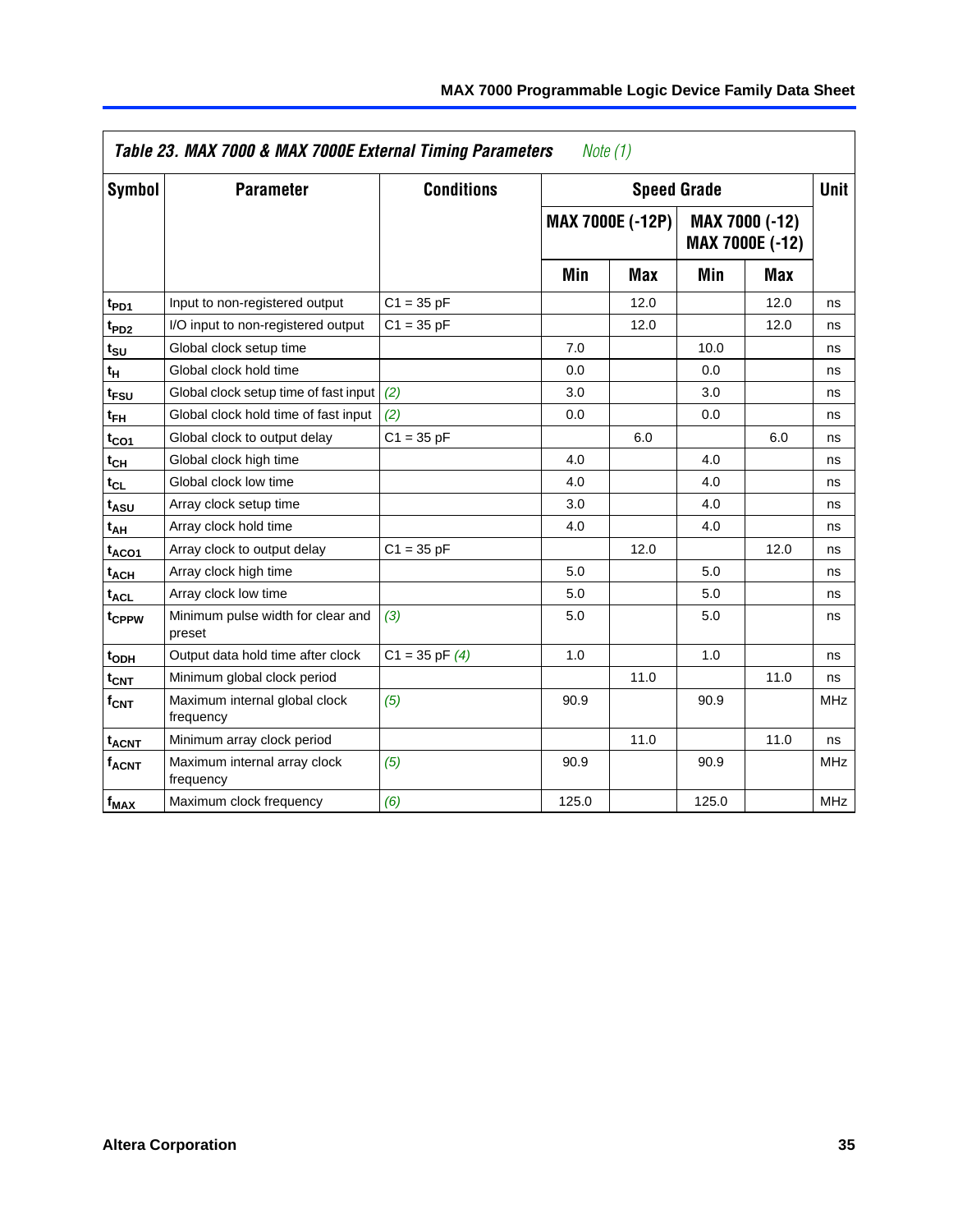|                             | Table 24. MAX 7000 & MAX 7000E Internal Timing Parameters                                                   |                    | Note $(1)$ |                         |     |                                   |             |
|-----------------------------|-------------------------------------------------------------------------------------------------------------|--------------------|------------|-------------------------|-----|-----------------------------------|-------------|
| Symbol                      | <b>Parameter</b>                                                                                            | <b>Conditions</b>  |            | <b>Speed Grade</b>      |     |                                   | <b>Unit</b> |
|                             |                                                                                                             |                    |            | <b>MAX 7000E (-12P)</b> |     | MAX 7000 (-12)<br>MAX 7000E (-12) |             |
|                             |                                                                                                             |                    | Min        | Max                     | Min | Max                               |             |
| $t_{IN}$                    | Input pad and buffer delay                                                                                  |                    |            | 1.0                     |     | 2.0                               | ns          |
| $t_{IO}$                    | I/O input pad and buffer delay                                                                              |                    |            | 1.0                     |     | 2.0                               | ns          |
| $t_{\textit{FIN}}$          | Fast input delay                                                                                            | (2)                |            | 1.0                     |     | 1.0                               | ns          |
| t <sub>SEXP</sub>           | Shared expander delay                                                                                       |                    |            | 7.0                     |     | 7.0                               | ns          |
| $t_{PEXP}$                  | Parallel expander delay                                                                                     |                    |            | 1.0                     |     | 1.0                               | ns          |
| $t_{LAD}$                   | Logic array delay                                                                                           |                    |            | 7.0                     |     | 5.0                               | ns          |
| $t_{LAC}$                   | Logic control array delay                                                                                   |                    |            | 5.0                     |     | 5.0                               | ns          |
| $t_{IOE}$                   | Internal output enable delay                                                                                | (2)                |            | 2.0                     |     | 2.0                               | ns          |
| $t_{OD1}$                   | Output buffer and pad delay<br>Slow slew rate $=$ off<br>$V_{\text{CCIO}} = 5.0 V$                          | $C1 = 35 pF$       |            | 1.0                     |     | 3.0                               | ns          |
| $t_{OD2}$                   | Output buffer and pad delay<br>Slow slew rate $=$ off<br>$VCCIO = 3.3 V$                                    | $C1 = 35$ pF $(7)$ |            | 2.0                     |     | 4.0                               | ns          |
| $t_{OD3}$                   | Output buffer and pad delay<br>Slow slew rate $=$ on<br>$V_{\text{CCIO}} = 5.0 \text{ V or } 3.3 \text{ V}$ | $C1 = 35$ pF $(2)$ |            | 5.0                     |     | 7.0                               | ns          |
| $t_{ZX1}$                   | Output buffer enable delay<br>Slow slew rate $=$ off<br>$V_{\text{CCIO}} = 5.0 V$                           | $C1 = 35 pF$       |            | 6.0                     |     | 6.0                               | ns          |
| $t_{ZX2}$                   | Output buffer enable delay<br>Slow slew rate $=$ off<br>$V_{\text{CCIO}} = 3.3 \text{ V}$                   | $C1 = 35$ pF $(7)$ |            | 7.0                     |     | 7.0                               | ns          |
| $t_{ZX3}$                   | Output buffer enable delay<br>Slow slew rate $=$ on<br>$V_{\text{CCIO}} = 5.0 \text{ V or } 3.3 \text{ V}$  | $C1 = 35$ pF $(2)$ |            | 10.0                    |     | 10.0                              | ns          |
| $t_{XZ}$                    | Output buffer disable delay                                                                                 | $C1 = 5$ pF        |            | 6.0                     |     | 6.0                               | ns          |
| $t_{\scriptstyle\text{SU}}$ | Register setup time                                                                                         |                    | 1.0        |                         | 4.0 |                                   | ns          |
| $t_H$                       | Register hold time                                                                                          |                    | 6.0        |                         | 4.0 |                                   | ns          |
| $t_{FSU}$                   | Register setup time of fast input                                                                           | (2)                | 4.0        |                         | 2.0 |                                   | ns          |
| t <sub>FH</sub>             | Register hold time of fast input                                                                            | (2)                | 0.0        |                         | 2.0 |                                   | ns          |
| $t_{RD}$                    | Register delay                                                                                              |                    |            | 2.0                     |     | 1.0                               | ns          |
| $t_{COMB}$                  | Combinatorial delay                                                                                         |                    |            | 2.0                     |     | 1.0                               | ns          |
| $t_{\text{IC}}$             | Array clock delay                                                                                           |                    |            | 5.0                     |     | 5.0                               | ns          |
| $t_{EN}$                    | Register enable time                                                                                        |                    |            | 7.0                     |     | 5.0                               | ns          |
| $t_{GLOB}$                  | Global control delay                                                                                        |                    |            | 2.0                     |     | 0.0                               | ns          |
| t <sub>PRE</sub>            | Register preset time                                                                                        |                    |            | 4.0                     |     | 3.0                               | ns          |
| $t_{CLR}$                   | Register clear time                                                                                         |                    |            | 4.0                     |     | 3.0                               | ns          |
| $t_{PIA}$                   | PIA delay                                                                                                   |                    |            | 1.0                     |     | 1.0                               | ns          |
| $t_{LPA}$                   | Low-power adder                                                                                             | (8)                |            | 12.0                    |     | 12.0                              | ns          |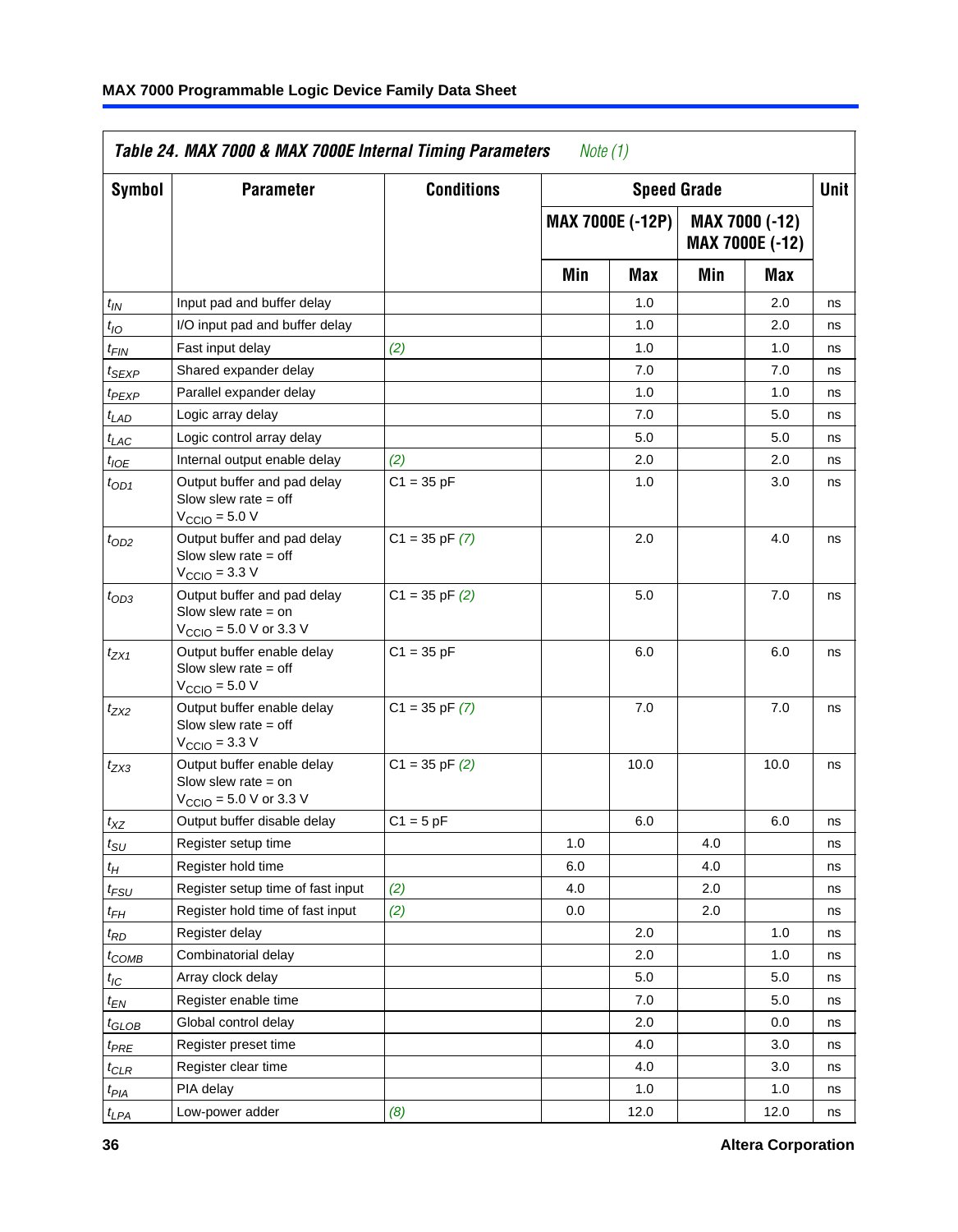|                         | Table 25. MAX 7000 & MAX 7000E External Timing Parameters<br>Note (1) |                    |      |            |                          |                    |      |            |             |  |
|-------------------------|-----------------------------------------------------------------------|--------------------|------|------------|--------------------------|--------------------|------|------------|-------------|--|
| Symbol                  | <b>Parameter</b>                                                      | <b>Conditions</b>  |      |            |                          | <b>Speed Grade</b> |      |            | <b>Unit</b> |  |
|                         |                                                                       |                    |      | $-15$      |                          | $-15T$             |      | $-20$      |             |  |
|                         |                                                                       |                    | Min  | <b>Max</b> | Min                      | <b>Max</b>         | Min  | <b>Max</b> |             |  |
| t <sub>PD1</sub>        | Input to non-registered output                                        | $C1 = 35 pF$       |      | 15.0       |                          | 15.0               |      | 20.0       | ns          |  |
| $t_{PD2}$               | I/O input to non-registered<br>output                                 | $C1 = 35 pF$       |      | 15.0       |                          | 15.0               |      | 20.0       | ns          |  |
| tsu                     | Global clock setup time                                               |                    | 11.0 |            | 11.0                     |                    | 12.0 |            | ns          |  |
| $t_H$                   | Global clock hold time                                                |                    | 0.0  |            | 0.0                      |                    | 0.0  |            | ns          |  |
| t <sub>FSU</sub>        | Global clock setup time of fast<br>input                              | (2)                | 3.0  |            | -                        |                    | 5.0  |            | ns          |  |
| $t_{FH}$                | Global clock hold time of fast<br>input                               | (2)                | 0.0  |            | $\overline{\phantom{0}}$ |                    | 0.0  |            | ns          |  |
| $t_{CO1}$               | Global clock to output delay                                          | $C1 = 35 pF$       |      | 8.0        |                          | 8.0                |      | 12.0       | ns          |  |
| $t_{CH}$                | Global clock high time                                                |                    | 5.0  |            | 6.0                      |                    | 6.0  |            | ns          |  |
| $t_{CL}$                | Global clock low time                                                 |                    | 5.0  |            | 6.0                      |                    | 6.0  |            | ns          |  |
| $t_{ASU}$               | Array clock setup time                                                |                    | 4.0  |            | 4.0                      |                    | 5.0  |            | ns          |  |
| $t_{AH}$                | Array clock hold time                                                 |                    | 4.0  |            | 4.0                      |                    | 5.0  |            | ns          |  |
| t <sub>ACO1</sub>       | Array clock to output delay                                           | $C1 = 35 pF$       |      | 15.0       |                          | 15.0               |      | 20.0       | ns          |  |
| $t_{ACH}$               | Array clock high time                                                 |                    | 6.0  |            | 6.5                      |                    | 8.0  |            | ns          |  |
| t <sub>ACL</sub>        | Array clock low time                                                  |                    | 6.0  |            | 6.5                      |                    | 8.0  |            | ns          |  |
| t <sub>CPPW</sub>       | Minimum pulse width for clear<br>and preset                           | (3)                | 6.0  |            | 6.5                      |                    | 8.0  |            | ns          |  |
| t <sub>ODH</sub>        | Output data hold time after<br>clock                                  | $C1 = 35$ pF $(4)$ | 1.0  |            | 1.0                      |                    | 1.0  |            | ns          |  |
| $t_{CNT}$               | Minimum global clock period                                           |                    |      | 13.0       |                          | 13.0               |      | 16.0       | ns          |  |
| $f_{CNT}$               | Maximum internal global clock<br>frequency                            | (5)                | 76.9 |            | 76.9                     |                    | 62.5 |            | <b>MHz</b>  |  |
| <b>t<sub>ACNT</sub></b> | Minimum array clock period                                            |                    |      | 13.0       |                          | 13.0               |      | 16.0       | ns          |  |
| <b>f<sub>ACNT</sub></b> | Maximum internal array clock<br>frequency                             | (5)                | 76.9 |            | 76.9                     |                    | 62.5 |            | <b>MHz</b>  |  |
| $f_{MAX}$               | Maximum clock frequency                                               | (6)                | 100  |            | 83.3                     |                    | 83.3 |            | MHz         |  |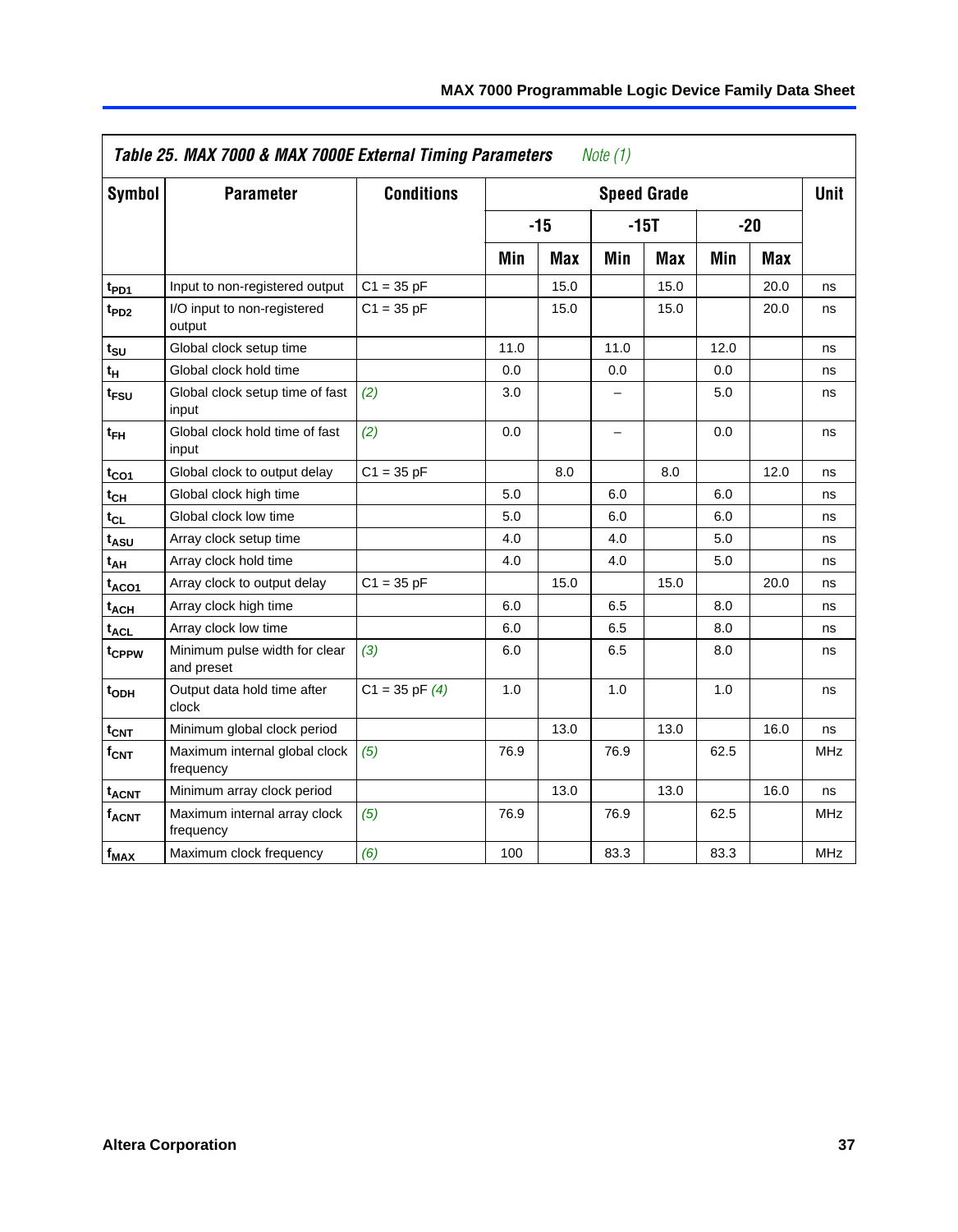| Symbol             | <b>Parameter</b>                                                                                            | <b>Conditions</b>  |     |      |          | <b>Speed Grade</b>       |         |      | <b>Unit</b> |
|--------------------|-------------------------------------------------------------------------------------------------------------|--------------------|-----|------|----------|--------------------------|---------|------|-------------|
|                    |                                                                                                             |                    |     | -15  |          | -15T                     |         | -20  |             |
|                    |                                                                                                             |                    | Min | Max  | Min      | Max                      | Min     | Max  |             |
| $t_{IN}$           | Input pad and buffer delay                                                                                  |                    |     | 2.0  |          | 2.0                      |         | 3.0  | ns          |
| $t_{IO}$           | I/O input pad and buffer delay                                                                              |                    |     | 2.0  |          | 2.0                      |         | 3.0  | ns          |
| $t_{FIN}$          | Fast input delay                                                                                            | (2)                |     | 2.0  |          |                          |         | 4.0  | ns          |
| $t_{SEXP}$         | Shared expander delay                                                                                       |                    |     | 8.0  |          | 10.0                     |         | 9.0  | ns          |
| $t_{PEXP}$         | Parallel expander delay                                                                                     |                    |     | 1.0  |          | 1.0                      |         | 2.0  | ns          |
| $t_{LAD}$          | Logic array delay                                                                                           |                    |     | 6.0  |          | 6.0                      |         | 8.0  | ns          |
| $t_{LAC}$          | Logic control array delay                                                                                   |                    |     | 6.0  |          | 6.0                      |         | 8.0  | ns          |
| $t_{IOE}$          | Internal output enable delay                                                                                | (2)                |     | 3.0  |          |                          |         | 4.0  | ns          |
| $t_{OD1}$          | Output buffer and pad delay<br>Slow slew rate $=$ off<br>$V_{\text{CCIO}} = 5.0 V$                          | $C1 = 35 pF$       |     | 4.0  |          | 4.0                      |         | 5.0  | ns          |
| $t_{OD2}$          | Output buffer and pad delay<br>Slow slew rate $=$ off<br>$VCClO = 3.3 V$                                    | $C1 = 35$ pF $(7)$ |     | 5.0  |          | $\overline{\phantom{0}}$ |         | 6.0  | ns          |
| $t_{OD3}$          | Output buffer and pad delay<br>Slow slew rate $=$ on<br>$V_{\text{CCIO}} = 5.0 \text{ V or } 3.3 \text{ V}$ | $C1 = 35$ pF $(2)$ |     | 8.0  |          |                          |         | 9.0  | ns          |
| $t_{ZX1}$          | Output buffer enable delay<br>Slow slew rate $=$ off<br>$V_{\text{CCIO}} = 5.0 V$                           | $C1 = 35 pF$       |     | 6.0  |          | 6.0                      |         | 10.0 | ns          |
| $t_{ZX2}$          | Output buffer enable delay<br>Slow slew rate $=$ off<br>$VCCIO$ = 3.3 V                                     | $C1 = 35$ pF $(7)$ |     | 7.0  |          | $\equiv$                 |         | 11.0 | ns          |
| $t_{ZX3}$          | Output buffer enable delay<br>Slow slew rate $=$ on<br>$V_{\text{CCIO}} = 5.0 \text{ V or } 3.3 \text{ V}$  | $C1 = 35$ pF $(2)$ |     | 10.0 |          |                          |         | 14.0 | ns          |
| $t_{XZ}$           | Output buffer disable delay                                                                                 | $C1 = 5$ pF        |     | 6.0  |          | 6.0                      |         | 10.0 | ns          |
| $t_{\text{SU}}$    | Register setup time                                                                                         |                    | 4.0 |      | 4.0      |                          | 4.0     |      | ns          |
| $t_H$              | Register hold time                                                                                          |                    | 4.0 |      | 4.0      |                          | $5.0\,$ |      | ns          |
| $t_{\mathit{FSU}}$ | Register setup time of fast input                                                                           | (2)                | 2.0 |      | $\equiv$ |                          | 4.0     |      | ns          |
| $t_{FH}$           | Register hold time of fast input                                                                            | (2)                | 2.0 |      |          |                          | 3.0     |      | ns          |
| $t_{RD}$           | Register delay                                                                                              |                    |     | 1.0  |          | 1.0                      |         | 1.0  | ns          |
| $t_{COMB}$         | Combinatorial delay                                                                                         |                    |     | 1.0  |          | 1.0                      |         | 1.0  | ns          |
| $t_{\text{IC}}$    | Array clock delay                                                                                           |                    |     | 6.0  |          | 6.0                      |         | 8.0  | ns          |
| $t_{EN}$           | Register enable time                                                                                        |                    |     | 6.0  |          | 6.0                      |         | 8.0  | ns          |
| $t_{GLOB}$         | Global control delay                                                                                        |                    |     | 1.0  |          | 1.0                      |         | 3.0  | ns          |
| $t_{PRE}$          | Register preset time                                                                                        |                    |     | 4.0  |          | 4.0                      |         | 4.0  | ns          |
| $t_{CLR}$          | Register clear time                                                                                         |                    |     | 4.0  |          | 4.0                      |         | 4.0  | ns          |
| $t_{PIA}$          | PIA delay                                                                                                   |                    |     | 2.0  |          | 2.0                      |         | 3.0  | ns          |
| $t_{LPA}$          | Low-power adder                                                                                             | (8)                |     | 13.0 |          | 15.0                     |         | 15.0 | ns          |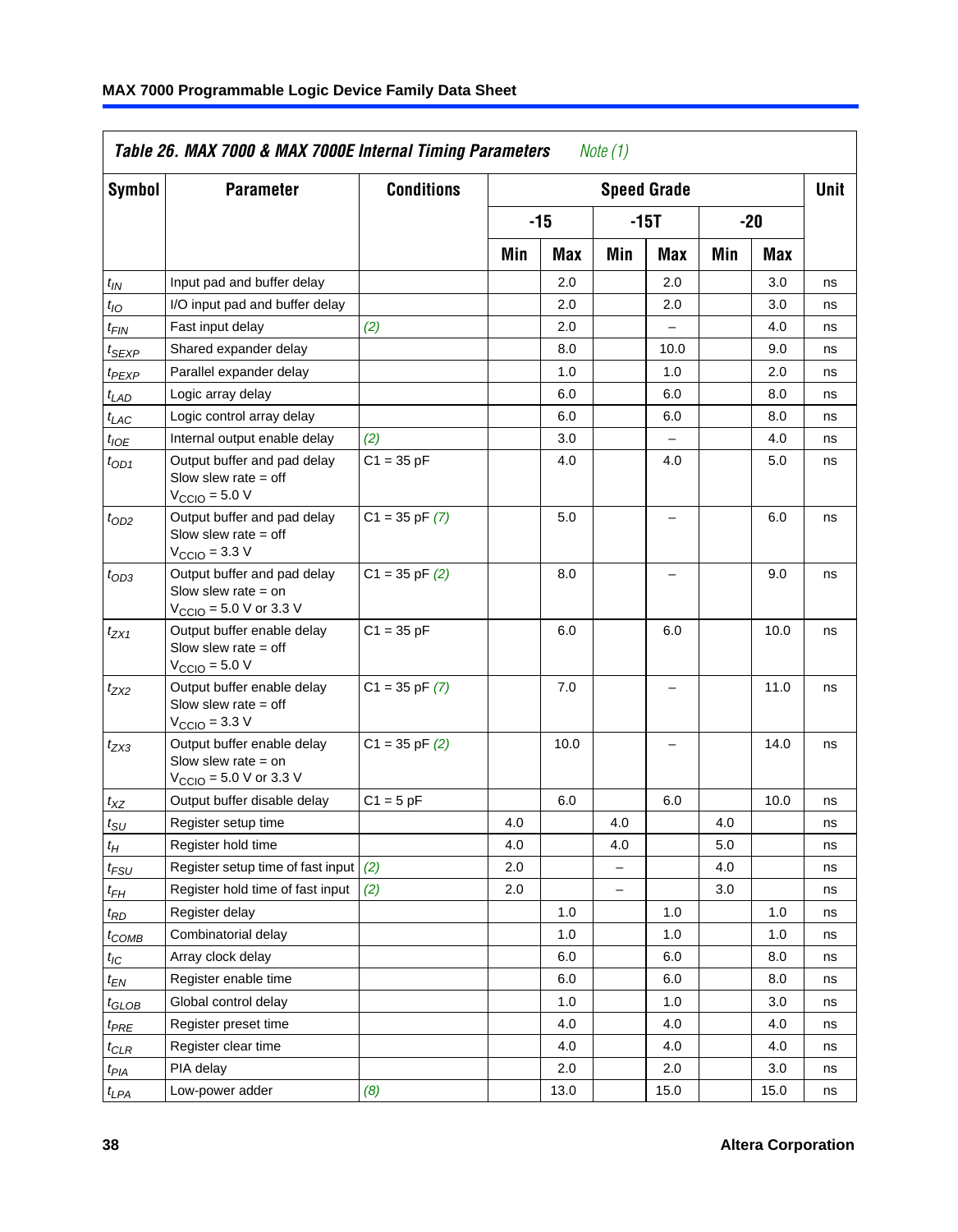#### <span id="page-38-5"></span><span id="page-38-4"></span><span id="page-38-1"></span><span id="page-38-0"></span>*Notes to tables:*

- <span id="page-38-3"></span><span id="page-38-2"></span>(1) These values are specified under the recommended operating conditions shown in Table 14. See Figure 13 for more information on switching waveforms.
- <span id="page-38-6"></span>(2) This parameter applies to MAX 7000E devices only.
- <span id="page-38-7"></span>(3) This minimum pulse width for preset and clear applies for both global clear and array controls. The *tLPA* parameter must be added to this minimum width if the clear or reset signal incorporates the *tLAD* parameter into the signal path.
- (4) This parameter is a guideline th[at is sample-](#page-38-8)teste[d on](#page-39-0)ly and is based on extensive device characterization. This parameter applies for both global and array clocking.
- (5) These parameters are measured with a 16-bit loadable, enabled, up/down counter programmed into each LAB.
- <span id="page-38-8"></span>(6) The  $f_{MAX}$  values represent the highest frequency for pipelined data.
- (7) Operating conditions:  $V_{\text{CCIO}} = 3.3 \text{ V} \pm 10\%$  for commercial and indus[trial use](#page-40-2).
- (8) The  $t_{LPA}$  parameter must be added to the  $t_{LAD}$ ,  $t_{LAC}$ ,  $t_{IC}$ ,  $t_{EN}$ ,  $t_{SEXP}$ ,  $t_{ACL}$ , and  $t_{CPPW}$  parameters for macrocells running in the low-power mode.

|                          | Table 27. EPM7032S External Timing Parameters (Part 1 of 2)<br>Note (1) |                    |       |            |       |            |                    |            |       |            |             |  |
|--------------------------|-------------------------------------------------------------------------|--------------------|-------|------------|-------|------------|--------------------|------------|-------|------------|-------------|--|
| Symbol                   | <b>Parameter</b>                                                        | <b>Conditions</b>  |       |            |       |            | <b>Speed Grade</b> |            |       |            | <b>Unit</b> |  |
|                          |                                                                         |                    |       | -5         |       | -6         |                    | $-7$       |       | $-10$      |             |  |
|                          |                                                                         |                    | Min   | <b>Max</b> | Min   | <b>Max</b> | Min                | <b>Max</b> | Min   | <b>Max</b> |             |  |
| t <sub>PD1</sub>         | Input to non-registered output                                          | $C1 = 35 pF$       |       | 5.0        |       | 6.0        |                    | 7.5        |       | 10.0       | ns          |  |
| $t_{PD2}$                | I/O input to non-registered<br>output                                   | $C1 = 35 pF$       |       | 5.0        |       | 6.0        |                    | 7.5        |       | 10.0       | ns          |  |
| tsu                      | Global clock setup time                                                 |                    | 2.9   |            | 4.0   |            | 5.0                |            | 7.0   |            | ns          |  |
| $t_H$                    | Global clock hold time                                                  |                    | 0.0   |            | 0.0   |            | 0.0                |            | 0.0   |            | ns          |  |
| t <sub>FSU</sub>         | Global clock setup time of fast<br>input                                |                    | 2.5   |            | 2.5   |            | 2.5                |            | 3.0   |            | ns          |  |
| $t_{FH}$                 | Global clock hold time of fast<br>input                                 |                    | 0.0   |            | 0.0   |            | 0.0                |            | 0.5   |            | ns          |  |
| $t_{CO1}$                | Global clock to output delay                                            | $C1 = 35 pF$       |       | 3.2        |       | 3.5        |                    | 4.3        |       | 5.0        | ns          |  |
| $t_{\mathsf{CH}}$        | Global clock high time                                                  |                    | 2.0   |            | 2.5   |            | 3.0                |            | 4.0   |            | ns          |  |
| $t_{CL}$                 | Global clock low time                                                   |                    | 2.0   |            | 2.5   |            | 3.0                |            | 4.0   |            | ns          |  |
| t <sub>ASU</sub>         | Array clock setup time                                                  |                    | 0.7   |            | 0.9   |            | 1.1                |            | 2.0   |            | ns          |  |
| t <sub>АН</sub>          | Array clock hold time                                                   |                    | 1.8   |            | 2.1   |            | 2.7                |            | 3.0   |            | ns          |  |
| t <sub>ACO1</sub>        | Array clock to output delay                                             | $C1 = 35 pF$       |       | 5.4        |       | 6.6        |                    | 8.2        |       | 10.0       | ns          |  |
| t <sub>ACH</sub>         | Array clock high time                                                   |                    | 2.5   |            | 2.5   |            | 3.0                |            | 4.0   |            | ns          |  |
| $\mathfrak{t}_{\sf ACL}$ | Array clock low time                                                    |                    | 2.5   |            | 2.5   |            | 3.0                |            | 4.0   |            | ns          |  |
| tcppw                    | Minimum pulse width for clear<br>and preset                             | (2)                | 2.5   |            | 2.5   |            | 3.0                |            | 4.0   |            | ns          |  |
| t <sub>ODH</sub>         | Output data hold time after<br>clock                                    | $C1 = 35$ pF $(3)$ | 1.0   |            | 1.0   |            | 1.0                |            | 1.0   |            | ns          |  |
| $t_{\text{CNT}}$         | Minimum global clock period                                             |                    |       | 5.7        |       | 7.0        |                    | 8.6        |       | 10.0       | ns          |  |
| $f_{\mathsf{CNT}}$       | Maximum internal global clock<br>frequency                              | (4)                | 175.4 |            | 142.9 |            | 116.3              |            | 100.0 |            | <b>MHz</b>  |  |
| <b>t<sub>ACNT</sub></b>  | Minimum array clock period                                              |                    |       | 5.7        |       | 7.0        |                    | 8.6        |       | 10.0       | ns          |  |

#### Tables 27 and 28 show the EPM7032S AC operating conditions.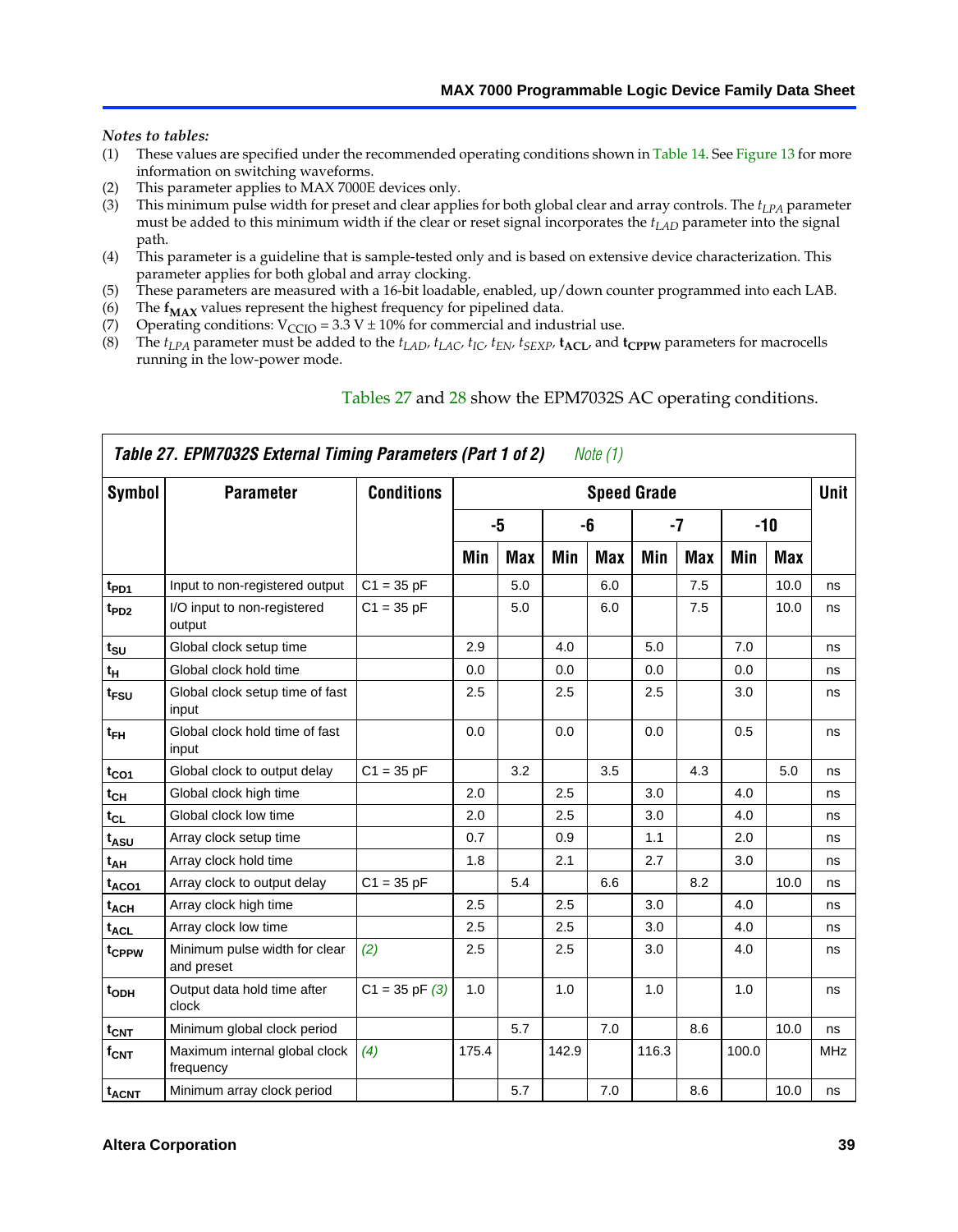<span id="page-39-0"></span>

| Table 27. EPM7032S External Timing Parameters (Part 2 of 2)<br>Note (1) |                                           |            |       |            |       |                    |       |     |       |     |            |
|-------------------------------------------------------------------------|-------------------------------------------|------------|-------|------------|-------|--------------------|-------|-----|-------|-----|------------|
| Symbol                                                                  | <b>Parameter</b>                          | Conditions |       |            |       | <b>Speed Grade</b> |       |     |       |     | Unit       |
|                                                                         |                                           |            |       | -5<br>-6   |       |                    | -7    |     | -10   |     |            |
|                                                                         |                                           |            | Min   | <b>Max</b> | Min   | <b>Max</b>         | Min   | Max | Min   | Max |            |
| <b>f<sub>ACNT</sub></b>                                                 | Maximum internal array clock<br>frequency | (4)        | 175.4 |            | 142.9 |                    | 116.3 |     | 100.0 |     | <b>MHz</b> |
| f <sub>MAX</sub>                                                        | Maximum clock frequency                   | (5)        | 250.0 |            | 200.0 |                    | 166.7 |     | 125.0 |     | <b>MHz</b> |

| <b>Symbol</b>                 | <b>Parameter</b>                     | <b>Conditions</b>  |     |     |     |     | <b>Speed Grade</b> |            |     |            | <b>Unit</b> |
|-------------------------------|--------------------------------------|--------------------|-----|-----|-----|-----|--------------------|------------|-----|------------|-------------|
|                               |                                      |                    |     | -5  |     | -6  |                    | -7         |     | $-10$      |             |
|                               |                                      |                    | Min | Max | Min | Max | Min                | <b>Max</b> | Min | <b>Max</b> |             |
| t <sub>IN</sub>               | Input pad and buffer delay           |                    |     | 0.2 |     | 0.2 |                    | 0.3        |     | 0.5        | ns          |
| $t_{IO}$                      | I/O input pad and buffer delay       |                    |     | 0.2 |     | 0.2 |                    | 0.3        |     | 0.5        | ns          |
| $t_{\sf FIN}$                 | Fast input delay                     |                    |     | 2.2 |     | 2.1 |                    | 2.5        |     | 1.0        | ns          |
| t <sub>SEXP</sub>             | Shared expander delay                |                    |     | 3.1 |     | 3.8 |                    | 4.6        |     | 5.0        | ns          |
| t <sub>PEXP</sub>             | Parallel expander delay              |                    |     | 0.9 |     | 1.1 |                    | 1.4        |     | 0.8        | ns          |
| $t_{LAD}$                     | Logic array delay                    |                    |     | 2.6 |     | 3.3 |                    | 4.0        |     | 5.0        | ns          |
| t <sub>LAC</sub>              | Logic control array delay            |                    |     | 2.5 |     | 3.3 |                    | 4.0        |     | 5.0        | ns          |
| $t_{IOE}$                     | Internal output enable delay         |                    |     | 0.7 |     | 0.8 |                    | 1.0        |     | 2.0        | ns          |
| $t_{OD1}$                     | Output buffer and pad delay          | $C1 = 35 pF$       |     | 0.2 |     | 0.3 |                    | 0.4        |     | 1.5        | ns          |
| $t_{OD2}$                     | Output buffer and pad delay          | $C1 = 35$ pF $(6)$ |     | 0.7 |     | 0.8 |                    | 0.9        |     | 2.0        | ns          |
| $t_{OD3}$                     | Output buffer and pad delay          | $C1 = 35 pF$       |     | 5.2 |     | 5.3 |                    | 5.4        |     | 5.5        | ns          |
| $t_{ZX1}$                     | Output buffer enable delay           | $C1 = 35 pF$       |     | 4.0 |     | 4.0 |                    | 4.0        |     | 5.0        | ns          |
| t <sub>ZX2</sub>              | Output buffer enable delay           | $C1 = 35$ pF $(6)$ |     | 4.5 |     | 4.5 |                    | 4.5        |     | 5.5        | ns          |
| $t_{ZX3}$                     | Output buffer enable delay           | $C1 = 35 pF$       |     | 9.0 |     | 9.0 |                    | 9.0        |     | 9.0        | ns          |
| $t_{XZ}$                      | Output buffer disable delay          | $C1 = 5$ pF        |     | 4.0 |     | 4.0 |                    | 4.0        |     | 5.0        | ns          |
| $t_{\text{SU}}$               | Register setup time                  |                    | 0.8 |     | 1.0 |     | 1.3                |            | 2.0 |            | ns          |
| $t_H$                         | Register hold time                   |                    | 1.7 |     | 2.0 |     | 2.5                |            | 3.0 |            | ns          |
| $t_{\mathit{FSU}}$            | Register setup time of fast<br>input |                    | 1.9 |     | 1.8 |     | 1.7                |            | 3.0 |            | ns          |
| t <sub>FН</sub>               | Register hold time of fast<br>input  |                    | 0.6 |     | 0.7 |     | 0.8                |            | 0.5 |            | ns          |
| $t_{RD}$                      | Register delay                       |                    |     | 1.2 |     | 1.6 |                    | 1.9        |     | 2.0        | ns          |
| $t_{COMB}$                    | Combinatorial delay                  |                    |     | 0.9 |     | 1.1 |                    | 1.4        |     | 2.0        | ns          |
| $t_{IC}$                      | Array clock delay                    |                    |     | 2.7 |     | 3.4 |                    | 4.2        |     | 5.0        | ns          |
| $t_{EN}$                      | Register enable time                 |                    |     | 2.6 |     | 3.3 |                    | 4.0        |     | 5.0        | ns          |
| $t_{\scriptstyle\text{GLOB}}$ | Global control delay                 |                    |     | 1.6 |     | 1.4 |                    | 1.7        |     | 1.0        | ns          |
| t <sub>PRE</sub>              | Register preset time                 |                    |     | 2.0 |     | 2.4 |                    | 3.0        |     | 3.0        | ns          |
| $t_{CLR}$                     | Register clear time                  |                    |     | 2.0 |     | 2.4 |                    | 3.0        |     | 3.0        | ns          |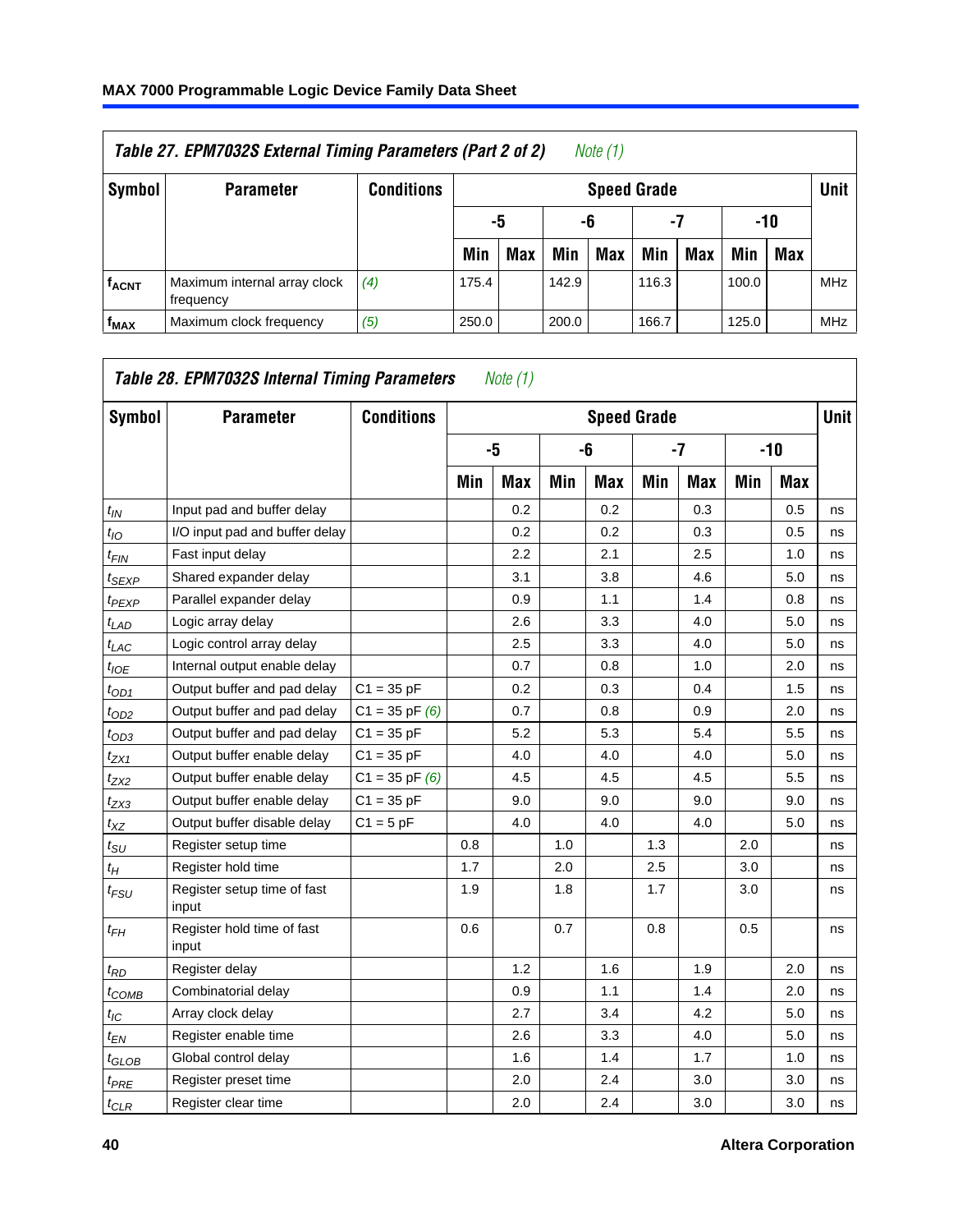<span id="page-40-2"></span>

|                  | Table 28. EPM7032S Internal Timing Parameters |                   |                      | Note $(1)$ |     |                    |     |     |      |            |        |
|------------------|-----------------------------------------------|-------------------|----------------------|------------|-----|--------------------|-----|-----|------|------------|--------|
| Symbol           | <b>Parameter</b>                              | <b>Conditions</b> |                      |            |     | <b>Speed Grade</b> |     |     |      |            | Unit I |
|                  |                                               |                   | -5<br>-6<br>-7       |            |     |                    |     |     |      | -10        |        |
|                  |                                               |                   | Min                  | Max        | Min | Max                | Min | Max | Min  | <b>Max</b> |        |
| t <sub>PIA</sub> | PIA delay                                     | (7)               |                      | 1.1        |     | 1.1                |     | 1.4 |      | 1.0        | ns     |
| $t_{LPA}$        | Low-power adder                               | (8)               | 12.0<br>10.0<br>10.0 |            |     |                    |     |     | 11.0 | ns         |        |

<span id="page-40-3"></span><span id="page-40-1"></span><span id="page-40-0"></span>*Notes to tables:*

<span id="page-40-5"></span><span id="page-40-4"></span>(1) These values are specified under the recommended operating conditions shown in Table 14. See Figure 13 for more information on switching waveforms.

<span id="page-40-7"></span>(2) This minimum pulse width for preset and clear applies for both global clear and array controls. The  $t_{LPA}$  parameter must be added to this minimum width if the clear or reset signal incorporates the *tLAD* parameter into the signal path.

<span id="page-40-8"></span>(3) This parameter is a guideline that is sample-tested only and is based on extensive device characterization. This parameter applies for both global and array clocking.

(4) These parameters are measured with a 16-bit loadable, enabled, up/down counter programmed into each LAB.

(5) The  $f_{MAX}$  values represent the h[ighest frequ](#page-40-6)ency [for](#page-41-0) pipelined data.

(6) Operating conditions:  $V_{\text{CCIO}} = 3.3 \text{ V} \pm 10\%$  for commercial and industrial use.

<span id="page-40-6"></span>(7) For EPM7064S-5, EPM7064S-6, EPM7128S-6, EPM7160S-6, EPM7160S-7, EPM7192S-7, and EPM7256S-7 devices, these values are specified for a PIA fan-out of one LAB (16 macrocells[\). For ea](#page-42-0)ch additional LAB fan-out in these devices, add an additional 0.1 ns to the PIA timing value.

(8) The  $t_{LPA}$  parameter must be added to the  $t_{LAD}$ ,  $t_{LAC}$ ,  $t_{IC}$ ,  $t_{SEXP}$ ,  $t_{ACL}$ , and  $t_{CPPW}$  parameters for macrocells running in the low-power mode.

|                  | Table 29. EPM7064S External Timing Parameters (Part 1 of 2)<br>Note (1) |                   |                    |     |     |     |     |      |     |      |    |  |  |
|------------------|-------------------------------------------------------------------------|-------------------|--------------------|-----|-----|-----|-----|------|-----|------|----|--|--|
| Symbol           | <b>Parameter</b>                                                        | <b>Conditions</b> | <b>Speed Grade</b> |     |     |     |     |      |     |      |    |  |  |
|                  |                                                                         |                   |                    | -5  |     | -6  |     | $-7$ |     | -10  |    |  |  |
|                  |                                                                         |                   | Min                | Max | Min | Max | Min | Max  | Min | Max  |    |  |  |
| t <sub>PD1</sub> | Input to non-registered output                                          | $C1 = 35 pF$      |                    | 5.0 |     | 6.0 |     | 7.5  |     | 10.0 | ns |  |  |
| t <sub>PD2</sub> | I/O input to non-registered<br>output                                   | $C1 = 35 pF$      |                    | 5.0 |     | 6.0 |     | 7.5  |     | 10.0 | ns |  |  |
| $t_{\text{SU}}$  | Global clock setup time                                                 |                   | 2.9                |     | 3.6 |     | 6.0 |      | 7.0 |      | ns |  |  |
| $t_H$            | Global clock hold time                                                  |                   | 0.0                |     | 0.0 |     | 0.0 |      | 0.0 |      | ns |  |  |
| t <sub>FSU</sub> | Global clock setup time of fast<br>input                                |                   | 2.5                |     | 2.5 |     | 3.0 |      | 3.0 |      | ns |  |  |
| $t_{FH}$         | Global clock hold time of fast<br>input                                 |                   | 0.0                |     | 0.0 |     | 0.5 |      | 0.5 |      | ns |  |  |
| $t_{CO1}$        | Global clock to output delay                                            | $C1 = 35 pF$      |                    | 3.2 |     | 4.0 |     | 4.5  |     | 5.0  | ns |  |  |
| $t_{CH}$         | Global clock high time                                                  |                   | 2.0                |     | 2.5 |     | 3.0 |      | 4.0 |      | ns |  |  |
| $t_{CL}$         | Global clock low time                                                   |                   | 2.0                |     | 2.5 |     | 3.0 |      | 4.0 |      | ns |  |  |
| t <sub>ASU</sub> | Array clock setup time                                                  |                   | 0.7                |     | 0.9 |     | 3.0 |      | 2.0 |      | ns |  |  |
| $t_{AH}$         | Array clock hold time                                                   |                   | 1.8                |     | 2.1 |     | 2.0 |      | 3.0 |      | ns |  |  |

Tables 29 and 30 show the EPM7064S AC operating conditions.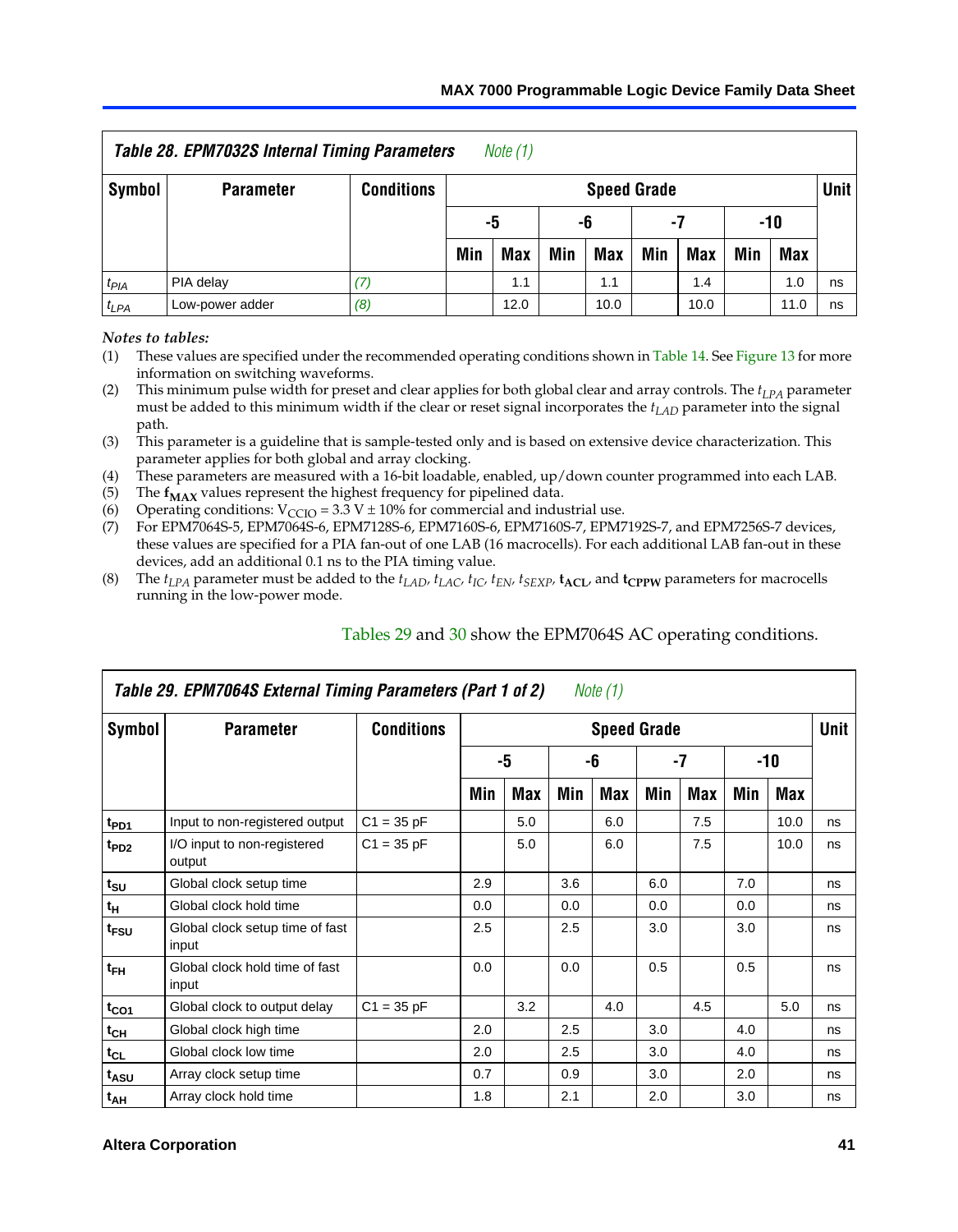| Table 29. EPM7064S External Timing Parameters (Part 2 of 2)<br>Note (1) |                                             |                    |       |     |       |     |                    |     |       |      |             |  |
|-------------------------------------------------------------------------|---------------------------------------------|--------------------|-------|-----|-------|-----|--------------------|-----|-------|------|-------------|--|
| Symbol                                                                  | <b>Parameter</b>                            | <b>Conditions</b>  |       |     |       |     | <b>Speed Grade</b> |     |       |      | <b>Unit</b> |  |
|                                                                         |                                             |                    |       | -5  |       | -6  |                    | -7  | -10   |      |             |  |
|                                                                         |                                             |                    | Min   | Max | Min   | Max | Min                | Max | Min   | Max  |             |  |
| t <sub>ACO1</sub>                                                       | Array clock to output delay                 | $C1 = 35 pF$       |       | 5.4 |       | 6.7 |                    | 7.5 |       | 10.0 | ns          |  |
| $t_{\sf ACH}$                                                           | Array clock high time                       |                    | 2.5   |     | 2.5   |     | 3.0                |     | 4.0   |      | ns          |  |
| $t_{\sf ACL}$                                                           | Array clock low time                        |                    | 2.5   |     | 2.5   |     | 3.0                |     | 4.0   |      | ns          |  |
| t <sub>CPPW</sub>                                                       | Minimum pulse width for clear<br>and preset | (2)                | 2.5   |     | 2.5   |     | 3.0                |     | 4.0   |      | ns          |  |
| t <sub>ODH</sub>                                                        | Output data hold time after<br>clock        | $C1 = 35$ pF $(3)$ | 1.0   |     | 1.0   |     | 1.0                |     | 1.0   |      | ns          |  |
| $t_{\text{CNT}}$                                                        | Minimum global clock period                 |                    |       | 5.7 |       | 7.1 |                    | 8.0 |       | 10.0 | ns          |  |
| $f_{\text{CNT}}$                                                        | Maximum internal global clock<br>frequency  | (4)                | 175.4 |     | 140.8 |     | 125.0              |     | 100.0 |      | <b>MHz</b>  |  |
| $t_{ACNT}$                                                              | Minimum array clock period                  |                    |       | 5.7 |       | 7.1 |                    | 8.0 |       | 10.0 | ns          |  |
| <b>f<sub>ACNT</sub></b>                                                 | Maximum internal array clock<br>frequency   | (4)                | 175.4 |     | 140.8 |     | 125.0              |     | 100.0 |      | <b>MHz</b>  |  |
| $f_{MAX}$                                                               | Maximum clock frequency                     | (5)                | 250.0 |     | 200.0 |     | 166.7              |     | 125.0 |      | <b>MHz</b>  |  |

| Symbol           | <b>Parameter</b>               | <b>Conditions</b>  |     |     |     | <b>Speed Grade</b> |     |            |     |     | Unit |
|------------------|--------------------------------|--------------------|-----|-----|-----|--------------------|-----|------------|-----|-----|------|
|                  |                                |                    |     | -5  |     | -6                 |     | -7         | -10 |     |      |
|                  |                                |                    | Min | Max | Min | <b>Max</b>         | Min | <b>Max</b> | Min | Max |      |
| $t_{IN}$         | Input pad and buffer delay     |                    |     | 0.2 |     | 0.2                |     | 0.5        |     | 0.5 | ns   |
| $t_{IO}$         | I/O input pad and buffer delay |                    |     | 0.2 |     | 0.2                |     | 0.5        |     | 0.5 | ns   |
| t <sub>FIN</sub> | Fast input delay               |                    |     | 2.2 |     | 2.6                |     | 1.0        |     | 1.0 | ns   |
| $t_{SEXP}$       | Shared expander delay          |                    |     | 3.1 |     | 3.8                |     | 4.0        |     | 5.0 | ns   |
| $t_{PEXP}$       | Parallel expander delay        |                    |     | 0.9 |     | 1.1                |     | 0.8        |     | 0.8 | ns   |
| $t_{LAD}$        | Logic array delay              |                    |     | 2.6 |     | 3.2                |     | 3.0        |     | 5.0 | ns   |
| $t_{LAC}$        | Logic control array delay      |                    |     | 2.5 |     | 3.2                |     | 3.0        |     | 5.0 | ns   |
| $t_{IOE}$        | Internal output enable delay   |                    |     | 0.7 |     | 0.8                |     | 2.0        |     | 2.0 | ns   |
| $t_{OD1}$        | Output buffer and pad delay    | $C1 = 35 pF$       |     | 0.2 |     | 0.3                |     | 2.0        |     | 1.5 | ns   |
| $t_{OD2}$        | Output buffer and pad delay    | $C1 = 35 pF(6)$    |     | 0.7 |     | 0.8                |     | 2.5        |     | 2.0 | ns   |
| $t_{OD3}$        | Output buffer and pad delay    | $C1 = 35 pF$       |     | 5.2 |     | 5.3                |     | 7.0        |     | 5.5 | ns   |
| $t_{ZX1}$        | Output buffer enable delay     | $C1 = 35 pF$       |     | 4.0 |     | 4.0                |     | 4.0        |     | 5.0 | ns   |
| $t_{ZX2}$        | Output buffer enable delay     | $C1 = 35$ pF $(6)$ |     | 4.5 |     | 4.5                |     | 4.5        |     | 5.5 | ns   |
| $t_{ZX3}$        | Output buffer enable delay     | $C1 = 35 pF$       |     | 9.0 |     | 9.0                |     | 9.0        |     | 9.0 | ns   |
| $t_{XZ}$         | Output buffer disable delay    | $C1 = 5pF$         |     | 4.0 |     | 4.0                |     | 4.0        |     | 5.0 | ns   |
| $t_{\text{SU}}$  | Register setup time            |                    | 0.8 |     | 1.0 |                    | 3.0 |            | 2.0 |     | ns   |
| $t_H\,$          | Register hold time             |                    | 1.7 |     | 2.0 |                    | 2.0 |            | 3.0 |     | ns   |

<span id="page-41-0"></span> $\Gamma$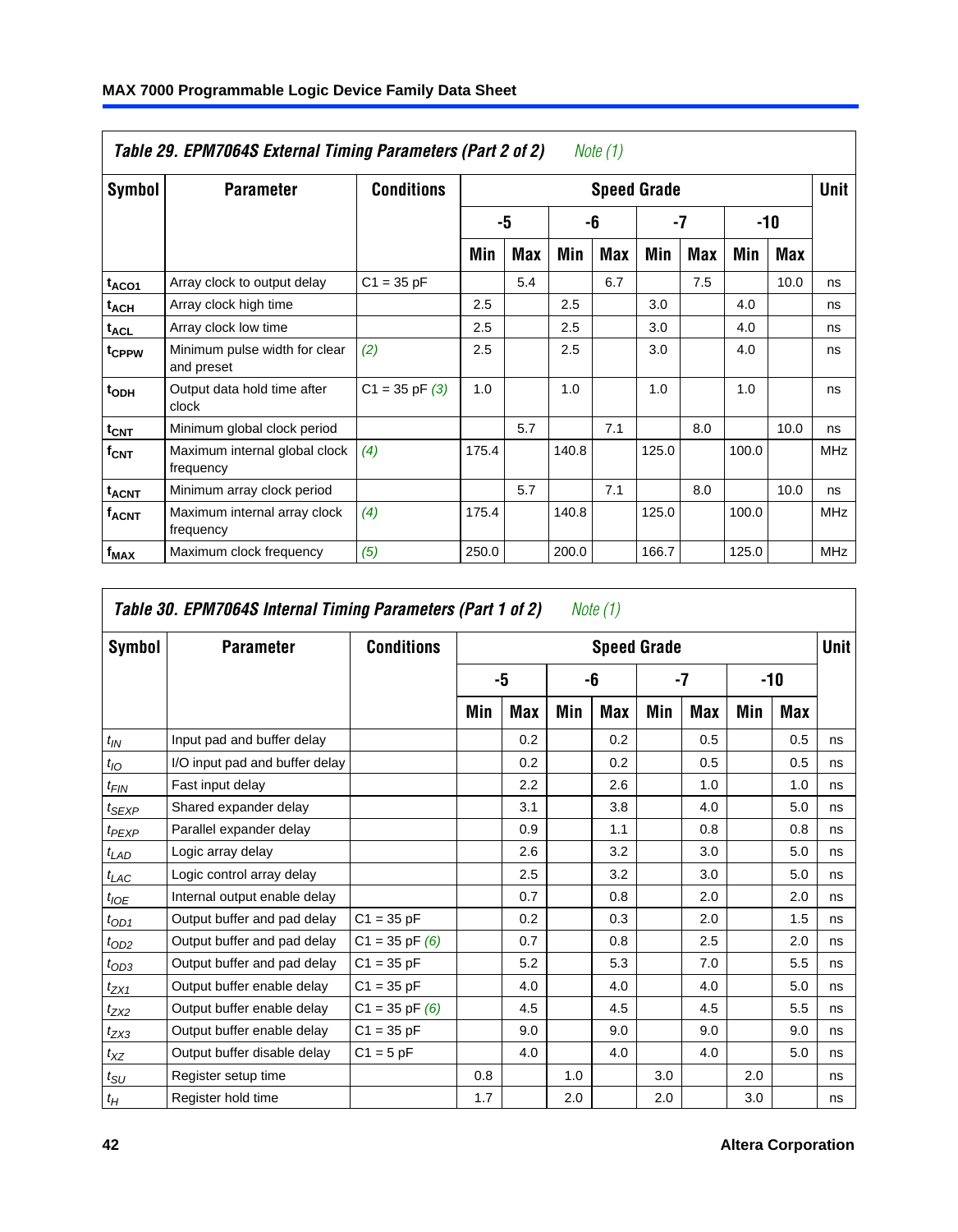|  | MAX 7000 Programmable Logic Device Family Data Sheet |  |  |  |
|--|------------------------------------------------------|--|--|--|
|--|------------------------------------------------------|--|--|--|

|               | Table 30. EPM7064S Internal Timing Parameters (Part 2 of 2) |                   |     |            |     | Note (1)           |     |      |     |            |             |
|---------------|-------------------------------------------------------------|-------------------|-----|------------|-----|--------------------|-----|------|-----|------------|-------------|
| <b>Symbol</b> | <b>Parameter</b>                                            | <b>Conditions</b> |     |            |     | <b>Speed Grade</b> |     |      |     |            | <b>Unit</b> |
|               |                                                             |                   |     | -5         |     | -6                 |     | -7   |     | $-10$      |             |
|               |                                                             |                   | Min | <b>Max</b> | Min | <b>Max</b>         | Min | Max  | Min | <b>Max</b> |             |
| $t_{FSU}$     | Register setup time of fast<br>input                        |                   | 1.9 |            | 1.8 |                    | 3.0 |      | 3.0 |            | ns          |
| $t_{FH}$      | Register hold time of fast<br>input                         |                   | 0.6 |            | 0.7 |                    | 0.5 |      | 0.5 |            | ns          |
| $t_{RD}$      | Register delay                                              |                   |     | 1.2        |     | 1.6                |     | 1.0  |     | 2.0        | ns          |
| $t_{COMB}$    | Combinatorial delay                                         |                   |     | 0.9        |     | 1.0                |     | 1.0  |     | 2.0        | ns          |
| $t_{IC}$      | Array clock delay                                           |                   |     | 2.7        |     | 3.3                |     | 3.0  |     | 5.0        | ns          |
| $t_{EN}$      | Register enable time                                        |                   |     | 2.6        |     | 3.2                |     | 3.0  |     | 5.0        | ns          |
| $t_{GLOB}$    | Global control delay                                        |                   |     | 1.6        |     | 1.9                |     | 1.0  |     | 1.0        | ns          |
| $t_{PRE}$     | Register preset time                                        |                   |     | 2.0        |     | 2.4                |     | 2.0  |     | 3.0        | ns          |
| $t_{CLR}$     | Register clear time                                         |                   |     | 2.0        |     | 2.4                |     | 2.0  |     | 3.0        | ns          |
| $t_{PIA}$     | PIA delay                                                   | (7)               |     | 1.1        |     | 1.3                |     | 1.0  |     | 1.0        | ns          |
| $t_{LPA}$     | Low-power adder                                             | (8)               |     | 12.0       |     | 11.0               |     | 10.0 |     | 11.0       | ns          |

#### <span id="page-42-1"></span><span id="page-42-0"></span>*Notes to tables:*

- <span id="page-42-3"></span><span id="page-42-2"></span>(1) These values are specified under the recommended operating conditions shown in Table 14. See Figure 13 for more information on switching waveforms.
- <span id="page-42-4"></span>(2) This minimum pulse width for preset and clear applies for both global clear and array controls. The  $t_{LPA}$  parameter must be added to this minimum width if the clear or reset signal incorporates the *t<sub>LAD</sub>* parameter into the signal path.
- (3) This parameter is a guideline that is sample-tested only and is based on extensive device characterization. This parameter applies for both global and array clocking.
- (4) These parameters are measured with a 16-bit loadable, enabled, up/down counter programmed into each LAB. (5) The  $f_{MAX}$  values represent the highest frequency for pipelined data.
- 
- (6) Operating conditions:  $V_{\text{CCIO}} = 3.3 \text{ V} \pm 10\%$  for commercial and industrial use.
- (7) For EPM7064S-5, EPM7064S-6, EPM7128S-6, EPM7160S-6, EPM7160S-7, EPM7192S-7, and EPM7256S-7 devices, these values are specified for a PIA fan-out of one LAB (16 macrocells). For each additional LAB fan-out in these devices, add an additional 0.1 ns to the PIA timing value.
- (8) The  $t_{LPA}$  parameter must be added to the  $t_{LAD}$ ,  $t_{LAC}$ ,  $t_{IC}$ ,  $t_{EN}$ ,  $t_{SEXP}$ ,  $t_{ACL}$ , and  $t_{CPPW}$  parameters for macrocells running in the low-power mode.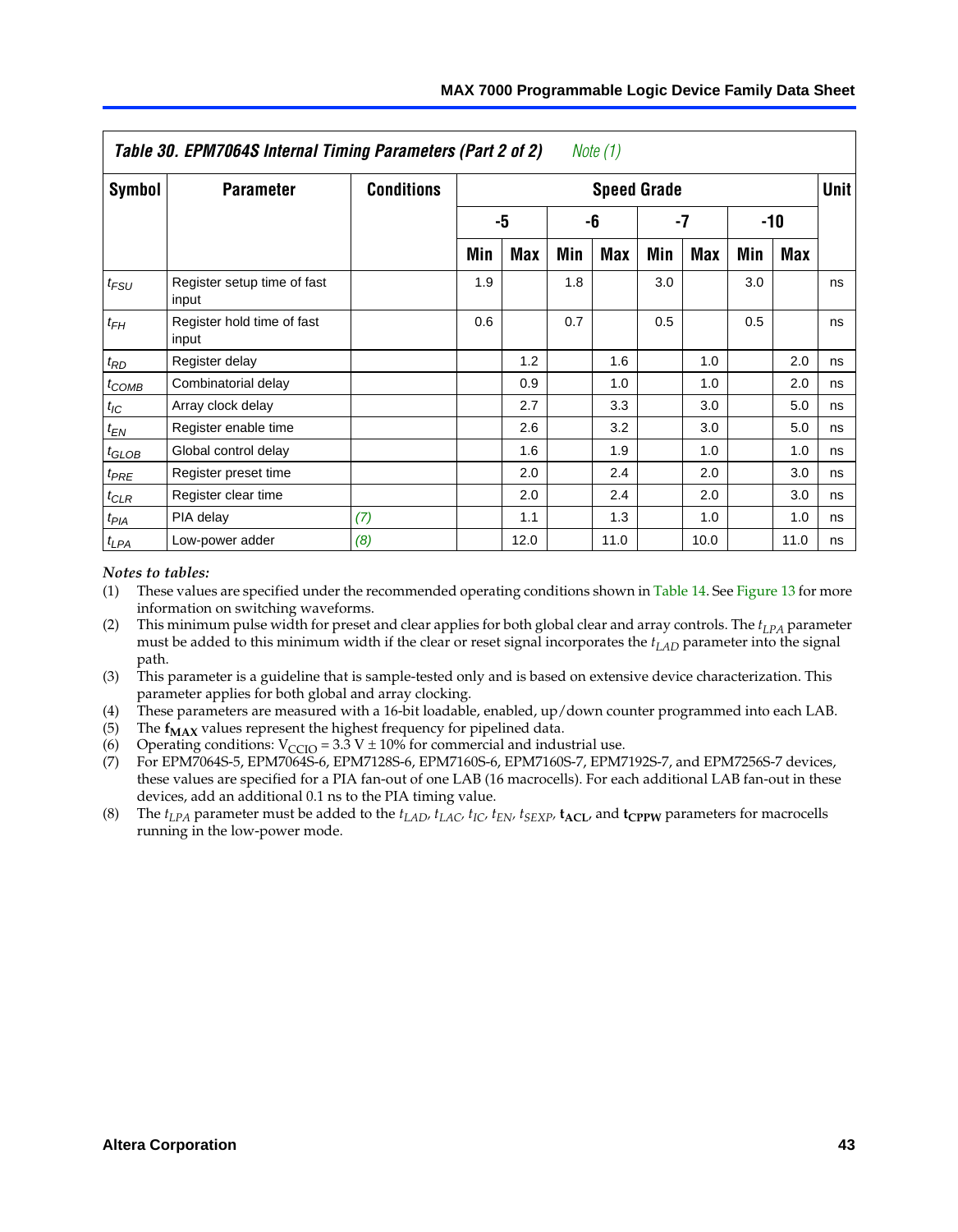|                               | Table 31. EPM7128S External Timing Parameters |                    |       | Note (1)   |       |            |                    |            |       |            |             |
|-------------------------------|-----------------------------------------------|--------------------|-------|------------|-------|------------|--------------------|------------|-------|------------|-------------|
| Symbol                        | <b>Parameter</b>                              | <b>Conditions</b>  |       |            |       |            | <b>Speed Grade</b> |            |       |            | <b>Unit</b> |
|                               |                                               |                    |       | -6         |       | $-7$       |                    | $-10$      |       | $-15$      |             |
|                               |                                               |                    | Min   | <b>Max</b> | Min   | <b>Max</b> | Min                | <b>Max</b> | Min   | <b>Max</b> |             |
| t <sub>PD1</sub>              | Input to non-registered output                | $C1 = 35 pF$       |       | 6.0        |       | 7.5        |                    | 10.0       |       | 15.0       | ns          |
| t <sub>PD2</sub>              | I/O input to non-registered<br>output         | $C1 = 35 pF$       |       | 6.0        |       | 7.5        |                    | 10.0       |       | 15.0       | ns          |
| tsu                           | Global clock setup time                       |                    | 3.4   |            | 6.0   |            | 7.0                |            | 11.0  |            | ns          |
| t <sub>Η</sub>                | Global clock hold time                        |                    | 0.0   |            | 0.0   |            | 0.0                |            | 0.0   |            | ns          |
| t <sub>FSU</sub>              | Global clock setup time of fast<br>input      |                    | 2.5   |            | 3.0   |            | 3.0                |            | 3.0   |            | ns          |
| $t_{FH}$                      | Global clock hold time of fast<br>input       |                    | 0.0   |            | 0.5   |            | 0.5                |            | 0.0   |            | ns          |
| t <sub>CO1</sub>              | Global clock to output delay                  | $C1 = 35 pF$       |       | 4.0        |       | 4.5        |                    | 5.0        |       | 8.0        | ns          |
| t <sub>СН</sub>               | Global clock high time                        |                    | 3.0   |            | 3.0   |            | 4.0                |            | 5.0   |            | ns          |
| $t_{CL}$                      | Global clock low time                         |                    | 3.0   |            | 3.0   |            | 4.0                |            | 5.0   |            | ns          |
| t <sub>ASU</sub>              | Array clock setup time                        |                    | 0.9   |            | 3.0   |            | 2.0                |            | 4.0   |            | ns          |
| t <sub>АН</sub>               | Array clock hold time                         |                    | 1.8   |            | 2.0   |            | 5.0                |            | 4.0   |            | ns          |
| t <sub>ACO1</sub>             | Array clock to output delay                   | $C1 = 35 pF$       |       | 6.5        |       | 7.5        |                    | 10.0       |       | 15.0       | ns          |
| $t_{ACH}$                     | Array clock high time                         |                    | 3.0   |            | 3.0   |            | 4.0                |            | 6.0   |            | ns          |
| $\mathfrak{t}_{\sf{ACL}}$     | Array clock low time                          |                    | 3.0   |            | 3.0   |            | 4.0                |            | 6.0   |            | ns          |
| tcppw                         | Minimum pulse width for clear<br>and preset   | (2)                | 3.0   |            | 3.0   |            | 4.0                |            | 6.0   |            | ns          |
| t <sub>ODH</sub>              | Output data hold time after<br>clock          | $C1 = 35$ pF $(3)$ | 1.0   |            | 1.0   |            | 1.0                |            | 1.0   |            | ns          |
| $\mathfrak{t}_{\textsf{CNT}}$ | Minimum global clock period                   |                    |       | 6.8        |       | 8.0        |                    | 10.0       |       | 13.0       | ns          |
| f <sub>CNT</sub>              | Maximum internal global clock<br>frequency    | (4)                | 147.1 |            | 125.0 |            | 100.0              |            | 76.9  |            | <b>MHz</b>  |
| $t_{ACNT}$                    | Minimum array clock period                    |                    |       | 6.8        |       | 8.0        |                    | 10.0       |       | 13.0       | ns          |
| <b>f<sub>ACNT</sub></b>       | Maximum internal array clock<br>frequency     | (4)                | 147.1 |            | 125.0 |            | 100.0              |            | 76.9  |            | <b>MHz</b>  |
| f <sub>MAX</sub>              | Maximum clock frequency                       | (5)                | 166.7 |            | 166.7 |            | 125.0              |            | 100.0 |            | <b>MHz</b>  |

Tables 31 and 32 show the EPM7128S AC operating conditions.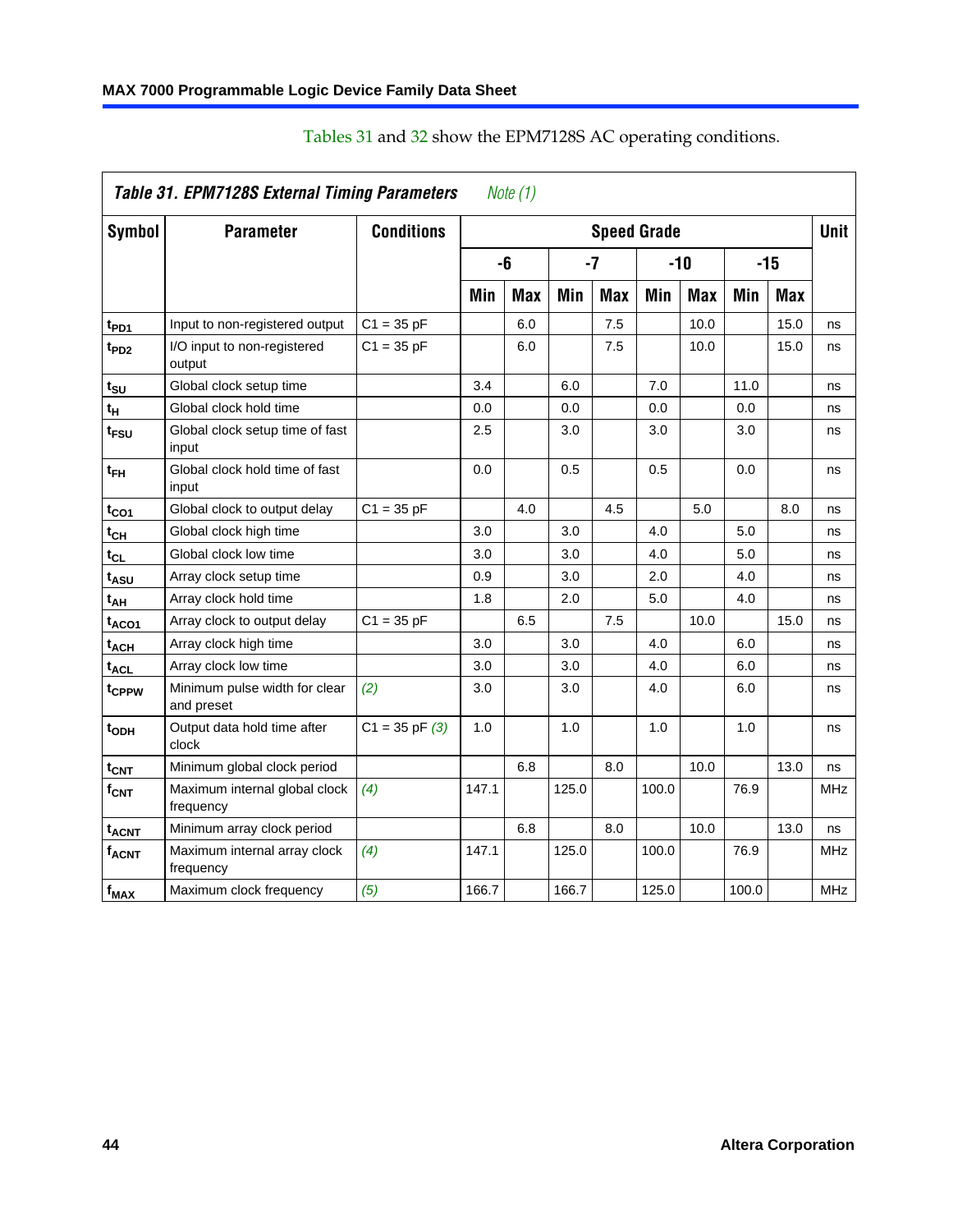|                   | Table 32. EPM7128S Internal Timing Parameters |                    |     | Note $(1)$ |     |                    |     |            |     |            |             |
|-------------------|-----------------------------------------------|--------------------|-----|------------|-----|--------------------|-----|------------|-----|------------|-------------|
| <b>Symbol</b>     | <b>Parameter</b>                              | <b>Conditions</b>  |     |            |     | <b>Speed Grade</b> |     |            |     |            | <b>Unit</b> |
|                   |                                               |                    |     | -6         |     | $-7$               |     | $-10$      |     | $-15$      |             |
|                   |                                               |                    | Min | <b>Max</b> | Min | <b>Max</b>         | Min | <b>Max</b> | Min | <b>Max</b> |             |
| $t_{IN}$          | Input pad and buffer delay                    |                    |     | 0.2        |     | 0.5                |     | 0.5        |     | 2.0        | ns          |
| $t_{IO}$          | I/O input pad and buffer delay                |                    |     | 0.2        |     | 0.5                |     | 0.5        |     | 2.0        | ns          |
| $t_{FIN}$         | Fast input delay                              |                    |     | 2.6        |     | 1.0                |     | 1.0        |     | 2.0        | ns          |
| <sup>t</sup> SEXP | Shared expander delay                         |                    |     | 3.7        |     | 4.0                |     | 5.0        |     | 8.0        | ns          |
| t <sub>PEXP</sub> | Parallel expander delay                       |                    |     | 1.1        |     | 0.8                |     | 0.8        |     | 1.0        | ns          |
| $t_{LAD}$         | Logic array delay                             |                    |     | 3.0        |     | 3.0                |     | 5.0        |     | 6.0        | ns          |
| $t_{LAC}$         | Logic control array delay                     |                    |     | 3.0        |     | 3.0                |     | 5.0        |     | 6.0        | ns          |
| $t_{IOE}$         | Internal output enable delay                  |                    |     | 0.7        |     | 2.0                |     | 2.0        |     | 3.0        | ns          |
| $t_{OD1}$         | Output buffer and pad delay                   | $C1 = 35 pF$       |     | 0.4        |     | 2.0                |     | 1.5        |     | 4.0        | ns          |
| $t_{OD2}$         | Output buffer and pad delay                   | $C1 = 35$ pF $(6)$ |     | 0.9        |     | 2.5                |     | 2.0        |     | 5.0        | ns          |
| $t_{OD3}$         | Output buffer and pad delay                   | $C1 = 35 pF$       |     | 5.4        |     | 7.0                |     | 5.5        |     | 8.0        | ns          |
| $t_{ZX1}$         | Output buffer enable delay                    | $C1 = 35 pF$       |     | 4.0        |     | 4.0                |     | 5.0        |     | 6.0        | ns          |
| t <sub>ZX2</sub>  | Output buffer enable delay                    | $C1 = 35$ pF $(6)$ |     | 4.5        |     | 4.5                |     | 5.5        |     | 7.0        | ns          |
| tzx3              | Output buffer enable delay                    | $C1 = 35 pF$       |     | 9.0        |     | 9.0                |     | 9.0        |     | 10.0       | ns          |
| $t_{XZ}$          | Output buffer disable delay                   | $C1 = 5pF$         |     | 4.0        |     | 4.0                |     | 5.0        |     | 6.0        | ns          |
| $t_{SU}$          | Register setup time                           |                    | 1.0 |            | 3.0 |                    | 2.0 |            | 4.0 |            | ns          |
| $t_H$             | Register hold time                            |                    | 1.7 |            | 2.0 |                    | 5.0 |            | 4.0 |            | ns          |
| $t_{FSU}$         | Register setup time of fast<br>input          |                    | 1.9 |            | 3.0 |                    | 3.0 |            | 2.0 |            | ns          |
| $t_{FH}$          | Register hold time of fast<br>input           |                    | 0.6 |            | 0.5 |                    | 0.5 |            | 1.0 |            | ns          |
| $t_{RD}$          | Register delay                                |                    |     | 1.4        |     | 1.0                |     | 2.0        |     | 1.0        | ns          |
| $t_{COMB}$        | Combinatorial delay                           |                    |     | 1.0        |     | 1.0                |     | 2.0        |     | 1.0        | ns          |
| $t_{IC}$          | Array clock delay                             |                    |     | 3.1        |     | 3.0                |     | 5.0        |     | 6.0        | ns          |
| $t_{EN}$          | Register enable time                          |                    |     | 3.0        |     | 3.0                |     | 5.0        |     | 6.0        | ns          |
| $t_{GLOB}$        | Global control delay                          |                    |     | 2.0        |     | 1.0                |     | 1.0        |     | 1.0        | ns          |
| $t_{PRE}$         | Register preset time                          |                    |     | 2.4        |     | 2.0                |     | 3.0        |     | 4.0        | ns          |
| $t_{CLR}$         | Register clear time                           |                    |     | 2.4        |     | 2.0                |     | 3.0        |     | 4.0        | ns          |
| $t_{PIA}$         | PIA delay                                     | (7)                |     | 1.4        |     | 1.0                |     | 1.0        |     | 2.0        | ns          |
| $t_{LPA}$         | Low-power adder                               | (8)                |     | 11.0       |     | 10.0               |     | 11.0       |     | 13.0       | ns          |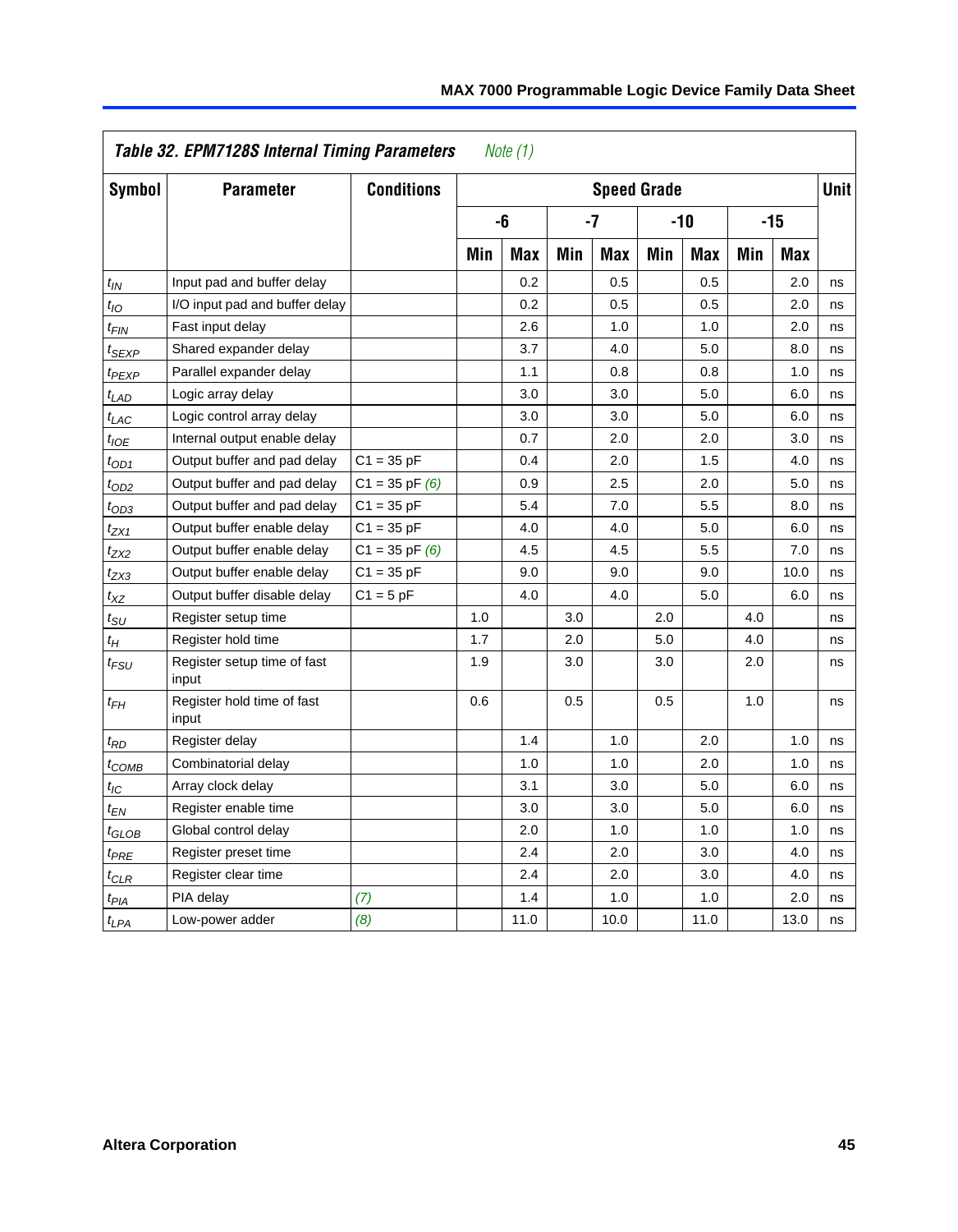<span id="page-45-2"></span><span id="page-45-1"></span><span id="page-45-0"></span>*Notes to tables:*

- <span id="page-45-4"></span><span id="page-45-3"></span>(1) These values are specified under the recommended operating conditions shown in Table 14. See Figure 13 for more information on switching waveforms.
- <span id="page-45-5"></span>(2) This minimum pulse width for preset and clear applies for both global clear and array controls. The *tLPA* parameter must be added to this minimum width if the clear or reset signal incorporates the *tLAD* parameter into the signal path.
- <span id="page-45-6"></span>(3) This parameter is a guideline that is sample-tested only and is based on extensive device characterization. This parameter applies for both global and array clocking.
- (4) These parameters are measured with a 16-bit loadable, enabled, up/down counter programmed into each LAB.
- (5) The  $f_{MAX}$  values represen[t the highest](#page-45-7) freq[uen](#page-46-0)cy for pipelined data.
- (6) Operating conditions:  $V_{\text{CCIO}} = 3.3 \text{ V} \pm 10\%$  for commercial and industrial use.
- <span id="page-45-7"></span>(7) For EPM7064S-5, EPM7064S-6, EPM7128S-6, EPM7160S-6, EPM7160S-7, EPM7192S-7, and EPM7256S-7 devices, these values are specified for a PIA fan-out of one LAB (16 macrocells[\). For ea](#page-47-0)ch additional LAB fan-out in these devices, add an additional 0.1 ns to the PIA timing value.
- (8) The  $t_{LPA}$  parameter must be added to the  $t_{LAD}$ ,  $t_{LAC}$ ,  $t_{IC}$ ,  $t_{EN}$ ,  $t_{SEXP}$ ,  $t_{ACL}$ , and  $t_{CPPW}$  parameters for macrocells running in the low-power mode.

|                   | Table 33. EPM7160S External Timing Parameters (Part 1 of 2) |                    |       |            |       | Note (1)   |                    |            |      |       |            |
|-------------------|-------------------------------------------------------------|--------------------|-------|------------|-------|------------|--------------------|------------|------|-------|------------|
| Symbol            | <b>Parameter</b>                                            | <b>Conditions</b>  |       |            |       |            | <b>Speed Grade</b> |            |      |       | Unit       |
|                   |                                                             |                    |       | -6         |       | -7         |                    | -10        |      | $-15$ |            |
|                   |                                                             |                    | Min   | <b>Max</b> | Min   | <b>Max</b> | Min                | <b>Max</b> | Min  | Max   |            |
| t <sub>PD1</sub>  | Input to non-registered output                              | $C1 = 35 pF$       |       | 6.0        |       | 7.5        |                    | 10.0       |      | 15.0  | ns         |
| $t_{PD2}$         | I/O input to non-registered<br>output                       | $C1 = 35 pF$       |       | 6.0        |       | 7.5        |                    | 10.0       |      | 15.0  | ns         |
| $t_{\text{SU}}$   | Global clock setup time                                     |                    | 3.4   |            | 4.2   |            | 7.0                |            | 11.0 |       | ns         |
| $t_H$             | Global clock hold time                                      |                    | 0.0   |            | 0.0   |            | 0.0                |            | 0.0  |       | ns         |
| t <sub>FSU</sub>  | Global clock setup time of fast<br>input                    |                    | 2.5   |            | 3.0   |            | 3.0                |            | 3.0  |       | ns         |
| $t_{FH}$          | Global clock hold time of fast<br>input                     |                    | 0.0   |            | 0.0   |            | 0.5                |            | 0.0  |       | ns         |
| $t_{CO1}$         | Global clock to output delay                                | $C1 = 35 pF$       |       | 3.9        |       | 4.8        |                    | 5          |      | 8     | ns         |
| $t_{\mathsf{CH}}$ | Global clock high time                                      |                    | 3.0   |            | 3.0   |            | 4.0                |            | 5.0  |       | ns         |
| $t_{CL}$          | Global clock low time                                       |                    | 3.0   |            | 3.0   |            | 4.0                |            | 5.0  |       | ns         |
| t <sub>ASU</sub>  | Array clock setup time                                      |                    | 0.9   |            | 1.1   |            | 2.0                |            | 4.0  |       | ns         |
| t <sub>АН</sub>   | Array clock hold time                                       |                    | 1.7   |            | 2.1   |            | 3.0                |            | 4.0  |       | ns         |
| t <sub>ACO1</sub> | Array clock to output delay                                 | $C1 = 35 pF$       |       | 6.4        |       | 7.9        |                    | 10.0       |      | 15.0  | ns         |
| $t_{\sf ACH}$     | Array clock high time                                       |                    | 3.0   |            | 3.0   |            | 4.0                |            | 6.0  |       | ns         |
| t <sub>ACL</sub>  | Array clock low time                                        |                    | 3.0   |            | 3.0   |            | 4.0                |            | 6.0  |       | ns         |
| tcppw             | Minimum pulse width for clear<br>and preset                 | (2)                | 2.5   |            | 3.0   |            | 4.0                |            | 6.0  |       | ns         |
| t <sub>ODH</sub>  | Output data hold time after<br>clock                        | $C1 = 35$ pF $(3)$ | 1.0   |            | 1.0   |            | 1.0                |            | 1.0  |       | ns         |
| $t_{\text{CNT}}$  | Minimum global clock period                                 |                    |       | 6.7        |       | 8.2        |                    | 10.0       |      | 13.0  | ns         |
| $f_{\text{CNT}}$  | Maximum internal global clock<br>frequency                  | (4)                | 149.3 |            | 122.0 |            | 100.0              |            | 76.9 |       | <b>MHz</b> |

### Tables 33 and 34 show the EPM7160S AC operating conditions.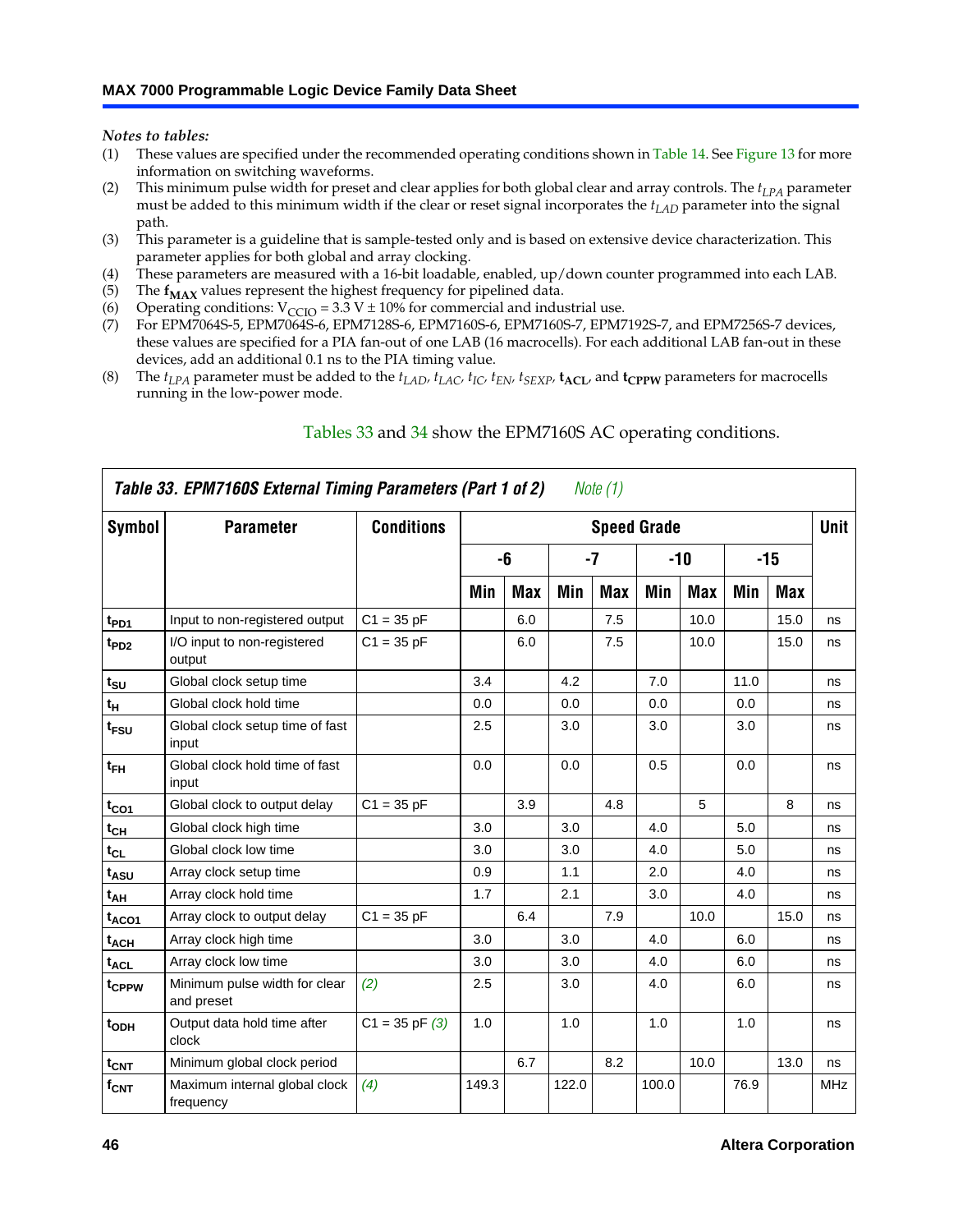<span id="page-46-0"></span>

|                         | Table 33. EPM7160S External Timing Parameters (Part 2 of 2) |                   |                        |            |       | Note (1)           |       |            |       |            |             |  |
|-------------------------|-------------------------------------------------------------|-------------------|------------------------|------------|-------|--------------------|-------|------------|-------|------------|-------------|--|
| Symbol                  | <b>Parameter</b>                                            | <b>Conditions</b> |                        |            |       | <b>Speed Grade</b> |       |            |       |            | <b>Unit</b> |  |
|                         |                                                             |                   | -7<br>-10<br>-15<br>-6 |            |       |                    |       |            |       |            |             |  |
|                         |                                                             |                   | Min                    | <b>Max</b> | Min   | Max                | Min   | <b>Max</b> | Min   | <b>Max</b> |             |  |
| <sup>t</sup> ACNT       | Minimum array clock period                                  |                   |                        | 6.7        |       | 8.2                |       | 10.0       |       | 13.0       | ns          |  |
| <b>f<sub>ACNT</sub></b> | Maximum internal array clock<br>frequency                   | (4)               | 149.3                  |            | 122.0 |                    | 100.0 |            | 76.9  |            | MHz         |  |
| $f_{MAX}$               | Maximum clock frequency                                     | (5)               | 166.7                  |            | 166.7 |                    | 125.0 |            | 100.0 |            | <b>MHz</b>  |  |

| Symbol            | <b>Parameter</b>                     | <b>Conditions</b>  |            |            |     | <b>Speed Grade</b> |     |     |     |            | <b>Unit</b> |
|-------------------|--------------------------------------|--------------------|------------|------------|-----|--------------------|-----|-----|-----|------------|-------------|
|                   |                                      |                    |            | -6         |     | $-7$               |     | -10 |     | $-15$      |             |
|                   |                                      |                    | <b>Min</b> | <b>Max</b> | Min | Max                | Min | Max | Min | <b>Max</b> |             |
| $t_{IN}$          | Input pad and buffer delay           |                    |            | 0.2        |     | 0.3                |     | 0.5 |     | 2.0        | ns          |
| $t_{IO}$          | I/O input pad and buffer delay       |                    |            | 0.2        |     | 0.3                |     | 0.5 |     | 2.0        | ns          |
| $t_{FIN}$         | Fast input delay                     |                    |            | 2.6        |     | 3.2                |     | 1.0 |     | 2.0        | ns          |
| $t_{SEXP}$        | Shared expander delay                |                    |            | 3.6        |     | 4.3                |     | 5.0 |     | 8.0        | ns          |
| $t_{PEXP}$        | Parallel expander delay              |                    |            | 1.0        |     | 1.3                |     | 0.8 |     | 1.0        | ns          |
| $t_{LAD}$         | Logic array delay                    |                    |            | 2.8        |     | 3.4                |     | 5.0 |     | 6.0        | ns          |
| $t_{LAC}$         | Logic control array delay            |                    |            | 2.8        |     | 3.4                |     | 5.0 |     | 6.0        | ns          |
| $t_{IOE}$         | Internal output enable delay         |                    |            | 0.7        |     | 0.9                |     | 2.0 |     | 3.0        | ns          |
| $t_{OD1}$         | Output buffer and pad delay          | $C1 = 35 pF$       |            | 0.4        |     | 0.5                |     | 1.5 |     | 4.0        | ns          |
| $t_{OD2}$         | Output buffer and pad delay          | $C1 = 35$ pF $(6)$ |            | 0.9        |     | 1.0                |     | 2.0 |     | 5.0        | ns          |
| $t_{OD3}$         | Output buffer and pad delay          | $C1 = 35 pF$       |            | 5.4        |     | 5.5                |     | 5.5 |     | 8.0        | ns          |
| t <sub>ZX1</sub>  | Output buffer enable delay           | $C1 = 35 pF$       |            | 4.0        |     | 4.0                |     | 5.0 |     | 6.0        | ns          |
| t <sub>ZX2</sub>  | Output buffer enable delay           | $C1 = 35$ pF $(6)$ |            | 4.5        |     | 4.5                |     | 5.5 |     | 7.0        | ns          |
| $t_{ZX3}$         | Output buffer enable delay           | $C1 = 35 pF$       |            | 9.0        |     | 9.0                |     | 9.0 |     | 10.0       | ns          |
| $t_{XZ}$          | Output buffer disable delay          | $C1 = 5pF$         |            | 4.0        |     | 4.0                |     | 5.0 |     | 6.0        | ns          |
| $t_{\text{SU}}$   | Register setup time                  |                    | 1.0        |            | 1.2 |                    | 2.0 |     | 4.0 |            | ns          |
| $t_H$             | Register hold time                   |                    | 1.6        |            | 2.0 |                    | 3.0 |     | 4.0 |            | ns          |
| $t_{FSU}$         | Register setup time of fast<br>input |                    | 1.9        |            | 2.2 |                    | 3.0 |     | 2.0 |            | ns          |
| $t_{FH}$          | Register hold time of fast<br>input  |                    | 0.6        |            | 0.8 |                    | 0.5 |     | 1.0 |            | ns          |
| $t_{RD}$          | Register delay                       |                    |            | 1.3        |     | 1.6                |     | 2.0 |     | 1.0        | ns          |
| $t_{COMB}$        | Combinatorial delay                  |                    |            | 1.0        |     | 1.3                |     | 2.0 |     | 1.0        | ns          |
| $t_{IC}$          | Array clock delay                    |                    |            | 2.9        |     | 3.5                |     | 5.0 |     | 6.0        | ns          |
| $t_{EN}$          | Register enable time                 |                    |            | 2.8        |     | 3.4                |     | 5.0 |     | 6.0        | ns          |
| $t_{\text{GLOB}}$ | Global control delay                 |                    |            | 2.0        |     | 2.4                |     | 1.0 |     | 1.0        | ns          |
| $t_{PRE}$         | Register preset time                 |                    |            | 2.4        |     | 3.0                |     | 3.0 |     | 4.0        | ns          |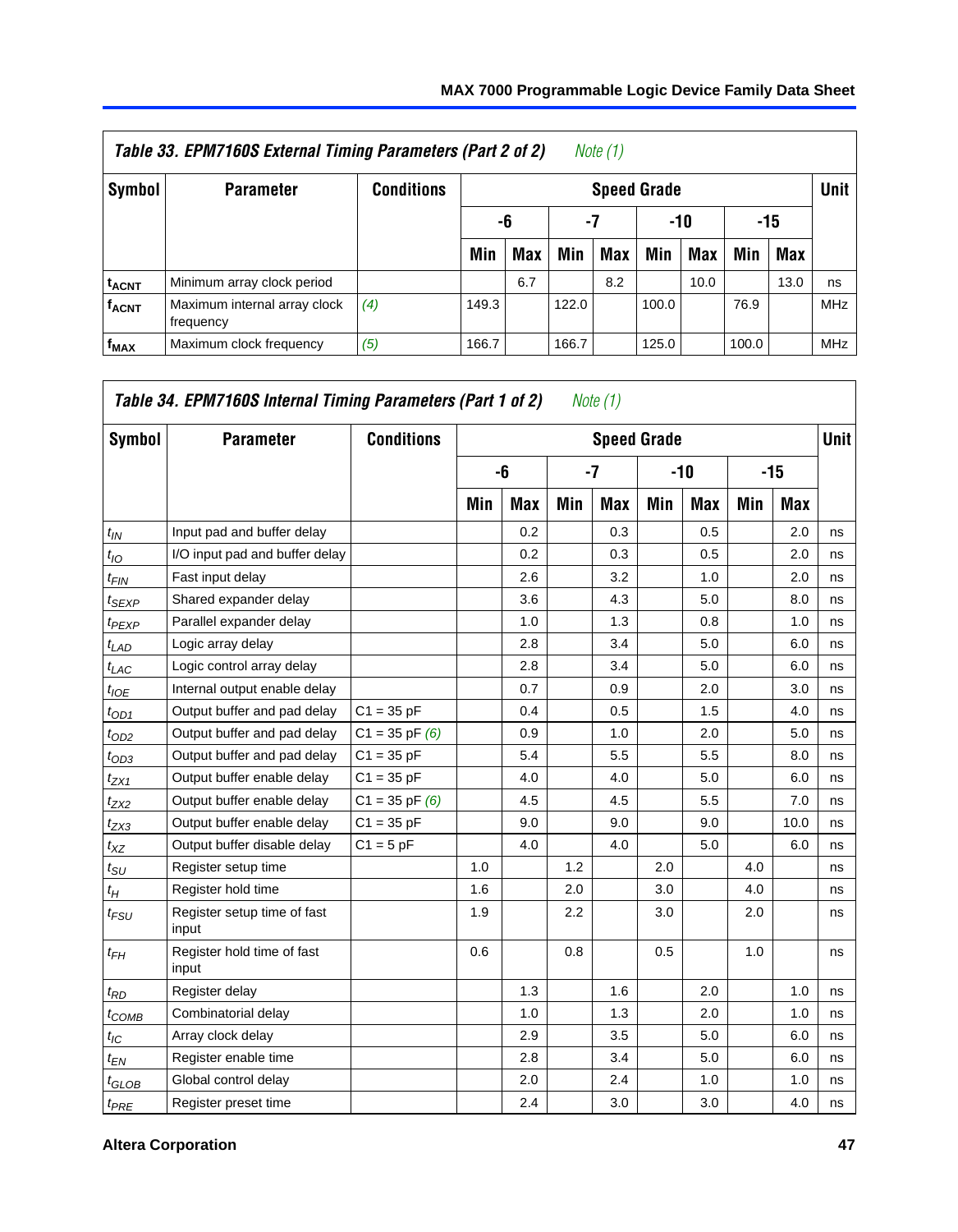<span id="page-47-0"></span>

|           | Table 34. EPM7160S Internal Timing Parameters (Part 2 of 2) |                   |                                                                    |      |  | Note (1)           |  |      |  |      |             |
|-----------|-------------------------------------------------------------|-------------------|--------------------------------------------------------------------|------|--|--------------------|--|------|--|------|-------------|
| Symbol    | <b>Parameter</b>                                            | <b>Conditions</b> |                                                                    |      |  | <b>Speed Grade</b> |  |      |  |      | <b>Unit</b> |
|           |                                                             |                   | -6<br>-10<br>-15<br>-7                                             |      |  |                    |  |      |  |      |             |
|           |                                                             |                   | Max<br>Min<br><b>Max</b><br><b>Max</b><br>Min<br>Max<br>Min<br>Min |      |  |                    |  |      |  |      |             |
| $t_{CLR}$ | Register clear time                                         |                   |                                                                    | 2.4  |  | 3.0                |  | 3.0  |  | 4.0  | ns          |
| $t_{PIA}$ | PIA delay                                                   | (7)               |                                                                    | 1.6  |  | 2.0                |  | 1.0  |  | 2.0  | ns          |
| $t_{LPA}$ | Low-power adder                                             | (8)               |                                                                    | 11.0 |  | 10.0               |  | 11.0 |  | 13.0 | ns          |

#### <span id="page-47-2"></span><span id="page-47-1"></span>*Notes to tables:*

- <span id="page-47-3"></span>(1) These values are specified under the recommended operating conditions shown in Table 14. See Figure 13 for more information on switching waveforms.
- <span id="page-47-4"></span>(2) This minimum pulse width for preset and clear applies for both global clear and array controls. The  $t_{LPA}$  parameter must be added to this minimum width if the clear or reset signal incorporates the *tLAD* parameter into the signal path.
- <span id="page-47-5"></span>(3) This parameter is a guideline that is sample-tested only and is based on extensive device characterization. This parameter applies for both global and array clocking.
- (4) These parameters are measured with a 16-bit loadable, enabled, up/down counter programmed into each LAB.
- (5) The  $f_{MAX}$  values represen[t the highest](#page-47-6) freq[uen](#page-48-0)cy for pipelined data.
- 
- (6) Operating conditions:  $V_{CCIO} = 3.3 V \pm 10\%$  for commercial and industrial use.<br>(7) For EPM7064S-5, EPM7064S-6, EPM7128S-6, EPM7160S-6, EPM7160S-7, EPM7192S-7, and EPM7256S-7 devices, these values are specified for a PIA fan-out of one LAB (16 macrocells[\). For ea](#page-49-0)ch additional LAB fan-out in these devices, add an additional 0.1 ns to the PIA timing value.
- <span id="page-47-6"></span>(8) The  $t_{LPA}$  parameter must be added to the  $t_{LAD}$ ,  $t_{LAC}$ ,  $t_{IC}$ ,  $t_{SN}$ ,  $t_{SEXP}$ ,  $t_{\text{ACL}}$ , and  $t_{CPPW}$  parameters for macrocells running in the low-power mode.

|                             | Table 35. EPM7192S External Timing Parameters (Part 1 of 2) |                   |     |      | Note $(1)$ |                    |      |       |             |
|-----------------------------|-------------------------------------------------------------|-------------------|-----|------|------------|--------------------|------|-------|-------------|
| Symbol                      | <b>Parameter</b>                                            | <b>Conditions</b> |     |      |            | <b>Speed Grade</b> |      |       | <b>Unit</b> |
|                             |                                                             |                   |     | $-7$ |            | -10                |      | $-15$ |             |
|                             |                                                             |                   | Min | Max  | Min        | Max                | Min  | Max   |             |
| t <sub>PD1</sub>            | Input to non-registered output                              | $C1 = 35 pF$      |     | 7.5  |            | 10.0               |      | 15.0  | ns          |
| $t_{PD2}$                   | I/O input to non-registered<br>output                       | $C1 = 35 pF$      |     | 7.5  |            | 10.0               |      | 15.0  | ns          |
| $t_{\scriptstyle\text{SU}}$ | Global clock setup time                                     |                   | 4.1 |      | 7.0        |                    | 11.0 |       | ns          |
| $t_H$                       | Global clock hold time                                      |                   | 0.0 |      | 0.0        |                    | 0.0  |       | ns          |
| t <sub>FSU</sub>            | Global clock setup time of fast<br>input                    |                   | 3.0 |      | 3.0        |                    | 3.0  |       | ns          |
| $t_{FH}$                    | Global clock hold time of fast<br>input                     |                   | 0.0 |      | 0.5        |                    | 0.0  |       | ns          |
| $t_{CO1}$                   | Global clock to output delay                                | $C1 = 35 pF$      |     | 4.7  |            | 5.0                |      | 8.0   | ns          |
| $t_{CH}$                    | Global clock high time                                      |                   | 3.0 |      | 4.0        |                    | 5.0  |       | ns          |
| $t_{CL}$                    | Global clock low time                                       |                   | 3.0 |      | 4.0        |                    | 5.0  |       | ns          |
| t <sub>ASU</sub>            | Array clock setup time                                      |                   | 1.0 |      | 2.0        |                    | 4.0  |       | ns          |

#### Tables 35 and 36 show the EPM7192S AC operating conditions.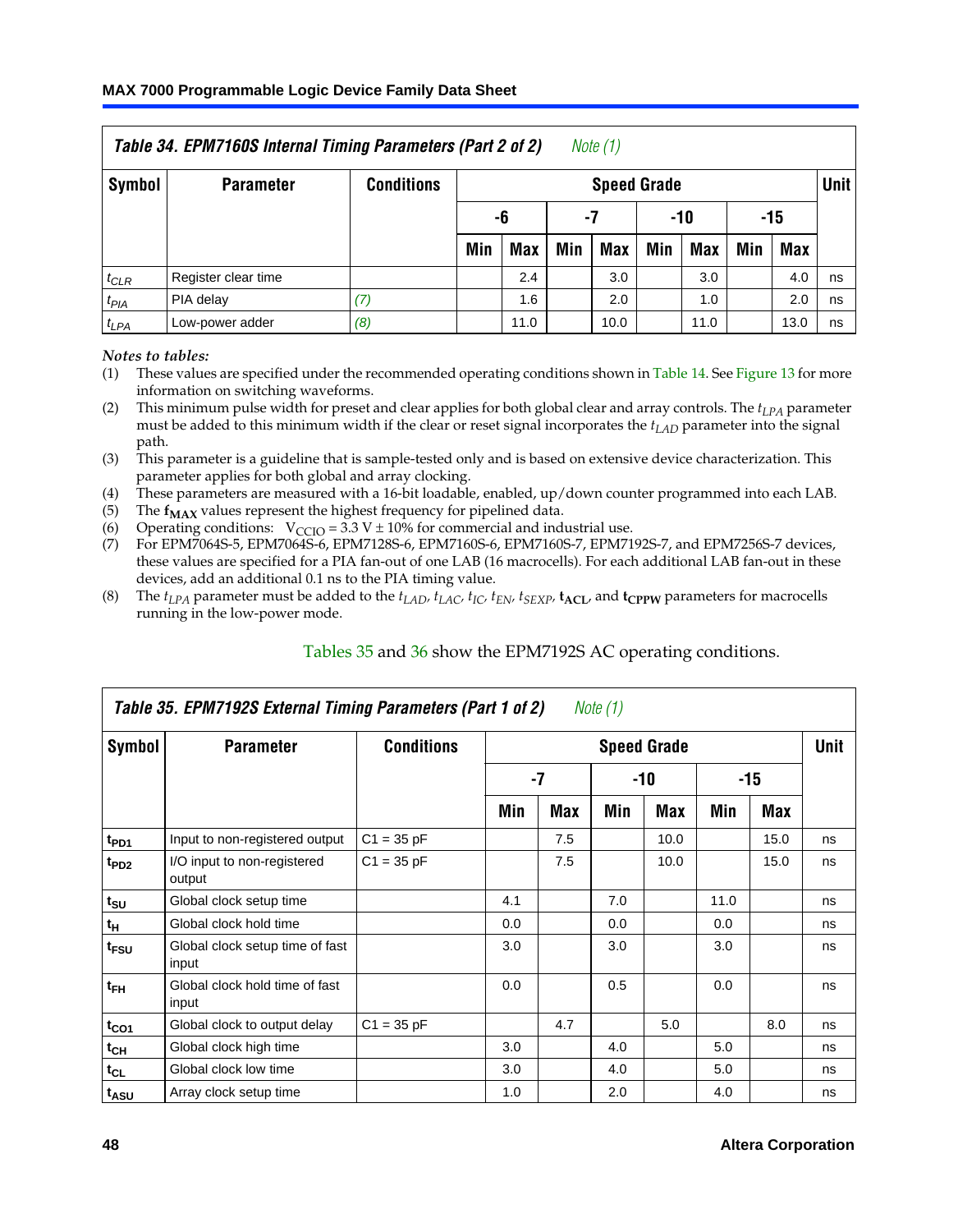|                         | Table 35. EPM7192S External Timing Parameters (Part 2 of 2) |                    |       |            | Note (1) |                    |       |       |             |
|-------------------------|-------------------------------------------------------------|--------------------|-------|------------|----------|--------------------|-------|-------|-------------|
| Symbol                  | <b>Parameter</b>                                            | <b>Conditions</b>  |       |            |          | <b>Speed Grade</b> |       |       | <b>Unit</b> |
|                         |                                                             |                    |       | $-7$       |          | $-10$              |       | $-15$ |             |
|                         |                                                             |                    | Min   | <b>Max</b> | Min      | <b>Max</b>         | Min   | Max   |             |
| $t_{AH}$                | Array clock hold time                                       |                    | 1.8   |            | 3.0      |                    | 4.0   |       | ns          |
| t <sub>ACO1</sub>       | Array clock to output delay                                 | $C1 = 35 pF$       |       | 7.8        |          | 10.0               |       | 15.0  | ns          |
| $t_{ACH}$               | Array clock high time                                       |                    | 3.0   |            | 4.0      |                    | 6.0   |       | ns          |
| $t_{\text{ACL}}$        | Array clock low time                                        |                    | 3.0   |            | 4.0      |                    | 6.0   |       | ns          |
| t <sub>CPPW</sub>       | Minimum pulse width for clear<br>and preset                 | (2)                | 3.0   |            | 4.0      |                    | 6.0   |       | ns          |
| $t_{ODH}$               | Output data hold time after<br>clock                        | $C1 = 35$ pF $(3)$ | 1.0   |            | 1.0      |                    | 1.0   |       | ns          |
| t <sub>CNT</sub>        | Minimum global clock period                                 |                    |       | 8.0        |          | 10.0               |       | 13.0  | ns          |
| $f_{\text{CNT}}$        | Maximum internal global clock<br>frequency                  | (4)                | 125.0 |            | 100.0    |                    | 76.9  |       | <b>MHz</b>  |
| <b>t<sub>ACNT</sub></b> | Minimum array clock period                                  |                    |       | 8.0        |          | 10.0               |       | 13.0  | ns          |
| <b>f<sub>ACNT</sub></b> | Maximum internal array clock<br>frequency                   | (4)                | 125.0 |            | 100.0    |                    | 76.9  |       | <b>MHz</b>  |
| f <sub>MAX</sub>        | Maximum clock frequency                                     | (5)                | 166.7 |            | 125.0    |                    | 100.0 |       | <b>MHz</b>  |

|                             | Table 36. EPM7192S Internal Timing Parameters (Part 1 of 2) |                    |     | Note (1) |     |                    |     |            |      |
|-----------------------------|-------------------------------------------------------------|--------------------|-----|----------|-----|--------------------|-----|------------|------|
| Symbol                      | <b>Parameter</b>                                            | <b>Conditions</b>  |     |          |     | <b>Speed Grade</b> |     |            | Unit |
|                             |                                                             |                    |     | $-7$     |     | -10                |     | $-15$      |      |
|                             |                                                             |                    | Min | Max      | Min | Max                | Min | <b>Max</b> |      |
| $t_{IN}$                    | Input pad and buffer delay                                  |                    |     | 0.3      |     | 0.5                |     | 2.0        | ns   |
| $t_{IO}$                    | I/O input pad and buffer delay                              |                    |     | 0.3      |     | 0.5                |     | 2.0        | ns   |
| $t_{\sf FIN}$               | Fast input delay                                            |                    |     | 3.2      |     | 1.0                |     | 2.0        | ns   |
| $t_{SEXP}$                  | Shared expander delay                                       |                    |     | 4.2      |     | 5.0                |     | 8.0        | ns   |
| $t_{PEXP}$                  | Parallel expander delay                                     |                    |     | 1.2      |     | 0.8                |     | 1.0        | ns   |
| $t_{LAD}$                   | Logic array delay                                           |                    |     | 3.1      |     | 5.0                |     | 6.0        | ns   |
| $t_{LAC}$                   | Logic control array delay                                   |                    |     | 3.1      |     | 5.0                |     | 6.0        | ns   |
| $t_{IOE}$                   | Internal output enable delay                                |                    |     | 0.9      |     | 2.0                |     | 3.0        | ns   |
| $t_{OD1}$                   | Output buffer and pad delay                                 | $C1 = 35 pF$       |     | 0.5      |     | 1.5                |     | 4.0        | ns   |
| $t_{OD2}$                   | Output buffer and pad delay                                 | $C1 = 35$ pF $(6)$ |     | 1.0      |     | 2.0                |     | 5.0        | ns   |
| $t_{OD3}$                   | Output buffer and pad delay                                 | $C1 = 35 pF$       |     | 5.5      |     | 5.5                |     | 7.0        | ns   |
| $t_{ZX1}$                   | Output buffer enable delay                                  | $C1 = 35 pF$       |     | 4.0      |     | 5.0                |     | 6.0        | ns   |
| $t_{ZX2}$                   | Output buffer enable delay                                  | $C1 = 35$ pF $(6)$ |     | 4.5      |     | 5.5                |     | 7.0        | ns   |
| $t_{ZX3}$                   | Output buffer enable delay                                  | $C1 = 35 pF$       |     | 9.0      |     | 9.0                |     | 10.0       | ns   |
| $t_{XZ}$                    | Output buffer disable delay                                 | $C1 = 5$ pF        |     | 4.0      |     | 5.0                |     | 6.0        | ns   |
| $t_{\scriptstyle\text{SU}}$ | Register setup time                                         |                    | 1.1 |          | 2.0 |                    | 4.0 |            | ns   |

<span id="page-48-0"></span>г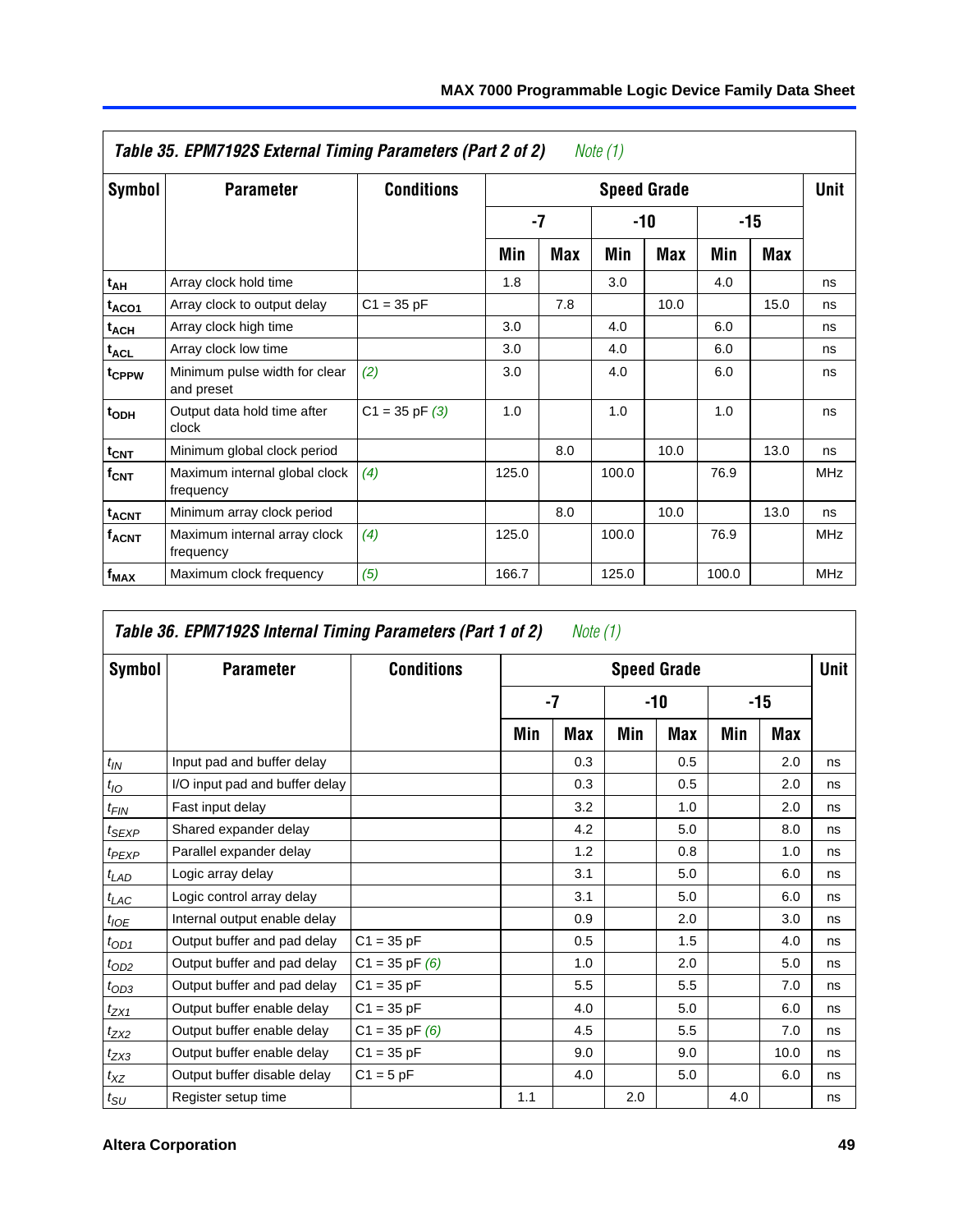|            | Table 36. EPM7192S Internal Timing Parameters (Part 2 of 2) |                   |     | Note (1) |     |                    |     |       |             |
|------------|-------------------------------------------------------------|-------------------|-----|----------|-----|--------------------|-----|-------|-------------|
| Symbol     | <b>Parameter</b>                                            | <b>Conditions</b> |     |          |     | <b>Speed Grade</b> |     |       | <b>Unit</b> |
|            |                                                             |                   |     | $-7$     |     | -10                |     | $-15$ |             |
|            |                                                             |                   | Min | Max      | Min | <b>Max</b>         | Min | Max   |             |
| $t_H\,$    | Register hold time                                          |                   | 1.7 |          | 3.0 |                    | 4.0 |       | ns          |
| $t_{FSU}$  | Register setup time of fast<br>input                        |                   | 2.3 |          | 3.0 |                    | 2.0 |       | ns          |
| $t_{FH}$   | Register hold time of fast<br>input                         |                   | 0.7 |          | 0.5 |                    | 1.0 |       | ns          |
| $t_{RD}$   | Register delay                                              |                   |     | 1.4      |     | 2.0                |     | 1.0   | ns          |
| $t_{COMB}$ | Combinatorial delay                                         |                   |     | 1.2      |     | 2.0                |     | 1.0   | ns          |
| $t_{IC}$   | Array clock delay                                           |                   |     | 3.2      |     | 5.0                |     | 6.0   | ns          |
| $t_{EN}$   | Register enable time                                        |                   |     | 3.1      |     | 5.0                |     | 6.0   | ns          |
| $t_{GLOB}$ | Global control delay                                        |                   |     | 2.5      |     | 1.0                |     | 1.0   | ns          |
| $t_{PRE}$  | Register preset time                                        |                   |     | 2.7      |     | 3.0                |     | 4.0   | ns          |
| $t_{CLR}$  | Register clear time                                         |                   |     | 2.7      |     | 3.0                |     | 4.0   | ns          |
| $t_{PIA}$  | PIA delay                                                   | (7)               |     | 2.4      |     | 1.0                |     | 2.0   | ns          |
| $t_{LPA}$  | Low-power adder                                             | (8)               |     | 10.0     |     | 11.0               |     | 13.0  | ns          |

#### <span id="page-49-3"></span><span id="page-49-1"></span><span id="page-49-0"></span>*Notes to tables:*

- <span id="page-49-4"></span><span id="page-49-2"></span>(1) These values are specified under the recommended operating conditions shown in Table 14. See Figure 13 for more information on switching waveforms.
- <span id="page-49-6"></span>(2) This minimum pulse width for preset and clear applies for both global clear and array controls. The *tLPA* parameter must be added to this minimum width if the clear or reset signal incorporates the *t<sub>LAD</sub>* parameter into the signal path.
- <span id="page-49-5"></span>(3) This parameter is a guideline that is sample-tested only and is based on extensive device characterization. This parameter applies for both global and array clocking.
- (4) These parameters are measured with a 16-bit loadable, enabled, up/down counter programmed into each LAB.
- (5) The  $f_{MAX}$  values represent the highest frequency for pipelined data.
- (6) Operating conditions:  $V_{\text{CCIO}} = 3.3 \text{ V} \pm 10\%$  for commercial and industrial use.
- (7) For EPM7064S-5, EPM7064S-6, EPM7128S-6, EPM7160S-6, EPM7160S-7, EPM7192S-7, and EPM7256S-7 devices, these values are specified for a PIA fan-out of one LAB (16 macrocells). For each additional LAB fan-out in these devices, add an additional 0.1 ns to the PIA timing value.
- (8) The  $t_{LPA}$  parameter must be added to the  $t_{LAD}$ ,  $t_{LAC}$ ,  $t_{IC}$ ,  $t_{EN}$ ,  $t_{SIX}$ ,  $t_{ACL}$ , and  $t_{CPW}$  parameters for macrocells running in the low-power mode.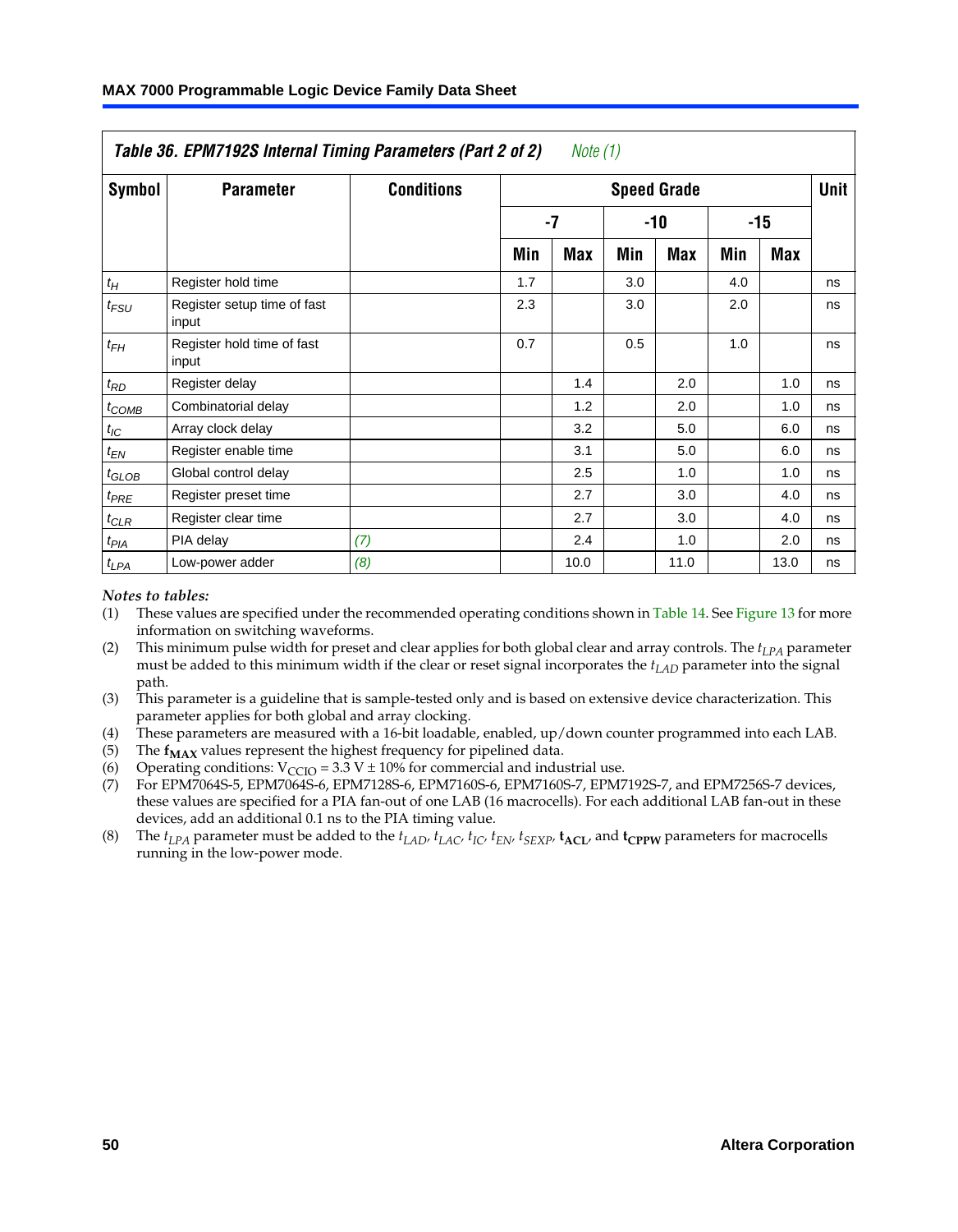|                               | Table 37. EPM7256S External Timing Parameters |                    | Note $(1)$ |            |       |                    |       |            |             |
|-------------------------------|-----------------------------------------------|--------------------|------------|------------|-------|--------------------|-------|------------|-------------|
| <b>Symbol</b>                 | <b>Parameter</b>                              | <b>Conditions</b>  |            |            |       | <b>Speed Grade</b> |       |            | <b>Unit</b> |
|                               |                                               |                    |            | $-7$       |       | -10                |       | $-15$      |             |
|                               |                                               |                    | Min        | <b>Max</b> | Min   | <b>Max</b>         | Min   | <b>Max</b> |             |
| t <sub>PD1</sub>              | Input to non-registered output                | $C1 = 35 pF$       |            | 7.5        |       | 10.0               |       | 15.0       | ns          |
| $t_{PD2}$                     | I/O input to non-registered<br>output         | $C1 = 35 pF$       |            | 7.5        |       | 10.0               |       | 15.0       | ns          |
| t <sub>su</sub>               | Global clock setup time                       |                    | 3.9        |            | 7.0   |                    | 11.0  |            | ns          |
| t <sub>H</sub>                | Global clock hold time                        |                    | 0.0        |            | 0.0   |                    | 0.0   |            | ns          |
| t <sub>FSU</sub>              | Global clock setup time of fast<br>input      |                    | 3.0        |            | 3.0   |                    | 3.0   |            | ns          |
| $t_{FH}$                      | Global clock hold time of fast<br>input       |                    | 0.0        |            | 0.5   |                    | 0.0   |            | ns          |
| $t_{CO1}$                     | Global clock to output delay                  | $C1 = 35 pF$       |            | 4.7        |       | 5.0                |       | 8.0        | ns          |
| $t_{\mathsf{CH}}$             | Global clock high time                        |                    | 3.0        |            | 4.0   |                    | 5.0   |            | ns          |
| $t_{CL}$                      | Global clock low time                         |                    | 3.0        |            | 4.0   |                    | 5.0   |            | ns          |
| t <sub>ASU</sub>              | Array clock setup time                        |                    | 0.8        |            | 2.0   |                    | 4.0   |            | ns          |
| t <sub>АН</sub>               | Array clock hold time                         |                    | 1.9        |            | 3.0   |                    | 4.0   |            | ns          |
| t <sub>ACO1</sub>             | Array clock to output delay                   | $C1 = 35 pF$       |            | 7.8        |       | 10.0               |       | 15.0       | ns          |
| t <sub>ACH</sub>              | Array clock high time                         |                    | 3.0        |            | 4.0   |                    | 6.0   |            | ns          |
| $t_{\sf ACL}$                 | Array clock low time                          |                    | 3.0        |            | 4.0   |                    | 6.0   |            | ns          |
| t <sub>CPPW</sub>             | Minimum pulse width for clear<br>and preset   | (2)                | 3.0        |            | 4.0   |                    | 6.0   |            | ns          |
| t <sub>ODH</sub>              | Output data hold time after<br>clock          | $C1 = 35$ pF $(3)$ | 1.0        |            | 1.0   |                    | 1.0   |            | ns          |
| $\mathfrak{t}_{\textsf{CNT}}$ | Minimum global clock period                   |                    |            | 7.8        |       | 10.0               |       | 13.0       | ns          |
| $f_{\mathsf{CNT}}$            | Maximum internal global clock<br>frequency    | (4)                | 128.2      |            | 100.0 |                    | 76.9  |            | MHz         |
| t <sub>ACNT</sub>             | Minimum array clock period                    |                    |            | 7.8        |       | 10.0               |       | 13.0       | ns          |
| $f_{ACNT}$                    | Maximum internal array clock<br>frequency     | (4)                | 128.2      |            | 100.0 |                    | 76.9  |            | MHz         |
| $f_{MAX}$                     | Maximum clock frequency                       | (5)                | 166.7      |            | 125.0 |                    | 100.0 |            | <b>MHz</b>  |

# Tables 37 and 38 show the EPM7256S AC operating conditions.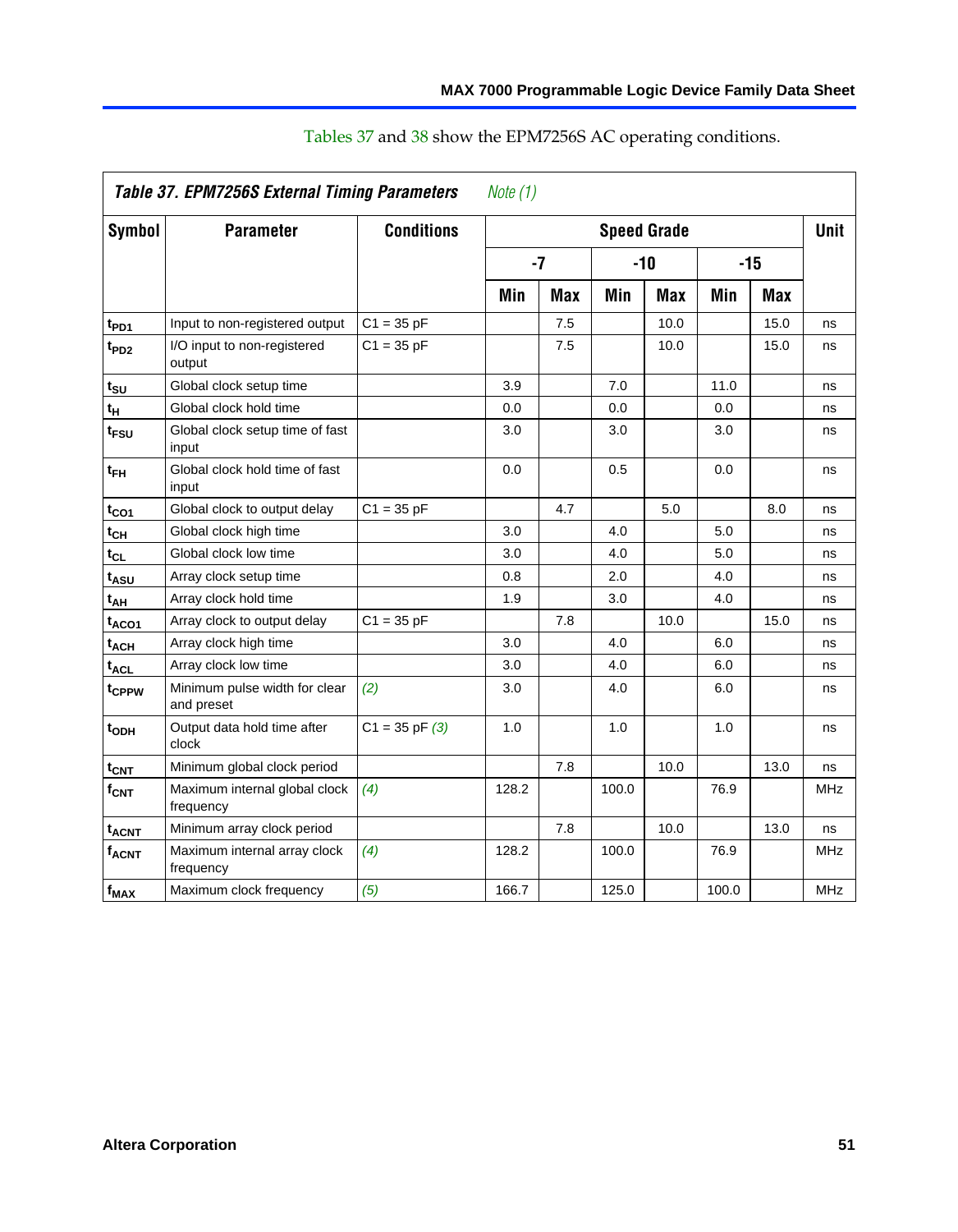| Table 38. EPM7256S Internal Timing Parameters<br>Note (1) |                                      |                    |                    |            |       |            |       |             |    |  |
|-----------------------------------------------------------|--------------------------------------|--------------------|--------------------|------------|-------|------------|-------|-------------|----|--|
| <b>Symbol</b>                                             | <b>Parameter</b>                     | <b>Conditions</b>  | <b>Speed Grade</b> |            |       |            |       | <b>Unit</b> |    |  |
|                                                           |                                      |                    | -7                 |            | $-10$ |            | $-15$ |             |    |  |
|                                                           |                                      |                    | Min                | <b>Max</b> | Min   | <b>Max</b> | Min   | <b>Max</b>  |    |  |
| t <sub>IN</sub>                                           | Input pad and buffer delay           |                    |                    | 0.3        |       | 0.5        |       | 2.0         | ns |  |
| $t_{IO}$                                                  | I/O input pad and buffer delay       |                    |                    | 0.3        |       | 0.5        |       | 2.0         | ns |  |
| $t_{\sf FIN}$                                             | Fast input delay                     |                    |                    | 3.4        |       | 1.0        |       | 2.0         | ns |  |
| tsexp                                                     | Shared expander delay                |                    |                    | 3.9        |       | 5.0        |       | 8.0         | ns |  |
| <sup>t</sup> PEXP                                         | Parallel expander delay              |                    |                    | 1.1        |       | 0.8        |       | 1.0         | ns |  |
| $t_{LAD}$                                                 | Logic array delay                    |                    |                    | 2.6        |       | 5.0        |       | 6.0         | ns |  |
| $t_{LAC}$                                                 | Logic control array delay            |                    |                    | 2.6        |       | 5.0        |       | 6.0         | ns |  |
| $t_{IOE}$                                                 | Internal output enable delay         |                    |                    | 0.8        |       | 2.0        |       | 3.0         | ns |  |
| $t_{OD1}$                                                 | Output buffer and pad delay          | $C1 = 35 pF$       |                    | 0.5        |       | 1.5        |       | 4.0         | ns |  |
| $t_{OD2}$                                                 | Output buffer and pad delay          | $C1 = 35 pF(6)$    |                    | 1.0        |       | 2.0        |       | 5.0         | ns |  |
| $t_{OD3}$                                                 | Output buffer and pad delay          | $C1 = 35 pF$       |                    | 5.5        |       | 5.5        |       | 8.0         | ns |  |
| t <sub>ZX1</sub>                                          | Output buffer enable delay           | $C1 = 35 pF$       |                    | 4.0        |       | 5.0        |       | 6.0         | ns |  |
| t <sub>ZX2</sub>                                          | Output buffer enable delay           | $C1 = 35$ pF $(6)$ |                    | 4.5        |       | 5.5        |       | 7.0         | ns |  |
| $t_{ZX3}$                                                 | Output buffer enable delay           | $C1 = 35 pF$       |                    | 9.0        |       | 9.0        |       | 10.0        | ns |  |
| $t_{\mathsf{XZ}}$                                         | Output buffer disable delay          | $C1 = 5pF$         |                    | 4.0        |       | 5.0        |       | 6.0         | ns |  |
| tsu                                                       | Register setup time                  |                    | 1.1                |            | 2.0   |            | 4.0   |             | ns |  |
| $t_H$                                                     | Register hold time                   |                    | 1.6                |            | 3.0   |            | 4.0   |             | ns |  |
| t <sub>FSU</sub>                                          | Register setup time of fast<br>input |                    | 2.4                |            | 3.0   |            | 2.0   |             | ns |  |
| $t_{FH}$                                                  | Register hold time of fast<br>input  |                    | 0.6                |            | 0.5   |            | 1.0   |             | ns |  |
| $t_{RD}$                                                  | Register delay                       |                    |                    | 1.1        |       | 2.0        |       | 1.0         | ns |  |
| $t_{COMB}$                                                | Combinatorial delay                  |                    |                    | 1.1        |       | 2.0        |       | 1.0         | ns |  |
| t <sub>IC</sub>                                           | Array clock delay                    |                    |                    | 2.9        |       | 5.0        |       | 6.0         | ns |  |
| $t_{EN}$                                                  | Register enable time                 |                    |                    | 2.6        |       | 5.0        |       | 6.0         | ns |  |
| t <sub>GLOB</sub>                                         | Global control delay                 |                    |                    | 2.8        |       | 1.0        |       | 1.0         | ns |  |
| t <sub>PRE</sub>                                          | Register preset time                 |                    |                    | 2.7        |       | 3.0        |       | 4.0         | ns |  |
| $t_{CLR}$                                                 | Register clear time                  |                    |                    | 2.7        |       | 3.0        |       | 4.0         | ns |  |
| $t_{PIA}$                                                 | PIA delay                            | (7)                |                    | 3.0        |       | 1.0        |       | 2.0         | ns |  |
| t <sub>LPA</sub>                                          | Low-power adder                      | (8)                |                    | 10.0       |       | 11.0       |       | 13.0        | ns |  |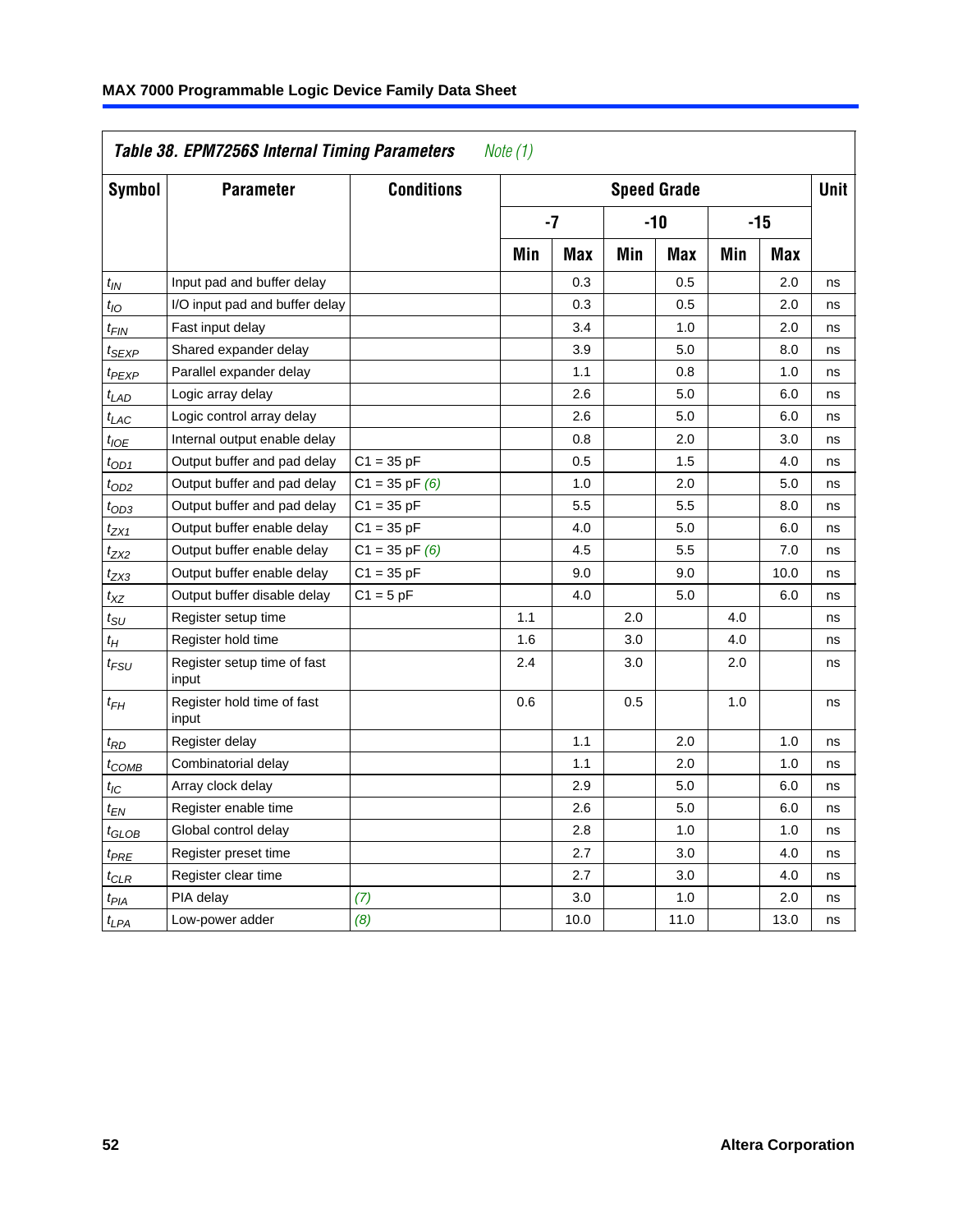<span id="page-52-2"></span><span id="page-52-1"></span><span id="page-52-0"></span>*Notes to tables:*

- <span id="page-52-5"></span><span id="page-52-3"></span>(1) These values are specified under the recommended operating conditions shown in Table 14. See Figure 13 for more information on switching waveforms.
- <span id="page-52-6"></span>(2) This minimum pulse width for preset and clear applies for both global clear and array controls. The  $t_{LPA}$  parameter must be added to this minimum width if the clear or reset signal incorporates the *tLAD* parameter into the signal path.
- <span id="page-52-4"></span>(3) This parameter is a guideline that is sample-tested only and is based on extensive device characterization. This parameter applies for both global and array clocking.
- (4) These parameters are measured with a 16-bit loadable, enabled, up/down counter programmed into each LAB.
- (5) The  $f_{MAX}$  values represent the highest frequency for pipelined data.
- (6) Operating conditions:  $V_{\text{CCIO}} = 3.3 \text{ V} \pm 10\%$  for commercial and industrial use.
- (7) For EPM7064S-5, EPM7064S-6, EPM7128S-6, EPM7160S-6, EPM7160S-7, EPM7192S-7, and EPM7256S-7 devices, these values are specified for a PIA fan-out of one LAB (16 macrocells). For each additional LAB fan-out in these devices, add an additional 0.1 ns to the PIA timing value.
- (8) The  $t_{LPA}$  parameter must be added to the  $t_{LAD}$ ,  $t_{LAC}$ ,  $t_{IC}$ ,  $t_{EN}$ ,  $t_{SEXP}$ ,  $t_{ACL}$ , and  $t_{CPPW}$  parameters for macrocells running in the low-power mode.

# **Power Consumption**

[Supply power \(P\) versus frequency \(](http://www.altera.com/literature/an/an074.pdf) $f_{MAX}$  in MHz) for MAX 7000 devices is calculated with the following equation:

 $P = P_{INT} + P_{IO} = I_{CCLNT} \times V_{CC} + P_{IO}$ 

The  $P_{IO}$  value, which depends on the device output load characteristics and switching frequency, can be calculated using the guidelines given in *Application Note 74 (Evaluating Power for Altera Devices)*.

The  $I_{\text{CCINT}}$  value, which depends on the switching frequency and the application logic, is calculated with the following equation:

 $I_{\text{CCTNT}} =$ 

 $A \times MC_{TON} + B \times (MC_{DEV} - MC_{TON}) + C \times MC_{USER} \times f_{MAX} \times tog_{LC}$ 

The parameters in this equation are shown below:

| $MC$ <sub>TON</sub> | = Number of macrocells with the Turbo Bit option turned on,                |
|---------------------|----------------------------------------------------------------------------|
|                     | as reported in the MAX+PLUS II Report File (.rpt)                          |
| MC <sub>DFV</sub>   | = Number of macrocells in the device                                       |
|                     | $MC_{\text{USED}}$ = Total number of macrocells in the design, as reported |
|                     | in the MAX+PLUS II Report File (.rpt)                                      |
| $f_{MAX}$           | = Highest clock frequency to the device                                    |
| $tog_{LC}$          | = Average ratio of logic cells toggling at each clock                      |
|                     | (typically 0.125)                                                          |
| A, B, C             | $=$ Constants, shown in Table 39                                           |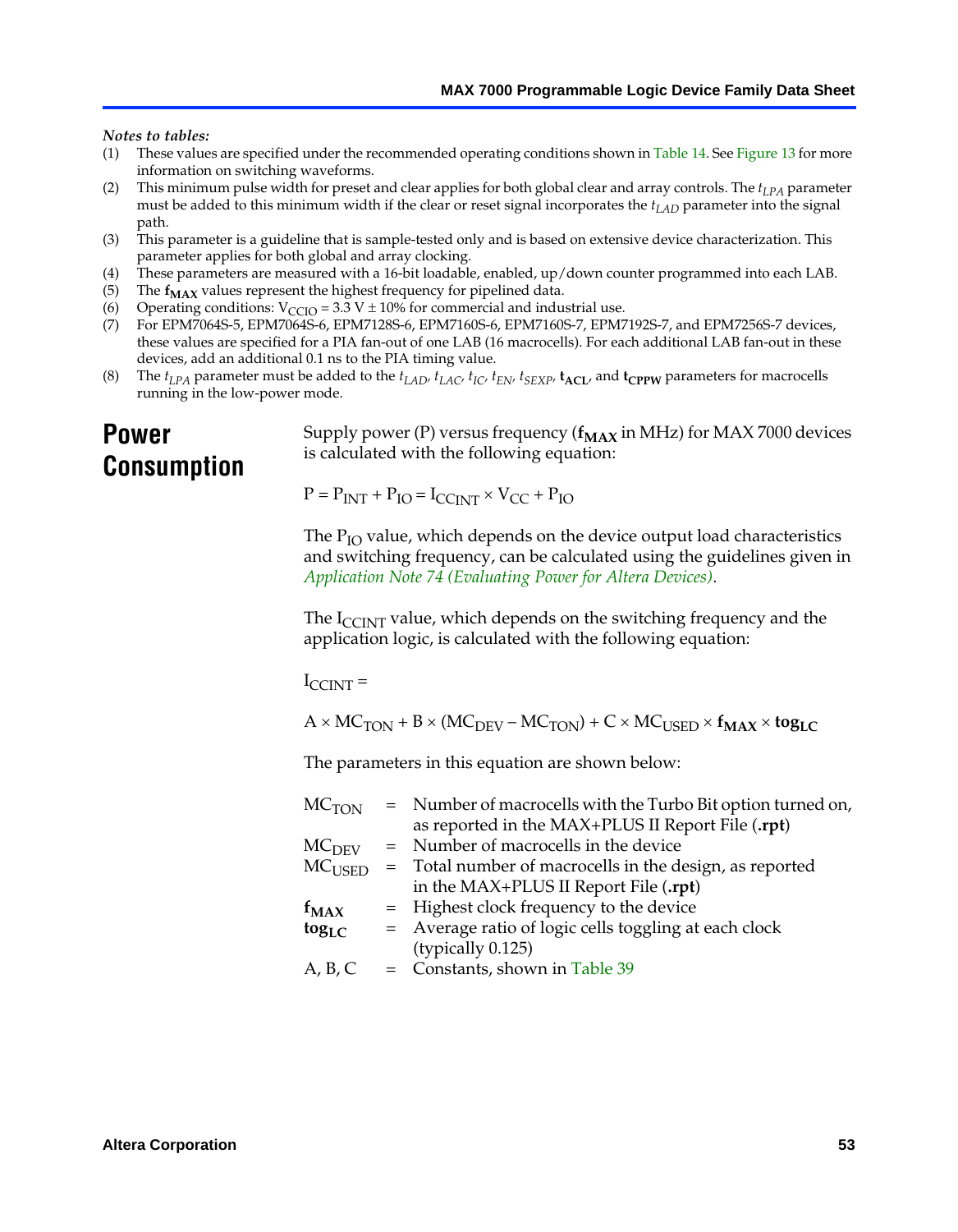<span id="page-53-0"></span>

| Table 39. MAX 7000 I <sub>CC</sub> Equation Constants |      |      |       |  |  |  |  |  |  |
|-------------------------------------------------------|------|------|-------|--|--|--|--|--|--|
| <b>Device</b>                                         | A    | B    | C     |  |  |  |  |  |  |
| EPM7032                                               | 1.87 | 0.52 | 0.144 |  |  |  |  |  |  |
| EPM7064                                               | 1.63 | 0.74 | 0.144 |  |  |  |  |  |  |
| EPM7096                                               | 1.63 | 0.74 | 0.144 |  |  |  |  |  |  |
| <b>EPM7128E</b>                                       | 1.17 | 0.54 | 0.096 |  |  |  |  |  |  |
| <b>EPM7160E</b>                                       | 1.17 | 0.54 | 0.096 |  |  |  |  |  |  |
| <b>EPM7192E</b>                                       | 1.17 | 0.54 | 0.096 |  |  |  |  |  |  |
| <b>EPM7256E</b>                                       | 1.17 | 0.54 | 0.096 |  |  |  |  |  |  |
| <b>EPM7032S</b>                                       | 0.93 | 0.40 | 0.040 |  |  |  |  |  |  |
| <b>EPM7064S</b>                                       | 0.93 | 0.40 | 0.040 |  |  |  |  |  |  |
| <b>EPM7128S</b>                                       | 0.93 | 0.40 | 0.040 |  |  |  |  |  |  |
| <b>EPM7160S</b>                                       | 0.93 | 0.40 | 0.040 |  |  |  |  |  |  |
| <b>EPM7192S</b>                                       | 0.93 | 0.40 | 0.040 |  |  |  |  |  |  |
| <b>EPM7256S</b>                                       | 0.93 | 0.40 | 0.040 |  |  |  |  |  |  |

This calculation provides an  $I_{CC}$  estimate based on typical conditions using a pattern of a 16-bit, loadable, enabled, up/down counter in each LAB with no output load. Actual  $I_{CC}$  values should be verified during operation because this measurement is sensitive to the actual pattern in the device and the environmental operating conditions.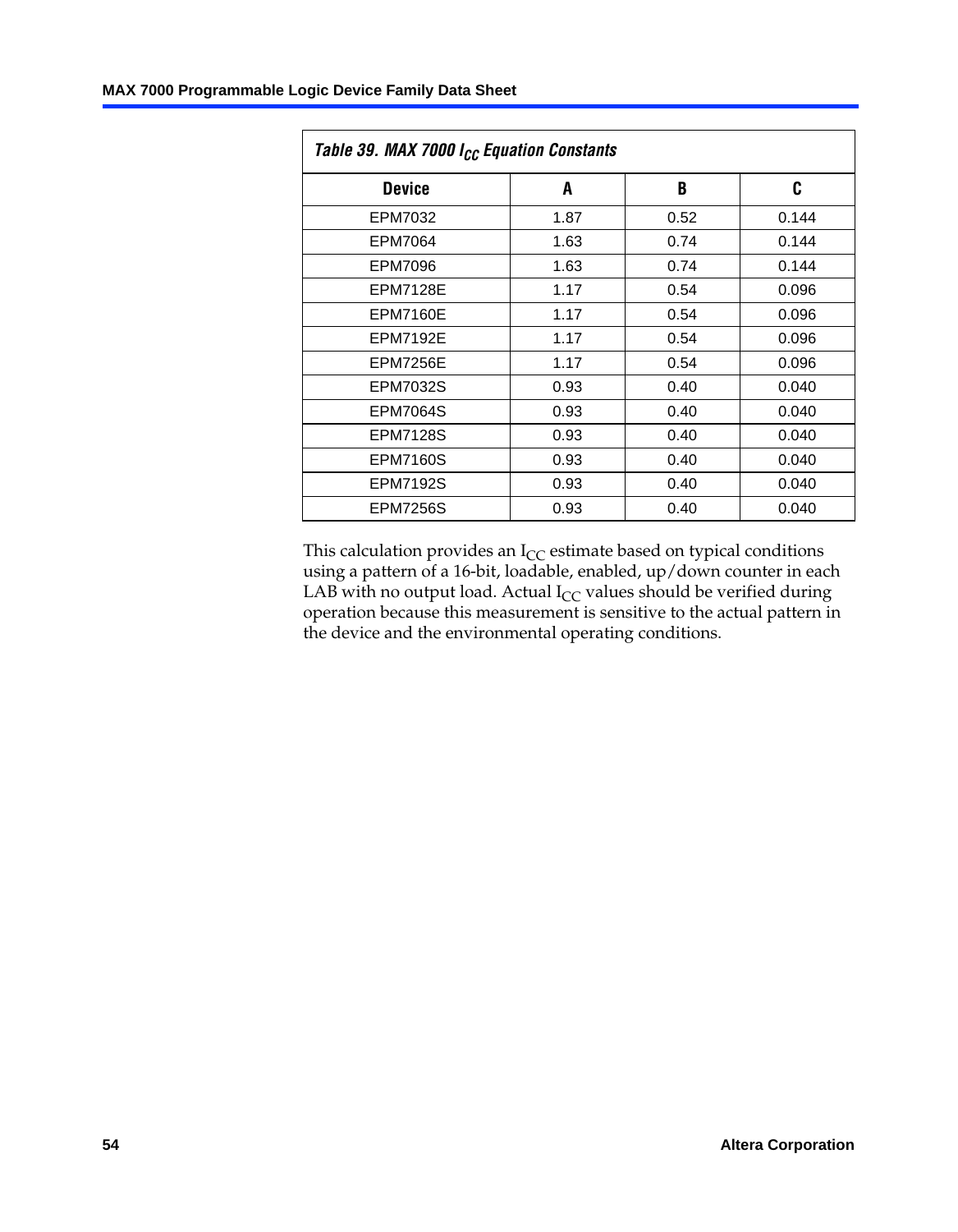Figure 14 shows typical supply current versus frequency for MAX 7000 devices.

*Figure 14. I<sub>CC</sub> vs. Frequency for MAX 7000 Devices (Part 1 of 2)* 



**EPM7096**

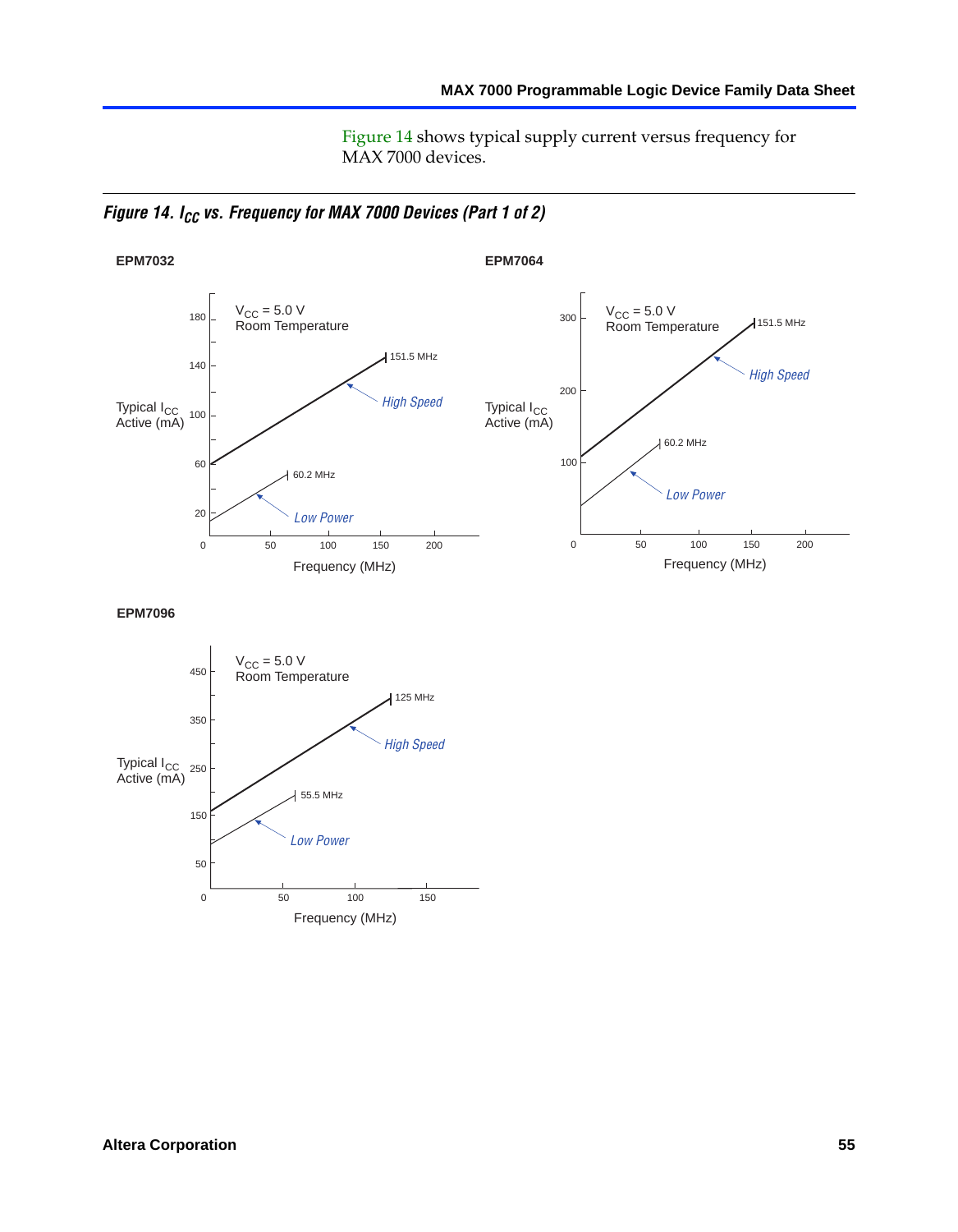

*Figure 14. ICC vs. Frequency for MAX 7000 Devices (Part 2 of 2)*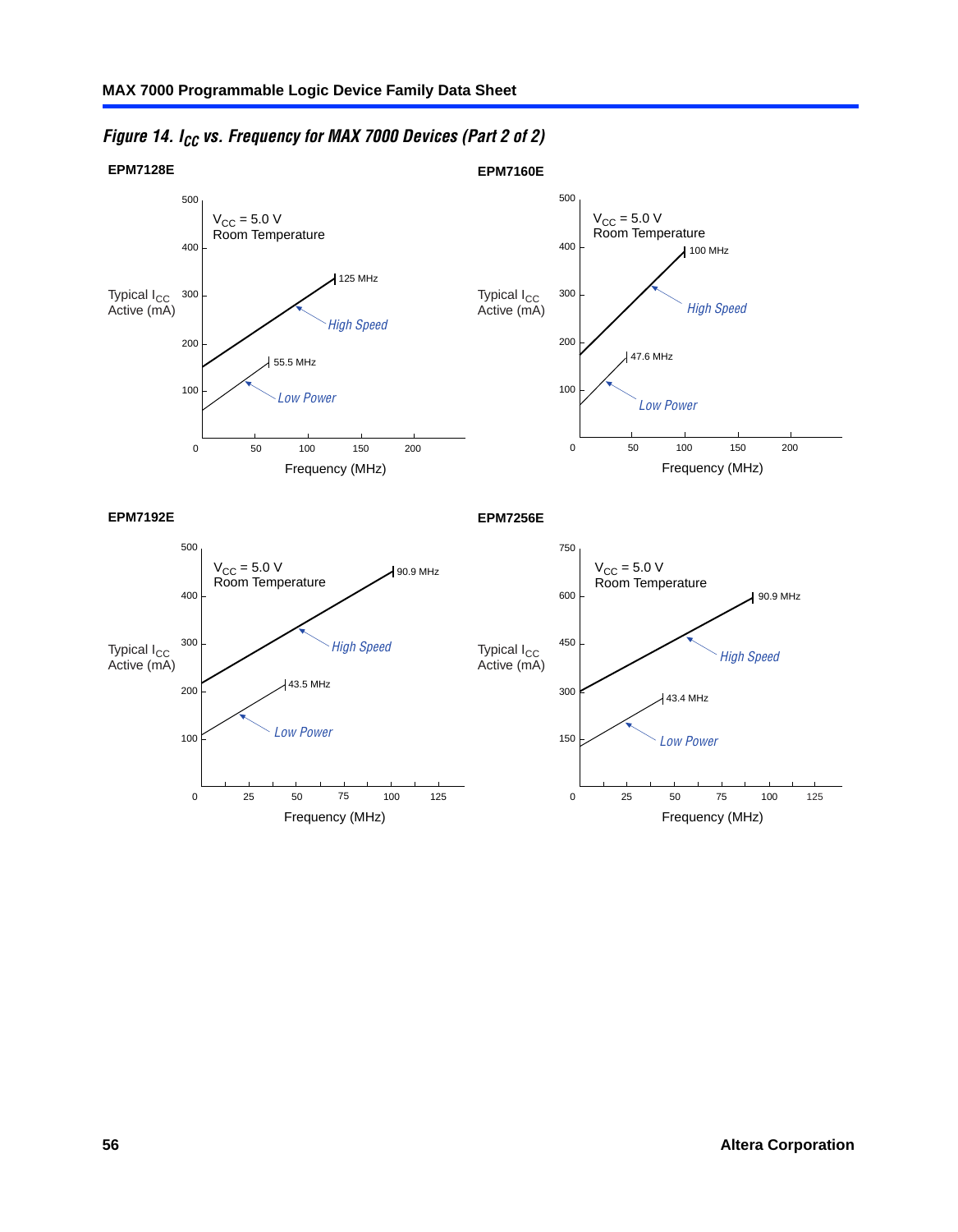Figure 15 shows typical supply current versus frequency for MAX 7000S devices.

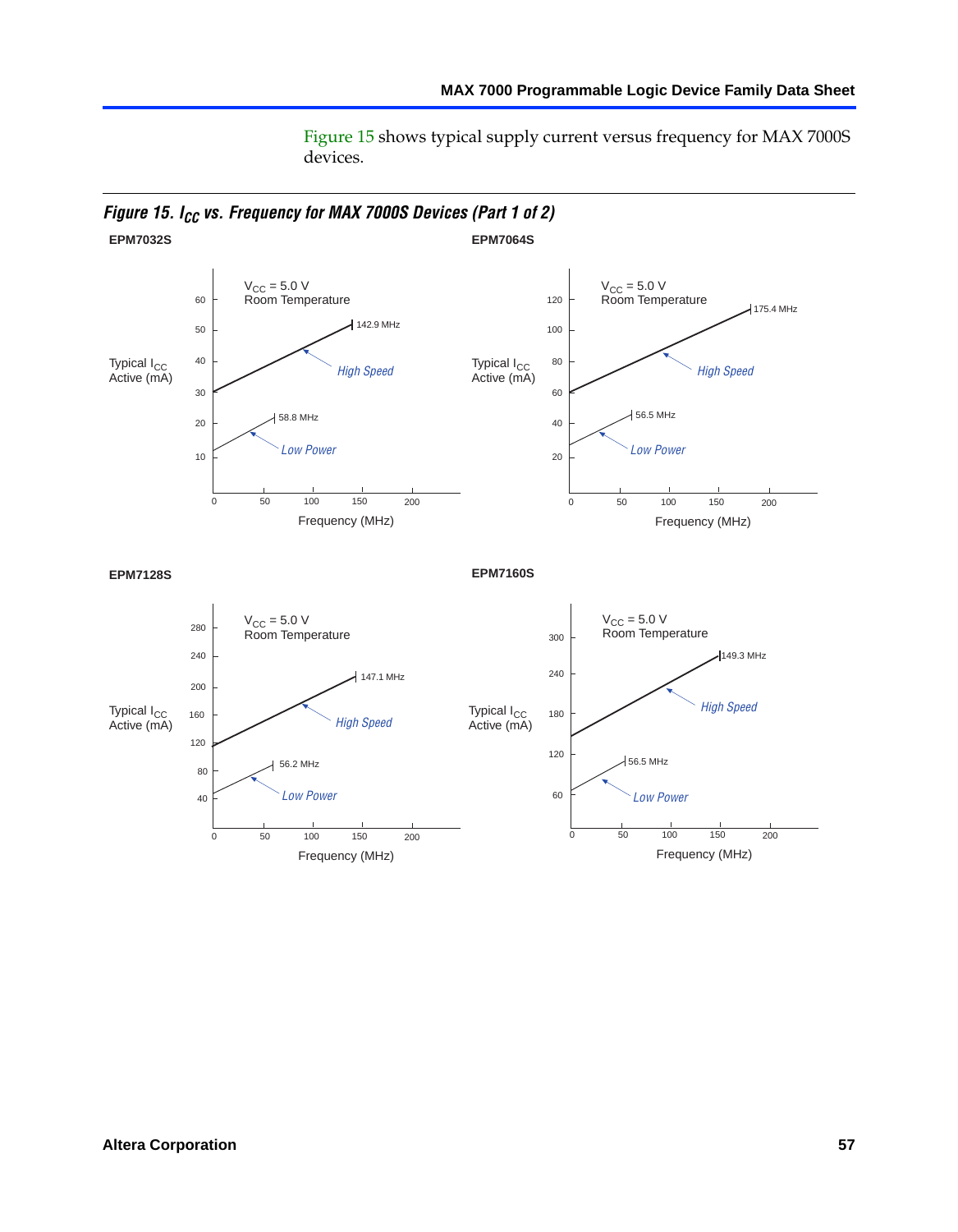

### *Figure 15. I<sub>CC</sub> vs. Frequency for MAX 7000S Devices (Part 2 of 2)*

# **Device Pin-Outs**

See the Altera web site (**http://www.altera.com**) or the *Altera Digital Library* for pin-out information.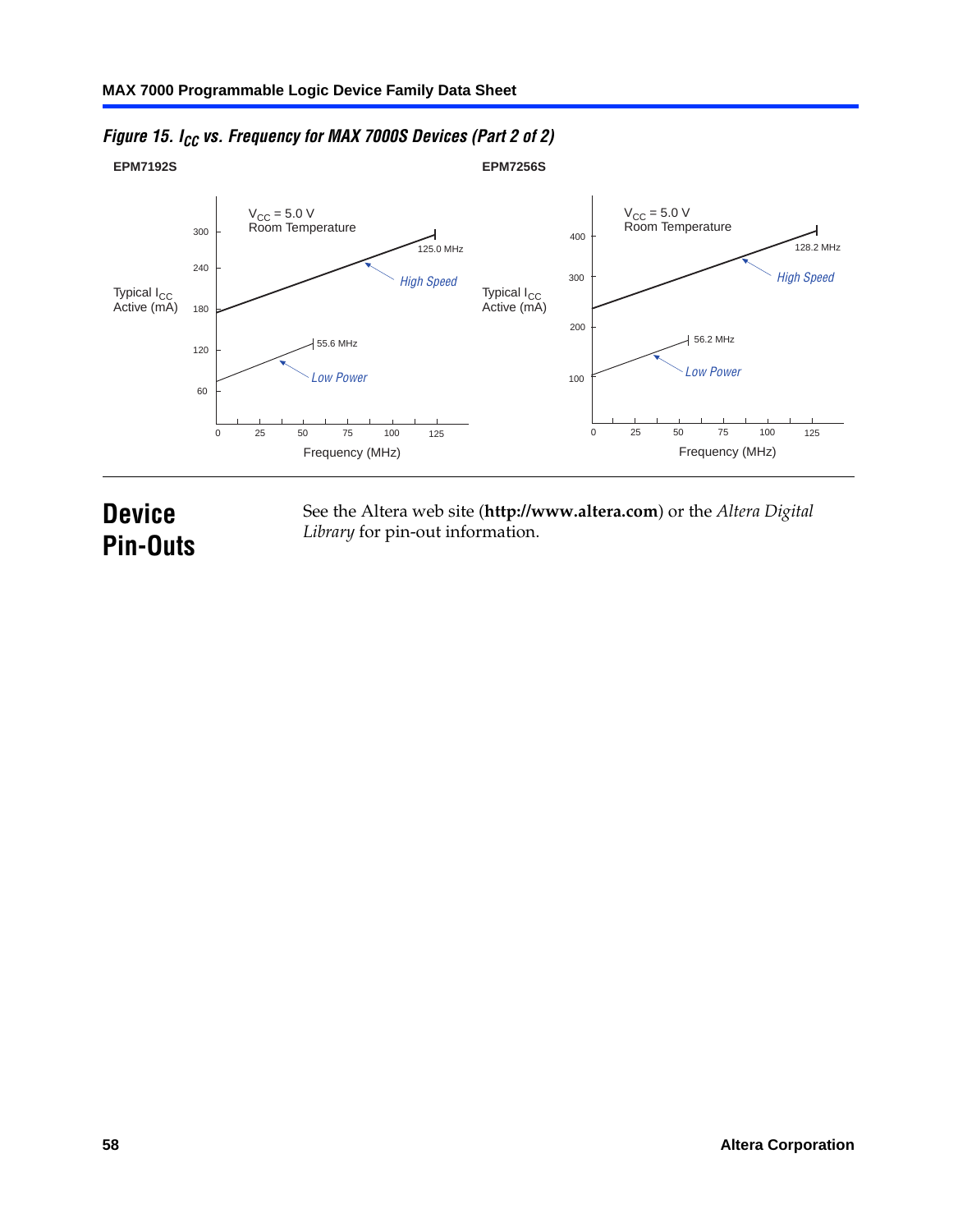Figures 16 through 22 show the package pin-out diagrams for MAX 7000 devices.



#### *Notes:*

- (1) The pin functions shown in parenthesis are only available in MAX 7000E and MAX 7000S devices.
- (2) JTAG ports are available in MAX 7000S devices only.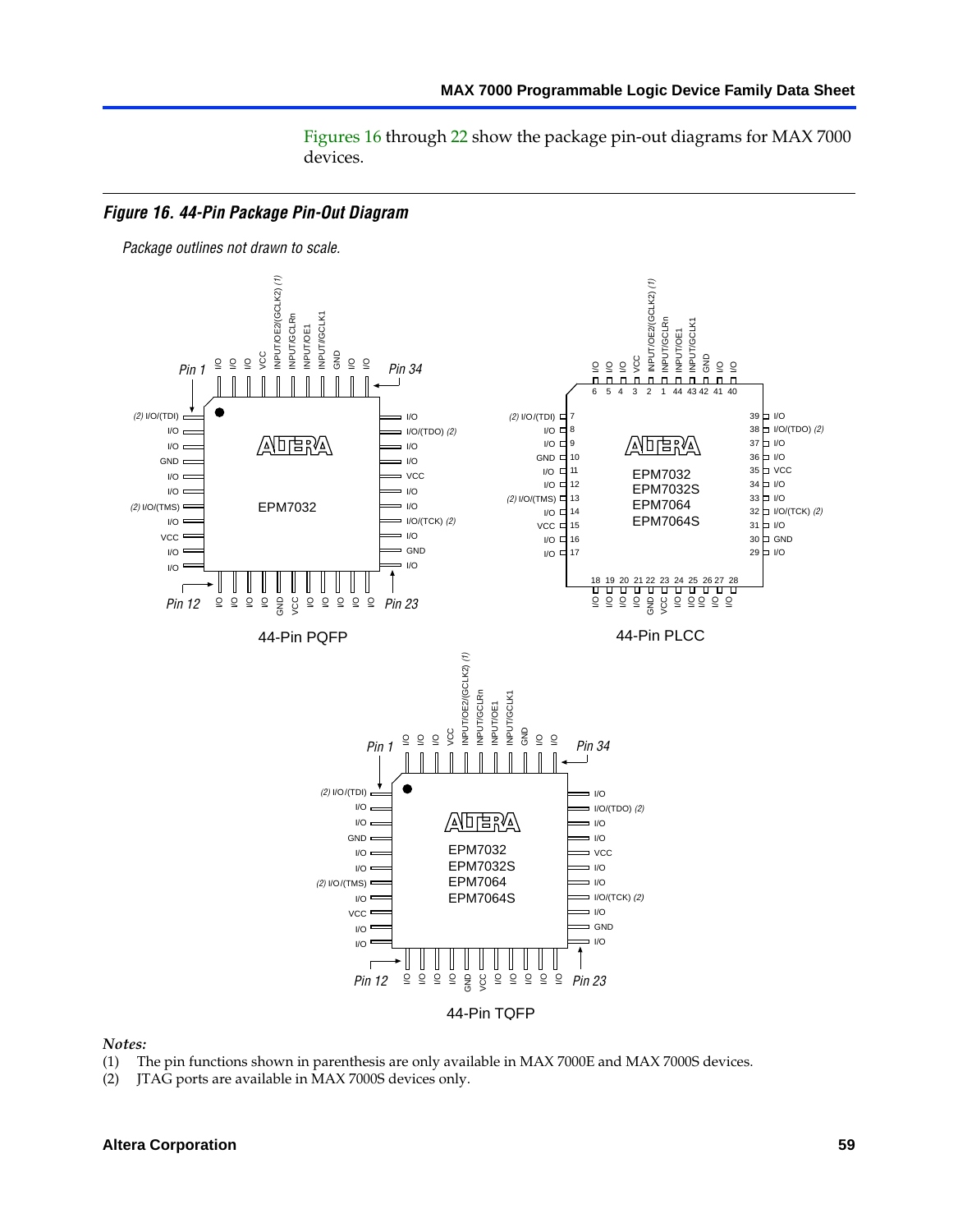#### *Figure 17. 68-Pin Package Pin-Out Diagram*





#### *Notes:*

- (1) The pin functions shown in parenthesis are only available in MAX 7000E and MAX 7000S devices.
- (2) JTAG ports are available in MAX 7000S devices only.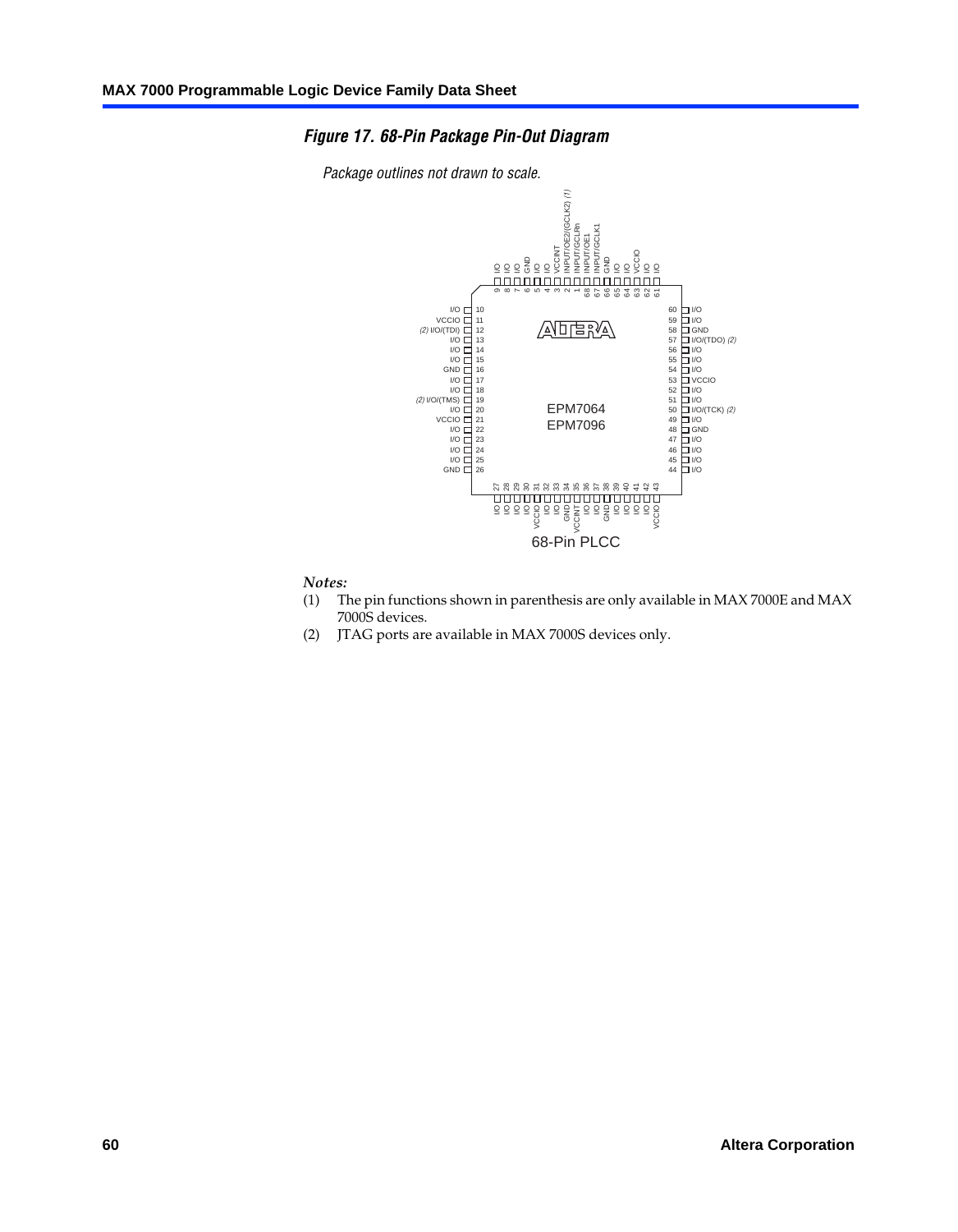#### *Figure 18. 84-Pin Package Pin-Out Diagram*

*Package outline not drawn to scale.*



84-Pin PLCC

*Notes:*

- (1) Pins 6, 39, 46, and 79 are no-connect (N.C.) pins on EPM7096, EPM7160E, and EPM7160S devices.
- (2) The pin functions shown in parenthesis are only available in MAX 7000E and MAX 7000S devices.
-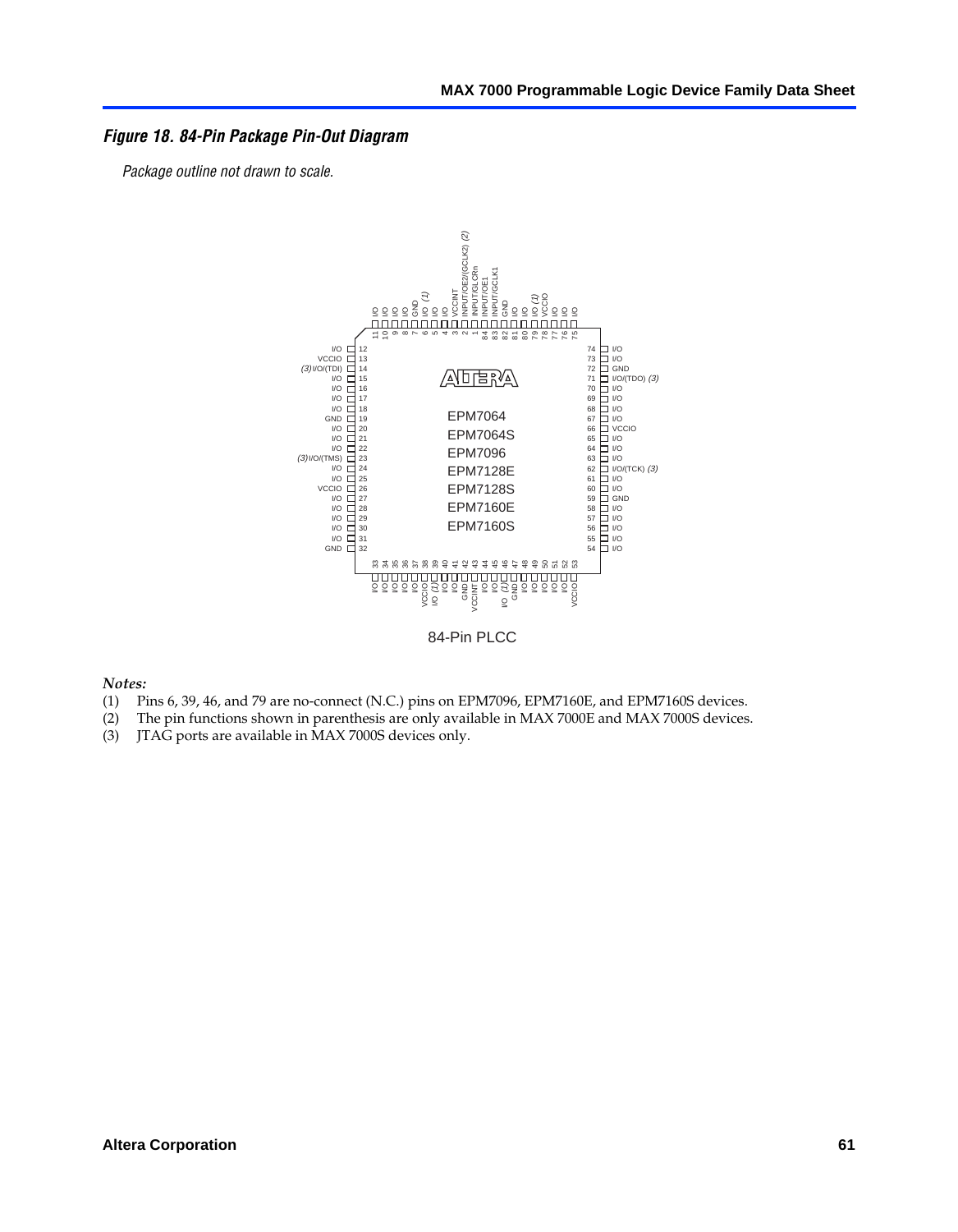### *Figure 19. 100-Pin Package Pin-Out Diagram*

*Package outline not drawn to scale.*



*Figure 20. 160-Pin Package Pin-Out Diagram*

*Package outline not drawn to scale.*

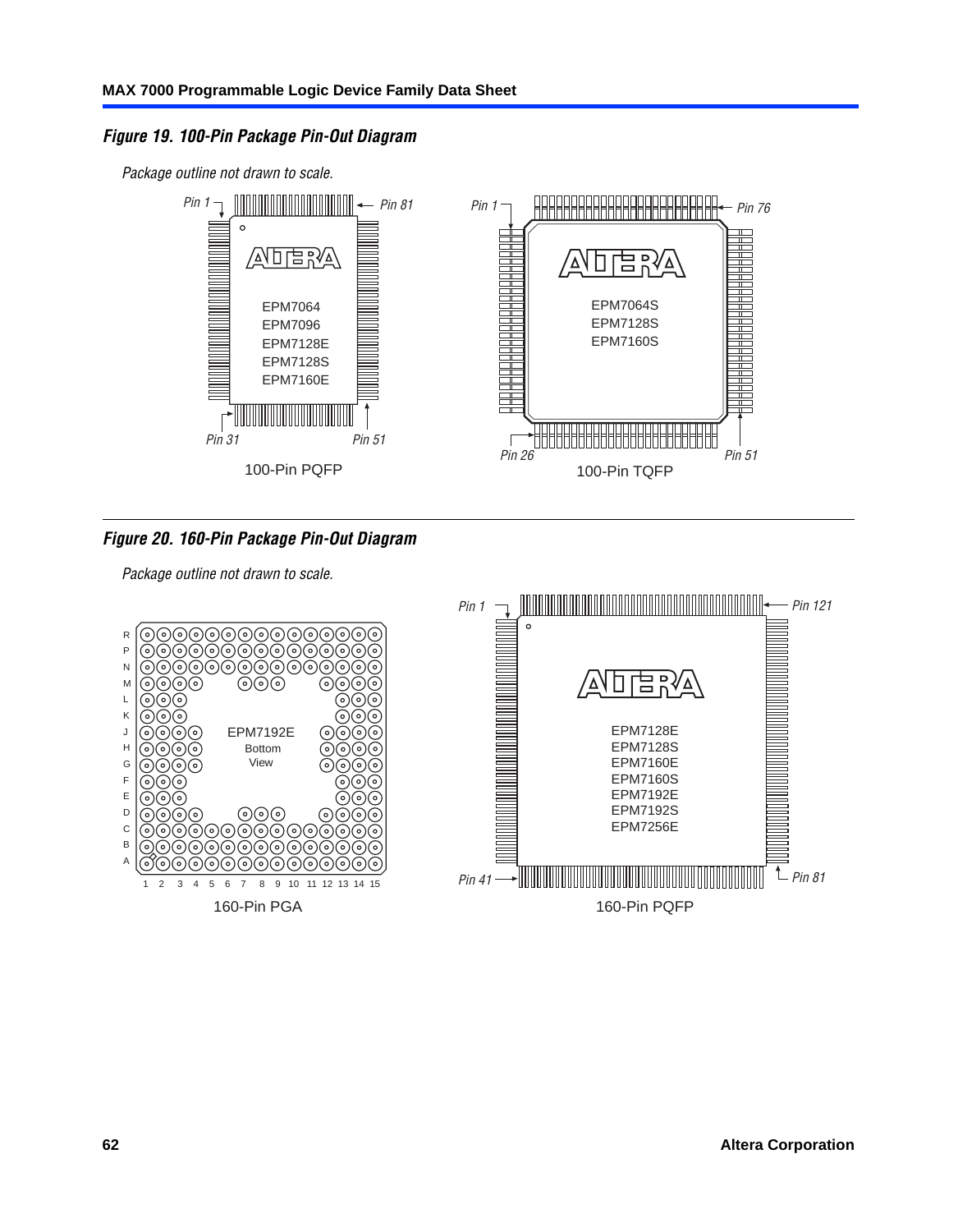*Figure 21. 192-Pin Package Pin-Out Diagram*

*Package outline not drawn to scale.*



*Figure 22. 208-Pin Package Pin-Out Diagram*

*Package outline not drawn to scale.*

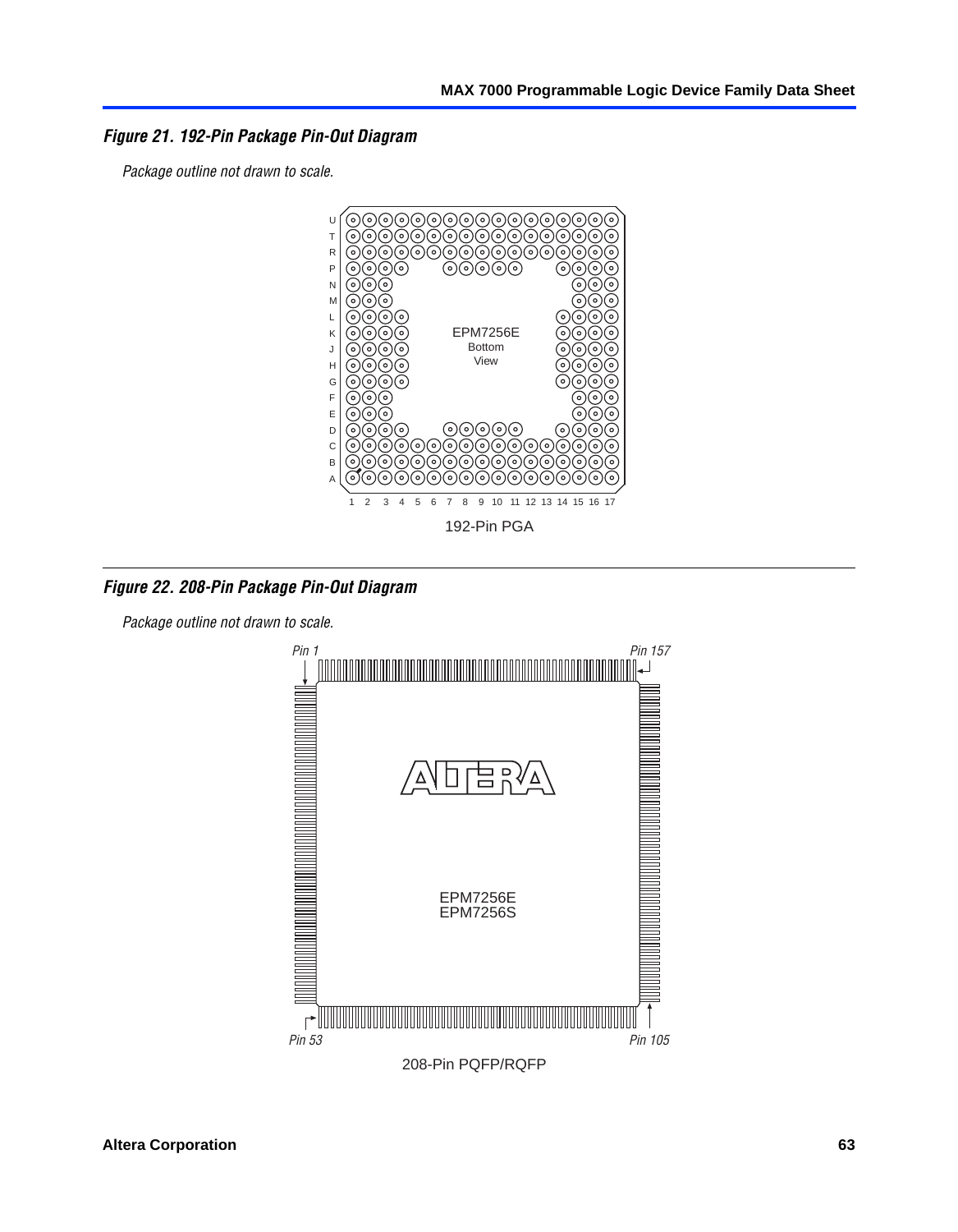# **Revision History**

The information contained in the *MAX 7000 Programmable Logic Device Family Data Sheet* version 6.6 supersedes information published in previous versions. The following changes were made in the *MAX 7000 Programmable Logic Device Family Data Sheet* version 6.6:

# **Version 6.7**

The following changes were made in the *MAX 7000 Programmable Logic Device Family Data Sheet* version 6.7:

■ Reference to *AN 88: Using the Jam Language for ISP & ICR via an Embedded Processor* has been replaced by *AN 122: Using Jam STAPL for ISP & I[CR via an](#page-18-2) Embedde[d](#page-18-1) Processor*.

# **[Version 6.6](#page-17-0)**

The following changes were made in the *MAX 7000 Programmable Logic Device Family Data Sheet* version 6.6:

- Added Tables 6 through 8.
- Added "Programming Sequence" section on page 17 and "Programming [Times" se](#page-15-0)ction on page 18.

### **Version 6.5**

The following changes were made in the *MAX 7000 Programmable Logic Device Family Data Sheet* version 6.5:

Update[d text on](#page-27-6) pa[ge 16](#page-27-11).

# **Version 6.4**

The following changes were made in the *MAX 7000 Programmable Logic Device Family Data Sheet* version 6.4:

■ Added *Note (5)* [on page 28.](#page-19-0)

### **[Version 6.3](#page-19-0)**

The following changes were made in the *MAX 7000 Programmable Logic Device Family Data Sheet* version 6.3:

■ Updated the "Open-Drain Output Option (MAX 7000S Devices Only)" section on page 20.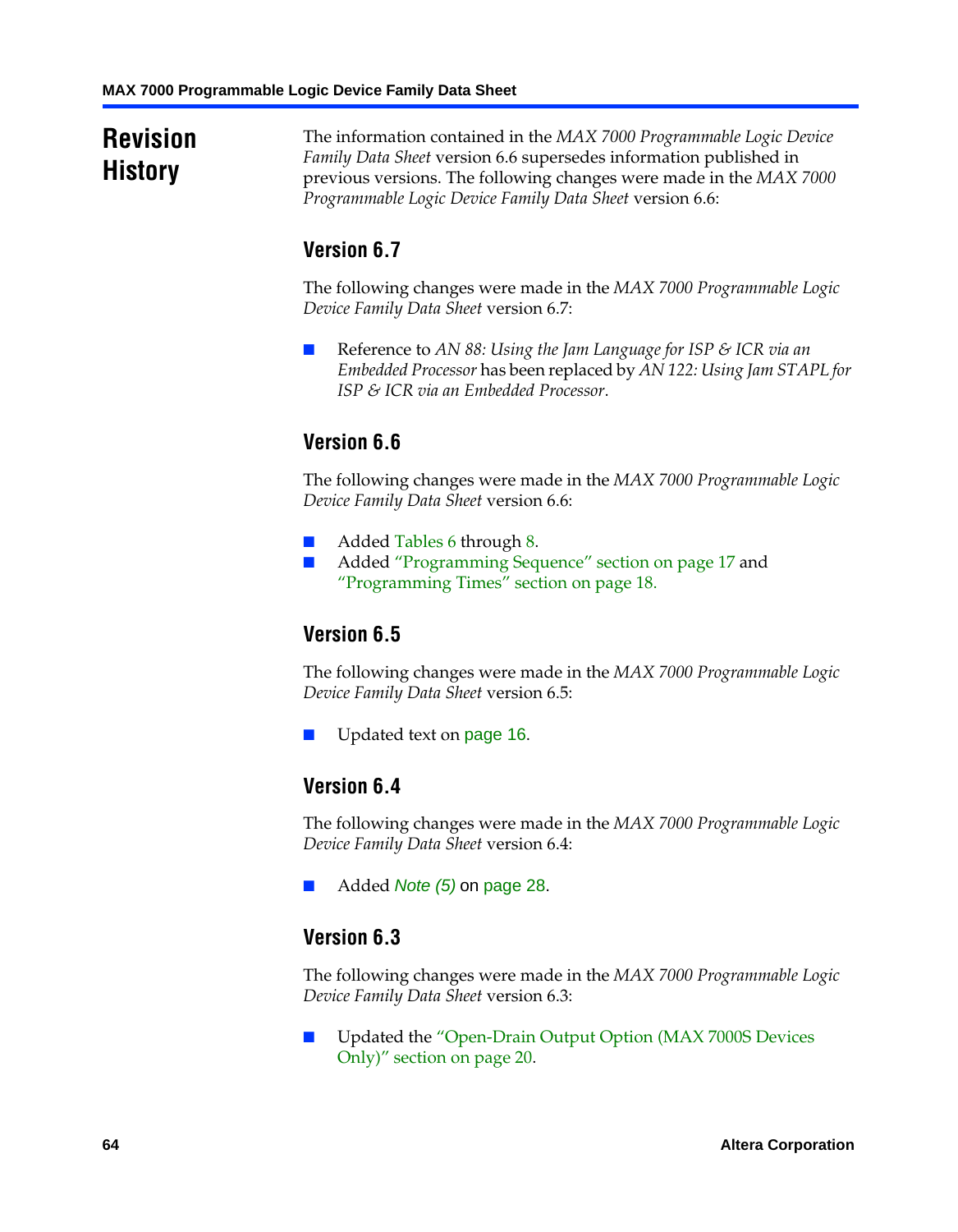